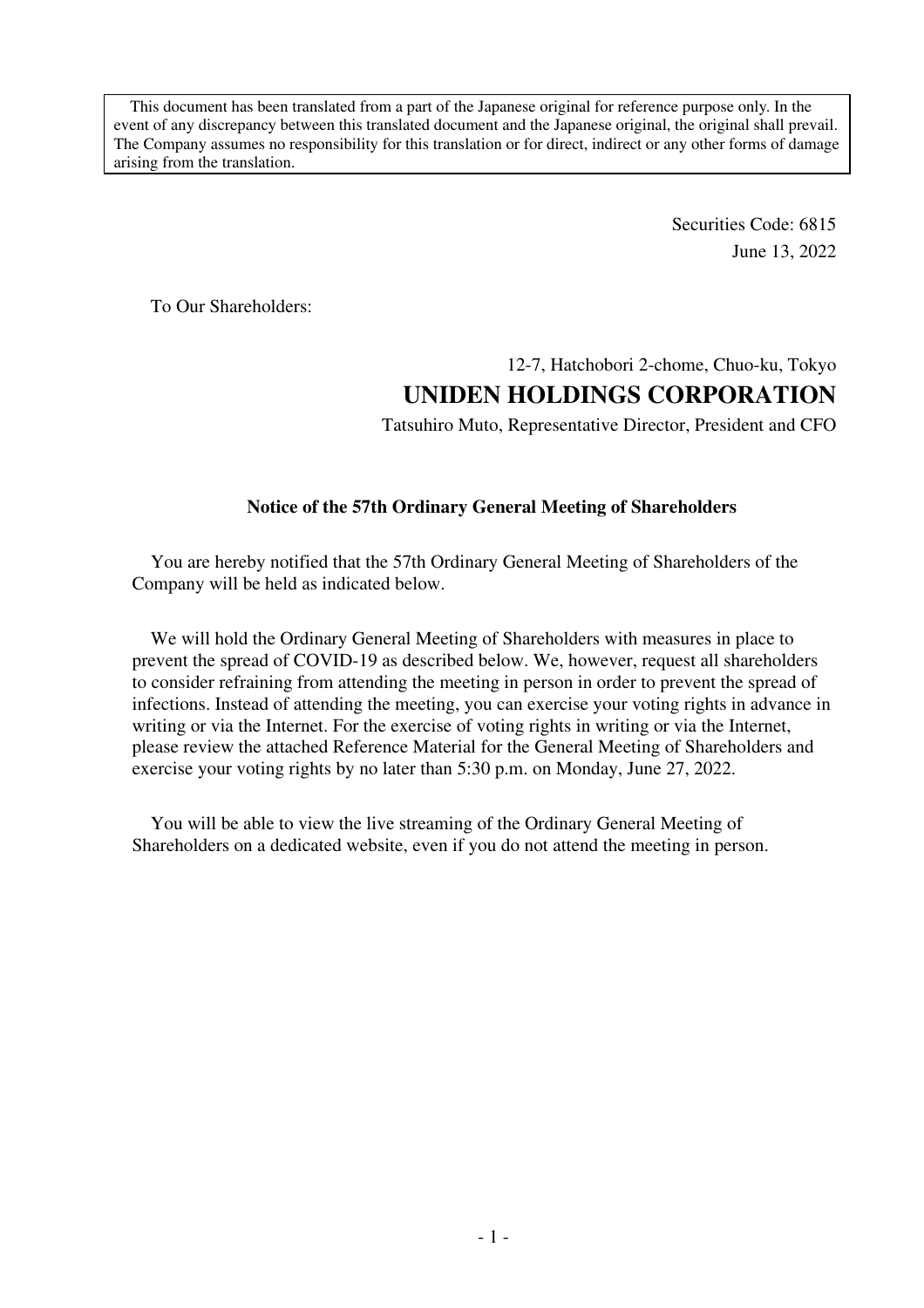| 1. Date and Time          | Tuesday, June 28, 2022 at 10:00 a.m.                                                                                                                      |  |
|---------------------------|-----------------------------------------------------------------------------------------------------------------------------------------------------------|--|
| 2. Place                  | 7th Floor, TEKKO KAIKAN                                                                                                                                   |  |
|                           | 2-10, Kayabacho 3-chome, Chuo-ku, Tokyo                                                                                                                   |  |
| 3. Purpose of the Meeting |                                                                                                                                                           |  |
| Matters to be Reported    |                                                                                                                                                           |  |
|                           | 1. Results for the 57th Business Period<br>(from April 1, 2021 to March 31, 2022)                                                                         |  |
|                           | Detail of Business Report<br>$\bullet$                                                                                                                    |  |
|                           | Detail of Consolidated Financial Statements                                                                                                               |  |
|                           | Results of audits by the accounting auditor and the Audit<br>and Supervisory Committee on Consolidated Financial<br><b>Statements</b>                     |  |
|                           | 2. Results for the 57th Business Period                                                                                                                   |  |
|                           | (from April 1, 2021 to March 31, 2022)                                                                                                                    |  |
|                           | Detail of Non-Consolidated Financial Statements                                                                                                           |  |
| Matters to be Resolved    |                                                                                                                                                           |  |
| Item 1:                   | <b>Appropriation of Surplus</b>                                                                                                                           |  |
| Item 2:                   | Partial Amendments to the Articles of Incorporation                                                                                                       |  |
|                           | (Amendments to prepare for the implementation of the<br>system for electronic provision of materials for general<br>meetings of shareholders)             |  |
| Item 3:                   | Partial Amendments to the Articles of Incorporation                                                                                                       |  |
|                           | (Amendments to enter into the liability limitation<br>agreement with the accounting auditor)                                                              |  |
| Item 4:                   | Election of One (1) Director (excluding Directors<br>concurrently serving as Audit and<br>Supervisory<br>Committee members)                               |  |
| Item 5:                   | Determination of the Amount of Remuneration for<br>Directors (excluding Directors concurrently serving as<br>Audit and Supervisory Committee members)     |  |
| Item 6:                   | Introduction of Performance-Linked Remuneration for<br>Directors (excluding Directors concurrently serving as<br>Audit and Supervisory Committee members) |  |
| Item 7:                   | Determination of the Amount of Remuneration for<br>Audit<br>Directors<br>concurrently serving<br>and<br><b>as</b><br><b>Supervisory Committee members</b> |  |
|                           |                                                                                                                                                           |  |

4. Request for cooperation in preventing the spread of COVID-19

In light of concern over the spread of COVID-19, we will hold this Ordinary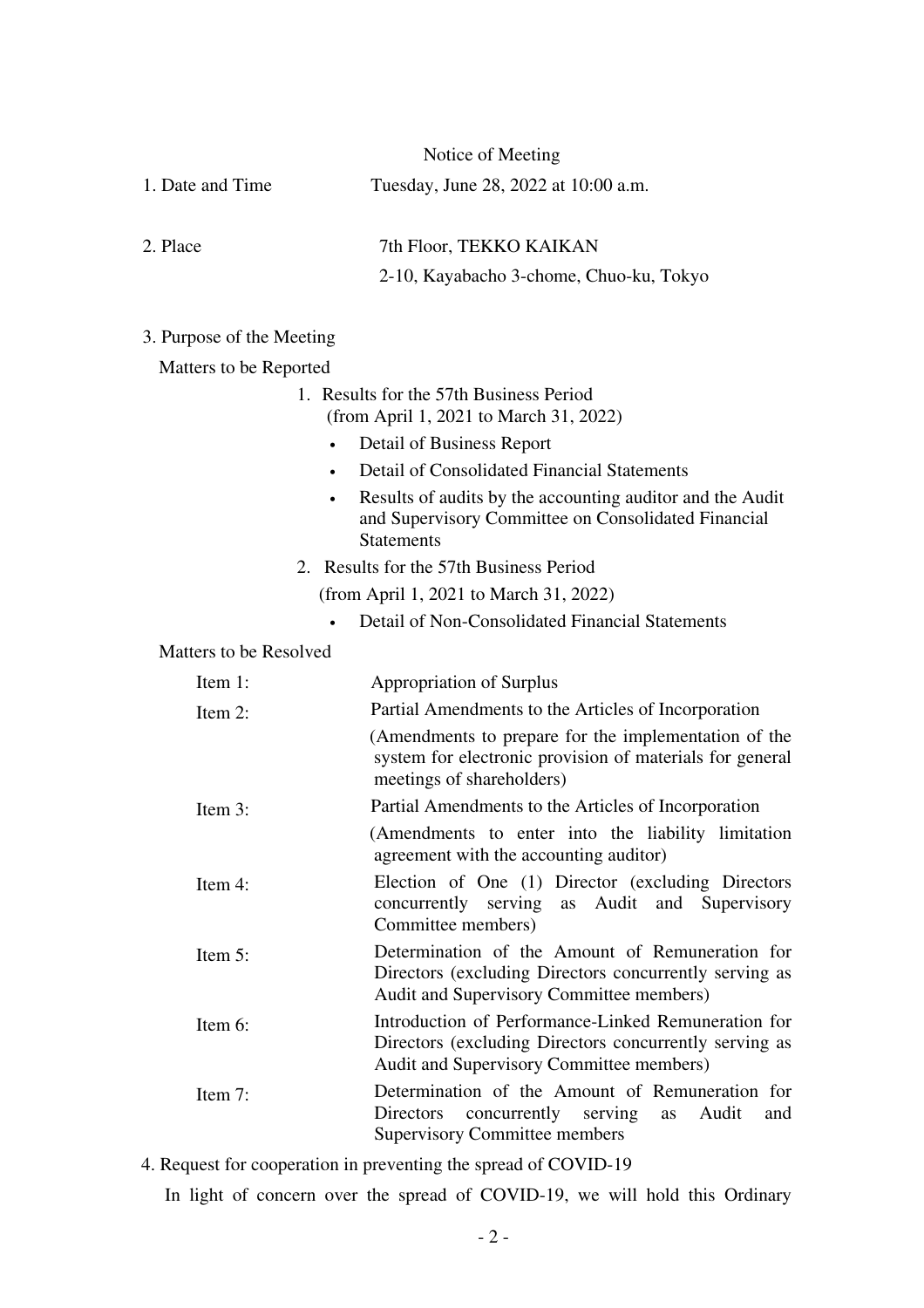General Meeting of Shareholders after implementing appropriate infection prevention measures.

From the perspective of preventing the spread of COVID-19, we would like to make a request to all shareholders as follows. We ask for your understanding and cooperation in order to ensure the safety of our shareholders and our company's officers and employees.

- Please consider exercising your voting rights for this Ordinary General Meeting of Shareholders in writing or via the Internet in advance of the meeting.
- Shareholders who wish to attend the meeting are requested to carefully check the infection situation and the announcements made by the national government and local governments before the day of the meeting, and to consider whether or not to attend the meeting, including refraining from attending the meeting in person, regardless of own health condition.
- Seats will be spaced further apart on the day of the meeting to prevent the spread of COVID-19 among shareholders. Due to the limited number of seats available, we may not accept your attendance on the day of the meeting. We ask for your understanding in advance.
- Even if you arrive on the day of the meeting, we may ask you to refrain from entering the venue if you are determined to have a fever, if you are considered to be unwell, or do not cooperate in preventing the spread of COVID-19 by wearing a mask or other means in the venue.
- If you plan to attend the meeting, please disinfect your hands, wear a mask, and take your temperature at the reception desk.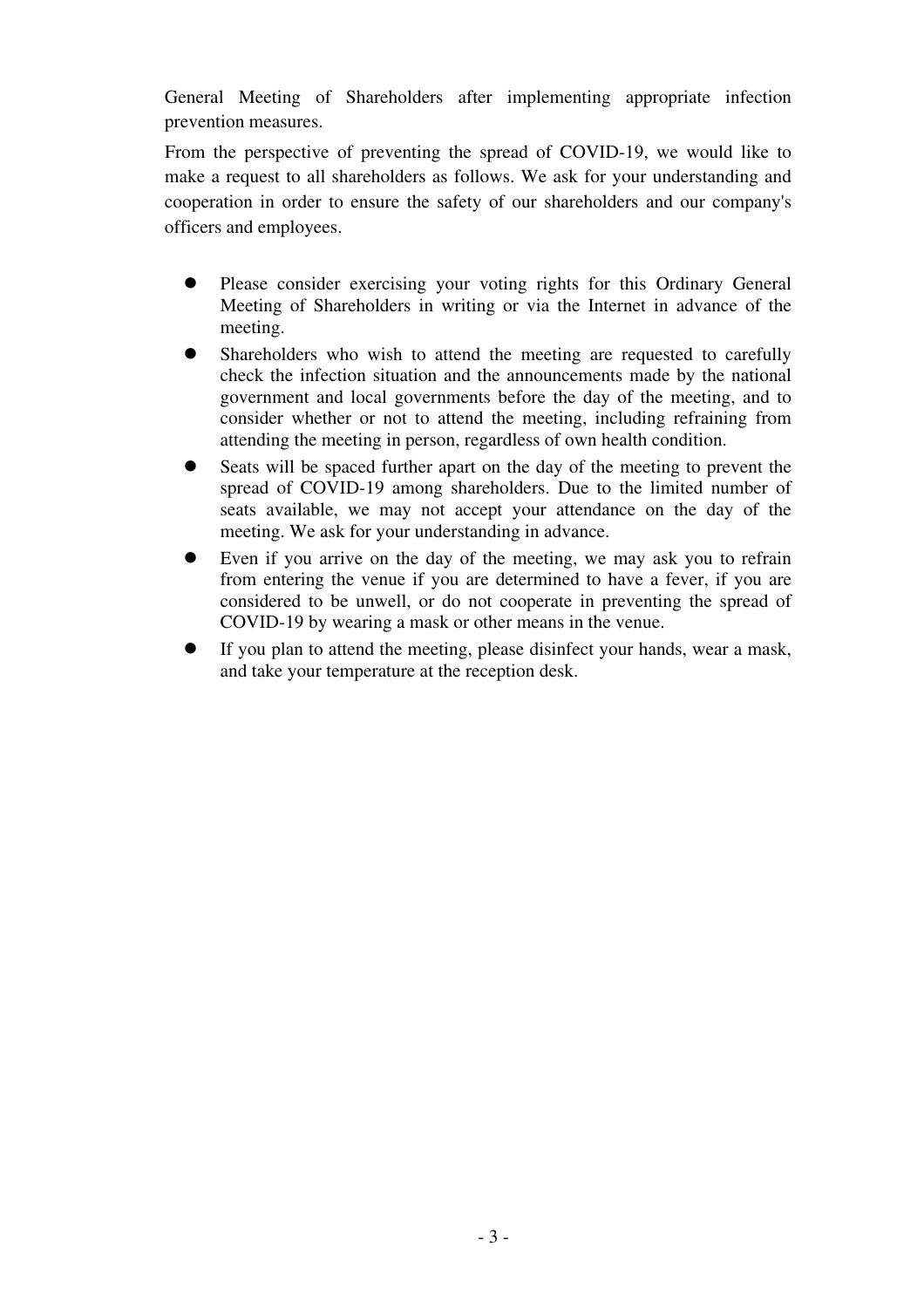- 5. Instructions for the Exercise of Voting Rights
- (1) Exercise of Voting Rights in Writing

Please indicate your vote for or against the proposals on the enclosed Voting Rights Exercise Form and return it so that it is received by 5:30 p.m. on Monday, June 27, 2022.

In the event that your vote for or against a proposal is not indicated on the Voting Rights Exercise Form in the case of exercising your voting rights in writing, it will be deemed that you have voted for the proposal if it is a company proposal, and against the proposal if it is a shareholder proposal.

(2) Exercise of Voting Rights via the Internet

Please refer to the "Procedures for Exercising Voting Rights via the Internet, etc." on page 5 (Japanese only) and exercise your voting rights by 5:30 p.m. on Monday, June 27, 2022.

The result of resolutions of the General Meeting of Shareholders will be posted on the above website, instead of sending a written notice of the resolution. We appreciate your understanding in advance.

If any corrections are made to the enclosed Reference Material for the General Meeting of Shareholders, Business Report, Consolidated Financial Statements, or Non-Consolidated Financial Statements, they will be posted on the Company's website (http://www.uniden.co.jp/).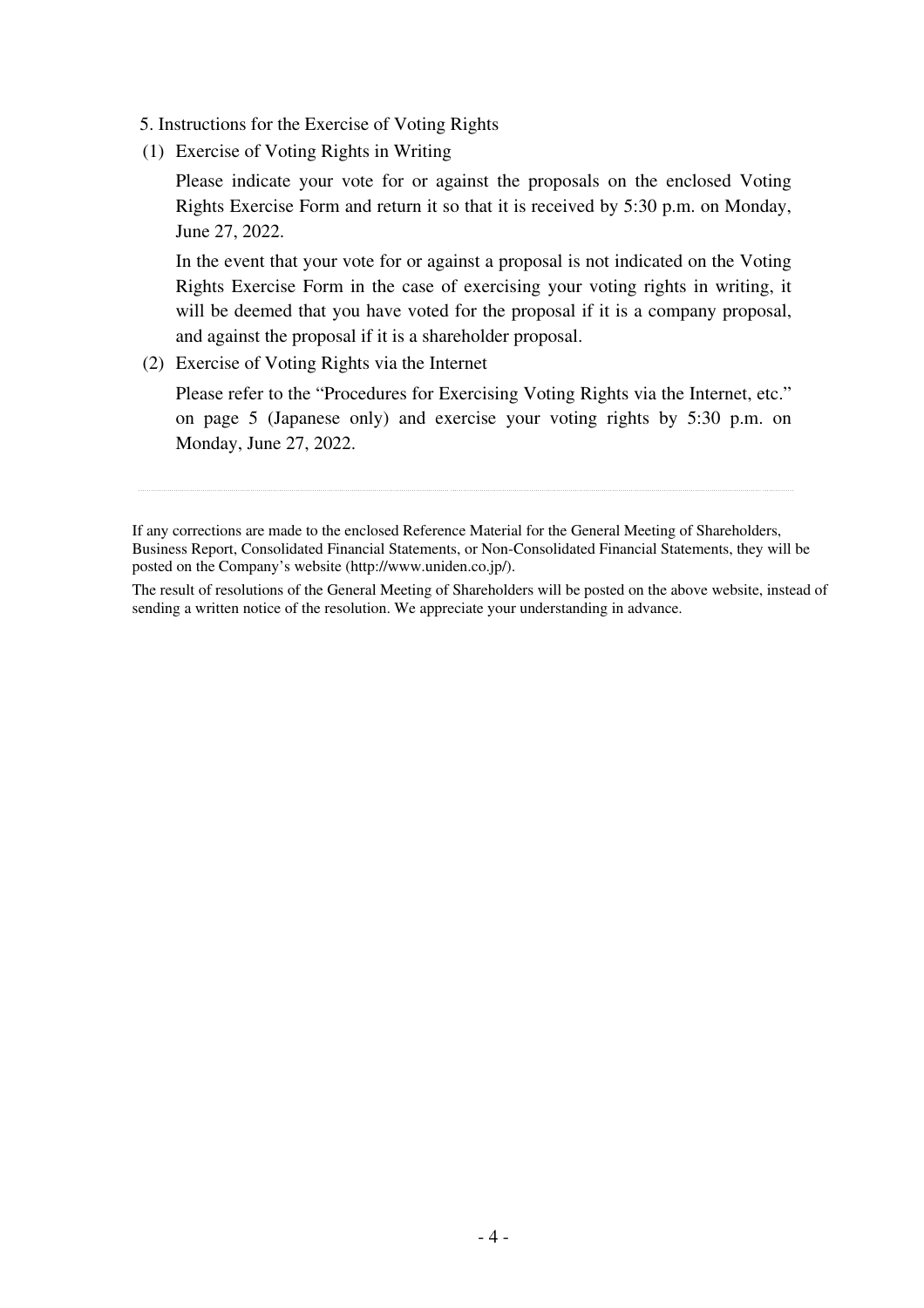#### (Attachment)

# Business Report (April 1, 2021 - March 31, 2022)

- I. Current Status of the Group
- 1. Business in the Fiscal Year under Review
- (1) Business progress and results

In addition to converting Uniden Real Estate Co., Ltd. to an equity-method associate, effective from the consolidated fiscal year under review, the Company has changed to segment reporting by region for the electronics business from the previous segment reporting of the electronics business and the real estate business, based on the policy in the medium-term management plan that calls for "ending the real estate business" and "focusing management resources on the electronics business" formulated under the new management structure after the Extraordinary General Meeting of Shareholders held on November 19, 2021. As a result of this change, the Group's reportable segments are "North, Central, and South America," "Oceania," "Japan," "Europe & Middle East," and "Asia & Other."

The Group regards net sales and operating profit as important management indicators. Based on the management philosophy of "As a responsible corporate citizen, we contribute to building and maintaining society that allows for uninterrupted information transmission through providing communication devices that connect people," we are engaged in the electronics business and sell products such as CB radios, scanner radios, radar detectors, and automotive monitors, mainly in the North, Central, and South American markets. Currently, we are reviewing production costs and selling, general and administrative expenses on an ongoing basis, and are striving for selection and concentration through the abolition and integration of unprofitable models.

For the fiscal year under review, sales decreased and income increased, with net sales of 12,887 million yen (down 33.1% year-on-year), operating profit of 1,216 million yen (down 15.7% year-on-year), ordinary profit of 1,655 million yen (up 16.8% year-on-year), and profit attributable to owners of parent of 1,787 million yen (3,658 million yen in the previous fiscal year). The main reason for the year-on-year decrease in net sales and other items is that Uniden Real Estate Co., Ltd., which had net sales of 8,279 million yen to outside customers in the previous fiscal year, was changed to an associate accounted for by the equity method. In addition, gain on sale of non-current assets of 335 million yen was recorded as an extraordinary income item due to the sale of real estate owned by the Company, resulting in profit attributable to owners of parent of 1,787 million yen (down 51.1% year-on-year).

Progress and results by segment (by region) are as follows.

[North, Central, and South America]

In North America, our main market, steady growth in demand was achieved for our highpriced radar detector products released several years ago. On September 24, 2021, we acquired 80% of the shares of ATTOWAVE CO., LTD., a Korean company, which has excellent product development capabilities in the radar detector business field and made it our consolidated subsidiary. With this, we believe we will be able to function more closely and organically in a series of value chains in the radar detector business and respond more quickly to changes in the market.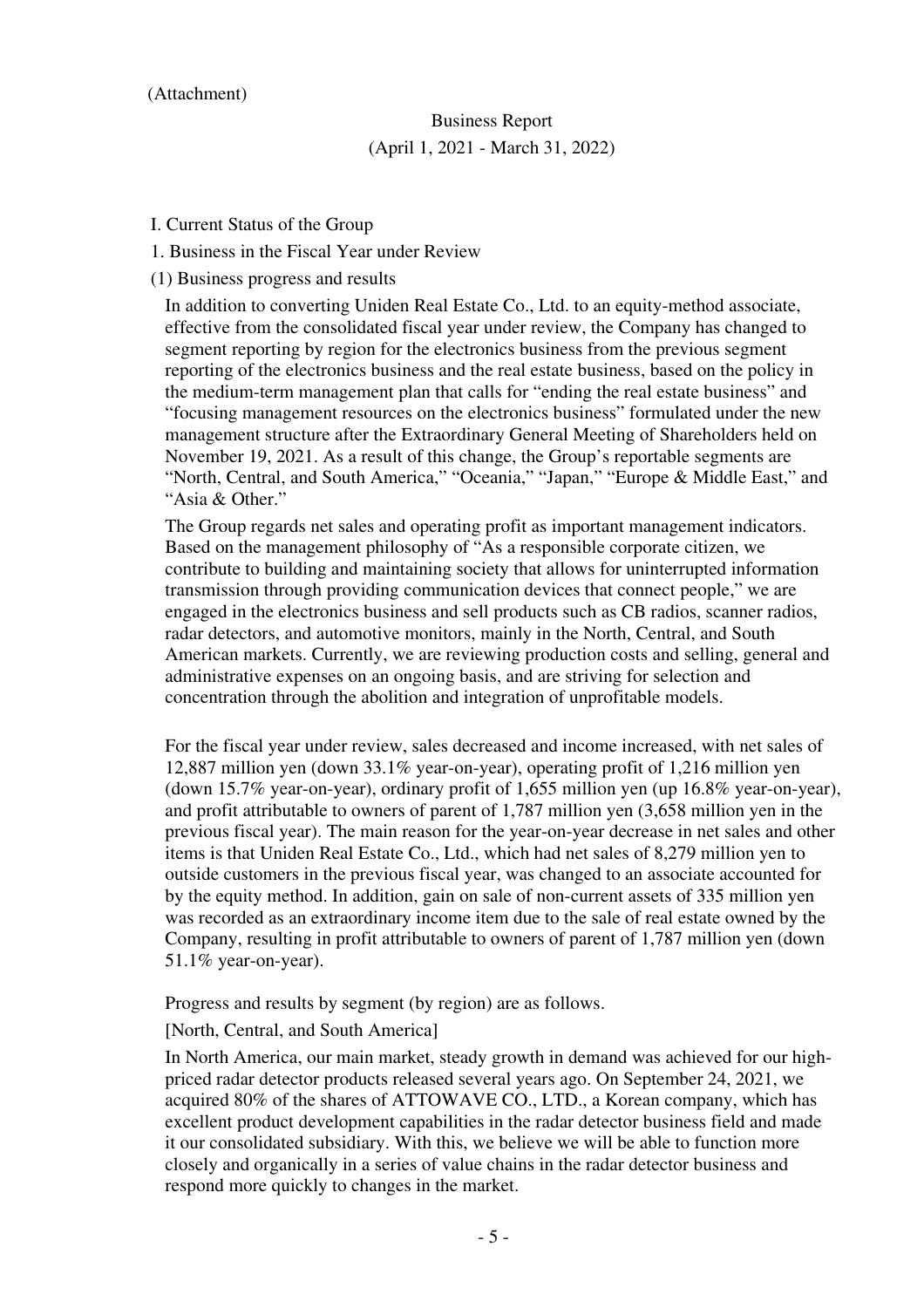Sales of digital scanners (radio scanners), a core product in the North American market, increased due to stay-at-home demand from the spread of COVID-19, and sales of CB radio were also strong due to post-covid reactionary demand and other factors. As a result of the above, net sales in this segment for the fiscal year under review were 6,633 million yen (up 16.0% year-on-year).

On the other hand, the global shortage of semiconductors and stagnation of logistics due to COVID-19 caused an increase in the cost of procurement of raw materials and parts and transportation costs, resulting in operating profit of 453 million yen, down 105 million yen year-on-year.

#### [Oceania]

In Australia, another major overseas market, although affected by shortages in the supply of semiconductors and electronic components and significant delays of international cargo, domestic camping leisure activities became popular due to travel restrictions caused by COVID-19 and sales of CB radio used in these activities were strong.

Sales of security equipment (wireless cameras) were also strong due to an increase in home renovation. These products are highly profitable, and net sales in this segment for the fiscal year under review were 3,964 million yen (up 12.4% year-on-year), and operating profit was 462 million yen, an increase of 308 million yen year-on-year.

## [Japan]

In Japan, the severe shortage of semiconductors and electronic components made it impossible to meet demand for both security equipment (wireless cameras and monitors) and digital appliances (automotive wireless rear monitors), but the impact of this shortage was minor compared to the previous fiscal year.

In addition, as mentioned above, Uniden Real Estate Co., Ltd., which had net sales of 8,279 million yen in the previous year, became an equity-method associate, resulting in a decrease in net sales. As a result, net sales in this segment for the fiscal year under review were 1,028 million yen (down 89.3% year on year), and operating profit was 317 million yen, down 168 million yen year-on-year.

## [Europe & Middle East]

In Europe and Middle East, sales of wireless communications (radio scanners and CB radios) and automotive equipment (radar detectors) were both strong, resulting in increased sales.

Net sales in this segment for the fiscal year under review were 538 million yen (up 136.3% year-on-year), and operating profit was 80 million yen, an increase of 43 million yen year-on-year.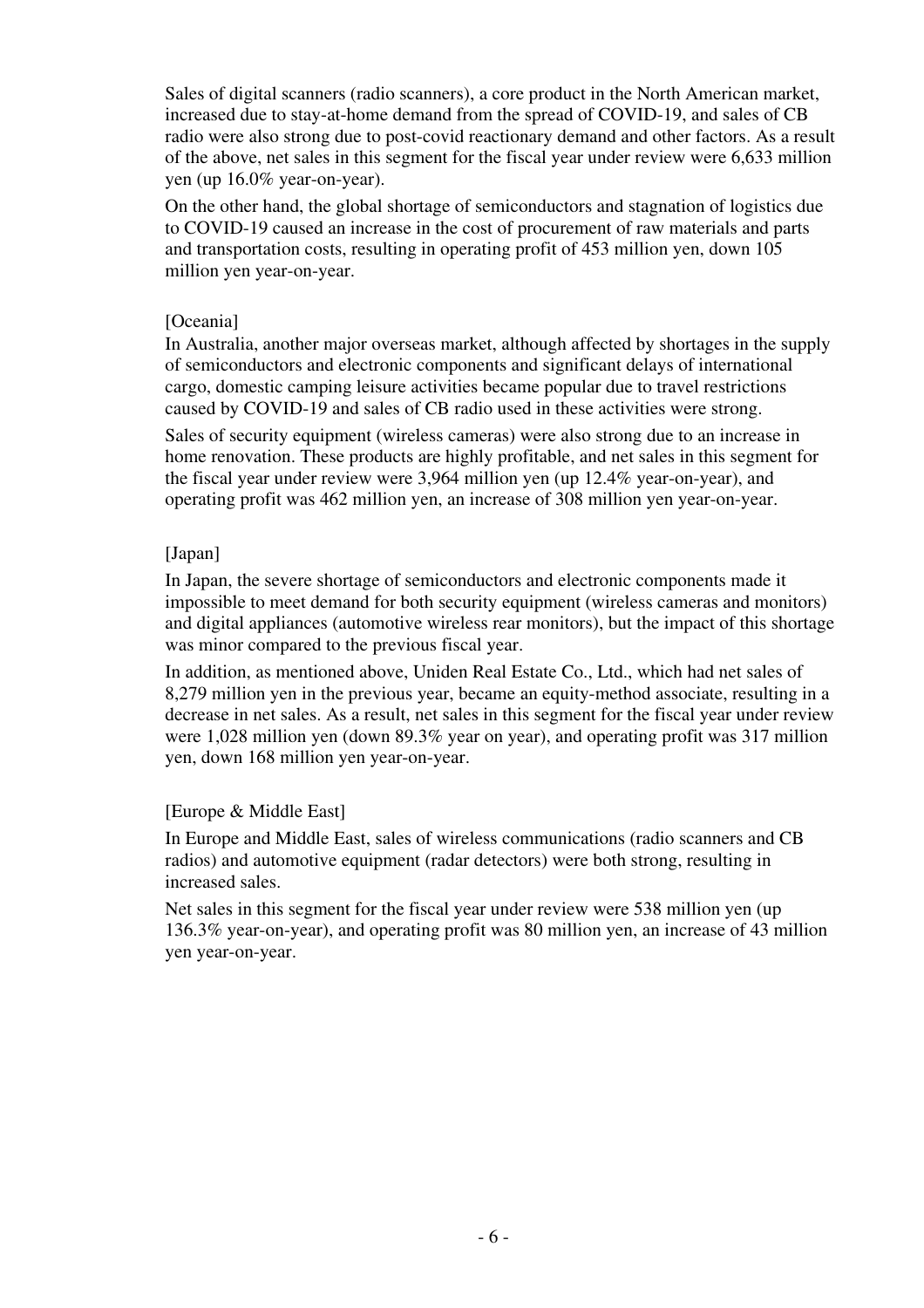## [Asia & Other]

As for Asia and Other, both net sales and operating profit increased in the Asian region, mainly due to an increase in order processing production at the Vietnam plant from neighboring companies and making ATTOWAVE CO., LTD., a Korean company, a consolidated subsidiary, as mentioned above.

Net sales in this segment were 721 million yen (up 236.1% year-on-year), and operating profit was 158 million yen, up 121 million yen year-on-year.

## (2) Capital investment

Total capital investment in the fiscal year under review amounted to 420 million yen, and the main items are as follows.

| Other Asia                           | <b>UNIDEN VIETNAM</b><br>LTD.               | Renewal and<br>expansion of<br>production facilities | 312 million yen |
|--------------------------------------|---------------------------------------------|------------------------------------------------------|-----------------|
| North, Central, and<br>South America | <b>UNIDEN AMERICA</b><br><b>CORPORATION</b> | New molds, etc.                                      | 55 million yen  |

## (3) Status of financing

No significant financing was noted.

(4) Transfer of business, absorption-type company split, or incorporation-type company split

Not applicable

- (5) Transfer of business from other companies Not applicable
- (6) Succession of rights and obligations regarding the business of other corporations due to an absorption-type merger or an absorption-type split Not applicable
- (7) Acquisition or disposal of equity interests (including shares) or share acquisition rights of other companies

Effective September 24, 2021, the Company acquired 80% of the shares of ATTOWAVE CO., LTD., a supplier of radar detectors, a major product sold by the Company, and made the company a subsidiary of the Company.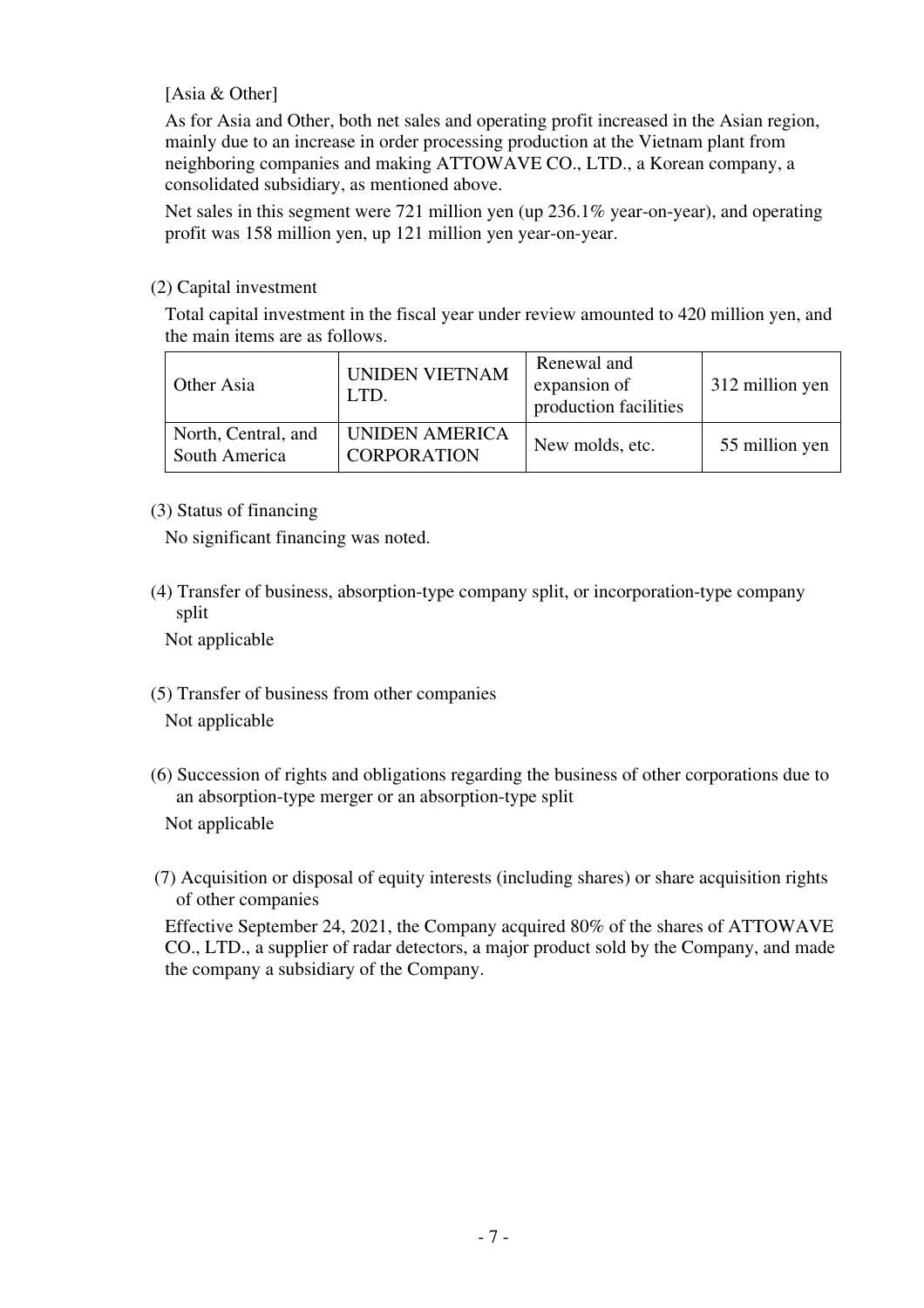#### 2. Status of Assets and Income

(In millions of yen unless otherwise stated)

|                                                               | year ended        | The 54th fiscall The 55th fiscal<br>year ended | The 56th fiscal<br>year ended | The 57th fiscal<br>year ended |
|---------------------------------------------------------------|-------------------|------------------------------------------------|-------------------------------|-------------------------------|
| Item                                                          | March 31,<br>2019 | March 31,<br>2020                              | March 31,<br>2021             | March 31,<br>2022             |
| Net sales                                                     | 20,669            | 20,034                                         | 19,270                        | 12,887                        |
| Ordinary profit                                               | 2,381             | 449                                            | 1,418                         | 1,655                         |
| Profit attributable to<br>owners of parent                    | 1,380             | (463)                                          | 3,658                         | 1,787                         |
| earnings<br>Basic<br>share<br>$(\text{loss})$<br>per<br>(yen) | 234.65            | (78.83)                                        | 622.27                        | 304.09                        |
| Total assets                                                  | 39,318            | 41,556                                         | 47,822                        | 43,411                        |
| Total net assets                                              | 30,399            | 28,726                                         | 32,963                        | 33,761                        |
| Net assets per share<br>(yen)                                 | 5,055.05          | 4,765.99                                       | 5,477.06                      | 5,705.32                      |

Notes: 1. The situation for the 57th fiscal year (the fiscal year under review) is as described in "1. Business in the Fiscal Year under Review (1) Business progress and results."

2. On October 1, 2018, the Company conducted a reverse stock split at a ratio of 1 for-10 shares of ordinary shares. Basic earnings per share and net assets per share are calculated based on the assumption that the reverse stock split was conducted at the beginning of the 54th fiscal year.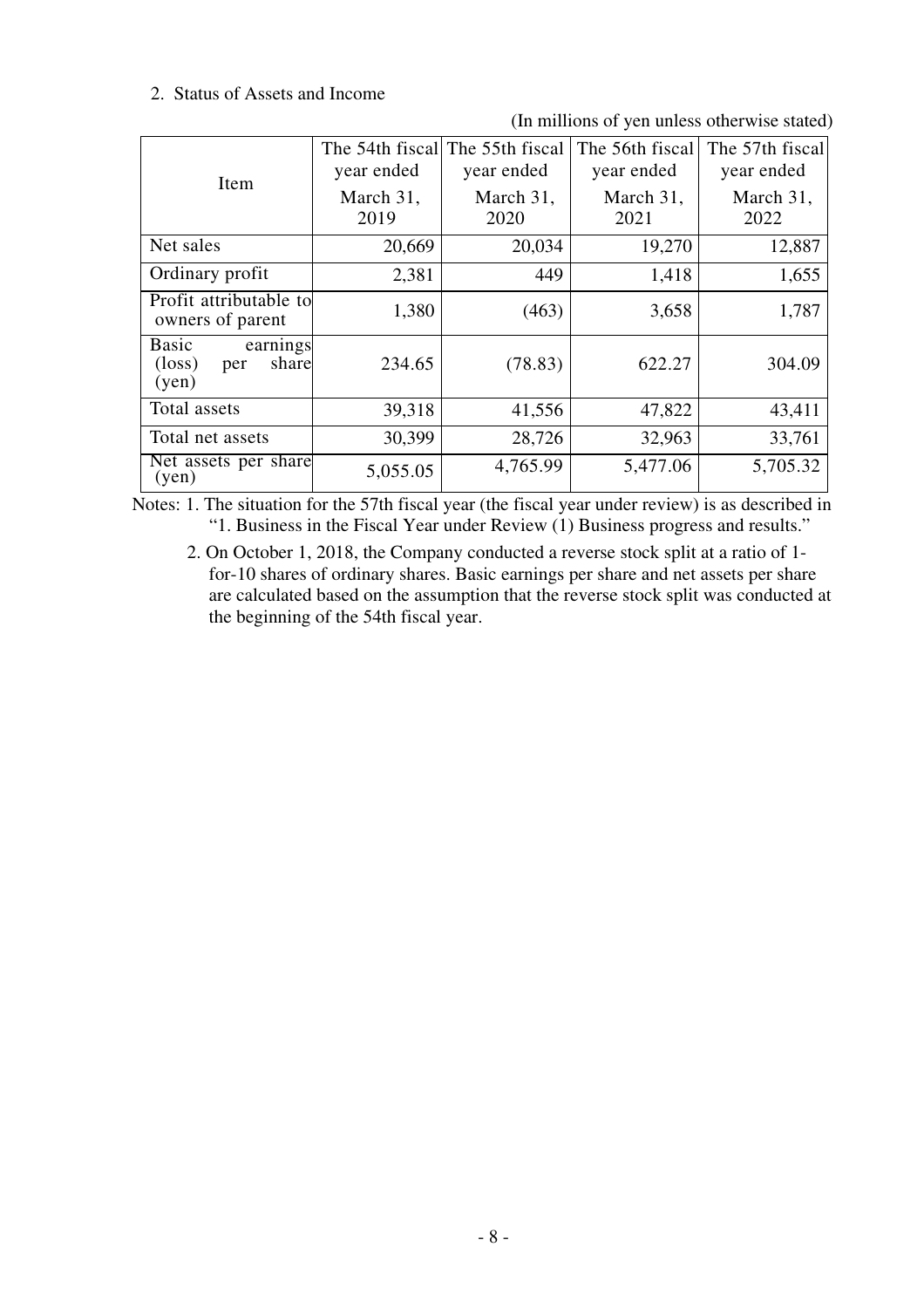- 3. Status of Principal Parent Company and Subsidiaries (As of March 31, 2022)
- (1) Status of parent company Not applicable

| Capital<br>Company name                        |                          | The Company's<br>percentage of<br>equity<br>participation | Principal business                                                                                                                        |
|------------------------------------------------|--------------------------|-----------------------------------------------------------|-------------------------------------------------------------------------------------------------------------------------------------------|
| UNIDEN HOLDING,<br>INC.                        | US\$<br>93,790,000.00    | 100.0%                                                    | Holding company for<br>North America region                                                                                               |
| <b>UNIDEN AMERICA</b><br><b>CORPORATION</b>    | US\$<br>16,895,428.53    | $(100.0)\%$                                               | Sales of wireless<br>communication and<br>applied equipment and<br>telephone-related<br>equipment                                         |
| <b>UNIDEN</b><br><b>AUSTRALIA PTY.</b><br>LTD. | A\$ 8.00                 | 100.0%                                                    | Sales of wireless<br>communication and<br>applied equipment and<br>telephone-related<br>equipment                                         |
| <b>UNIDEN HONG</b><br>KONG LTD.                | HK\$<br>1,155,014,000.00 | 100.0%                                                    | Purchase of raw materials                                                                                                                 |
| <b>UNIDEN VIETNAM</b><br>LTD.                  | US\$<br>8,450,000.00     | 100.0%                                                    | Manufacture of wireless<br>communication and<br>applied equipment and<br>telephone-related<br>equipment                                   |
| <b>UNIDEN JAPAN</b><br><b>CORPORATION</b>      | 100 million yen          | 100.0%                                                    | Sales business for Europe<br>and Japan                                                                                                    |
| ATTOWAVE CO.,<br>LTD.                          | KRW 600 million          | 80.0%                                                     | Development and<br>manufacture of laser and<br>radar detectors/electronic<br>and telecommunications<br>equipment and related<br>equipment |

Notes: 1. Percentage of equity participation in parentheses is indirect ownership interest.

- 2. At the end of the fiscal year under review, there were 12 consolidated subsidiaries and 2 affiliates accounted for by the equity method.
- 3. Uniden Financial, Inc. and Uniden Service, Inc., which were major subsidiaries at the end of the previous fiscal year, were merged into UNIDEN AMERICA CORPORATION on March 31, 2022. As a result, they were excluded from the scope of major subsidiaries.
- 4. Uniden Real Estate Co., Ltd., which was a major subsidiary at the end of the previous fiscal year, was excluded from major subsidiaries as it became an associate accounted for by the equity method.
- 5. On September 24, 2021, the Company acquired 80% of the shares of ATTOWAVE CO., LTD. and made it a consolidated subsidiary of the Company.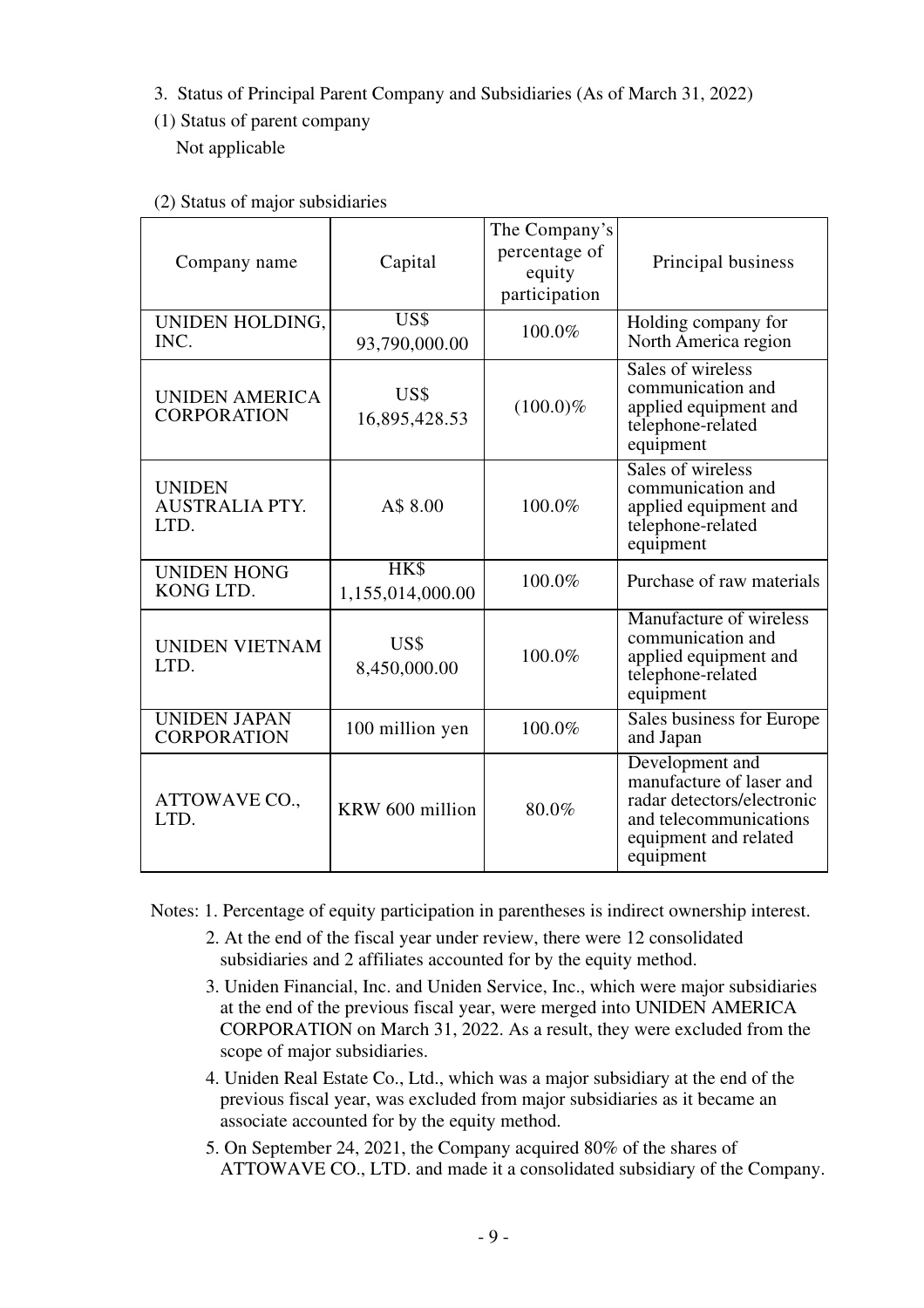#### 4. Issues to Be Addressed

With the time period of containing COVID-19 still uncertain, we anticipate that the outlook will remain uncertain. Although demand for Wireless Communications, the core of our electronics business, is not susceptible to fluctuations in external factors, there are still concerns about the uncertainties caused by the spread of COVID-19, including the global shortage of semiconductors and electronic parts and the disruption of international logistics, which may force a reduction in production of some products and make it difficult for us to meet demand, potentially affecting the business activities of the Company.

Under such business environment, based on our management philosophy of "As a responsible corporate citizen, we contribute to building and maintaining society that allows for uninterrupted information transmission through providing communication devices that connect people," we will further improve profitability and capital efficiency by strengthening portfolio management in the electronics business, entering new businesses and new domains, and improving production efficiency.

<Initiatives for the next fiscal year>

(1) Strengthen product competitiveness

- Continued operation of a profitability-focused policy and expansion of market share in each category in the market
- Develop and expand new categories in the electronics business
- Strengthen e-commerce
- Exit unprofitable product categories
- Establish a close and organic value chain
- (2) Establishment of next generation growth business
	- Investments for further growth in electronics business (expansion of production facilities, consideration of building new plants for knockdown production, M&A, etc.)
	- Termination of real estate business (sale of assets owned by the Company, collection of loans to Uniden Real Estate Co., Ltd., etc.)

(3) Strengthen the management foundation to support global management

- Strengthen recruitment and training of specialized personnel (corporate planning, finance, multilingual)
- Strengthening of the business administration division (establishment and reinforcement of the FP&A group in the Accounting & Finance Division)
- Sophistication of global management through IT (introduction of BI tools and CMS to improve efficiency of group business management operations and strengthen group fund management)
- Build a corporate culture with a high level of compliance awareness (clarify organizational functions and roles and responsibilities through a system of six divisions and one office)
- (4) Activate human resources and organization to realize the mid-term vision
	- Strengthen mid-career recruitment, including women and non-Japanese employees
	- Introduce a personnel system (evaluation system, incentives, etc.) that encourages employees to take on new challenges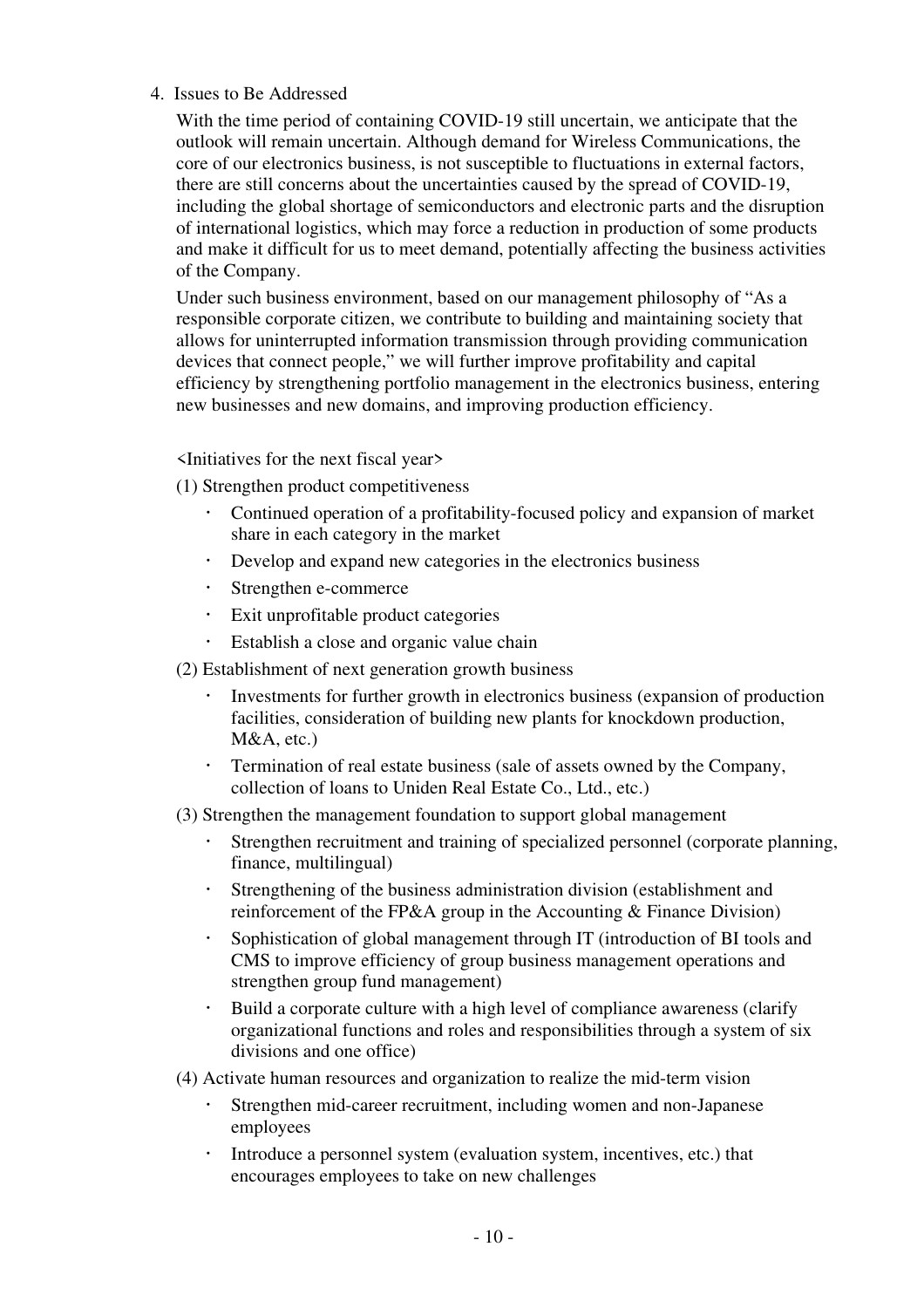- Strengthen communication between top management and the front line through the use of IT
- Cross-division-oriented selection and reassignment
- 5. Principal Business (As of March 31, 2022)

The Group's main business is the electronics business, and its main products are as follows.

| Wireless communications and<br>applied equipment | digital scanners, radar and laser detectors, CB<br>transceivers, UHFCB transceivers, GMRS<br>transceivers, maritime radios, video<br>surveillance, dash cams |  |
|--------------------------------------------------|--------------------------------------------------------------------------------------------------------------------------------------------------------------|--|
| Telecommunications                               | DECT standard digital cordless telephone                                                                                                                     |  |
| Security equipment                               | Wireless cameras and monitors                                                                                                                                |  |
| Digital appliances                               | Automotive wireless rear monitors                                                                                                                            |  |

Products are manufactured by overseas subsidiaries or procured from finished products suppliers and sold to customers in Japan and overseas (North America, Oceania, Europe, Asia, etc.).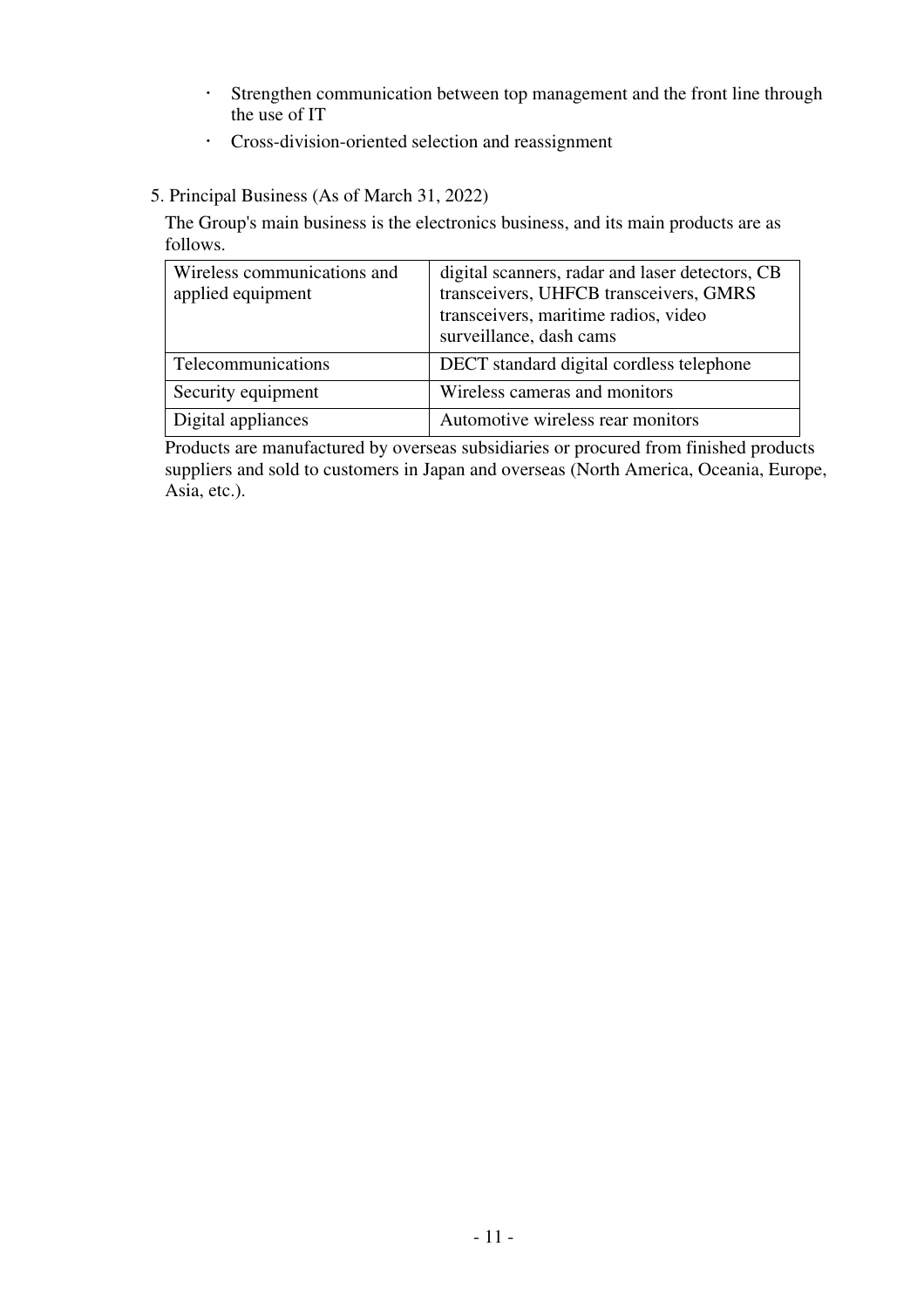## 6. Major Offices and Plants (As of March 31, 2022)

## (1) The Company

| Company name                          | Location                                 |
|---------------------------------------|------------------------------------------|
| UNIDEN HOLDINGS<br><b>CORPORATION</b> | 12-7, Hatchobori 2-chome, Chuo-ku, Tokyo |

#### (2) Subsidiaries, etc.

| Company name                                | Location                                              |  |
|---------------------------------------------|-------------------------------------------------------|--|
| <b>UNIDEN AMERICA</b><br><b>CORPORATION</b> | Delaware, the United States of America<br>(Note)      |  |
| UNIDEN AUSTRALIA PTY.<br>LTD.               | New South Wales, the Commonwealth of<br>Australia     |  |
| <b>UNIDEN JAPAN</b><br><b>CORPORATION</b>   | 12-7, Hatchobori 2-chome, Chuo-ku, Tokyo              |  |
| UNIDEN VIETNAM LTD.                         | Hai Duong Province, Socialist Republic of<br>Viet Nam |  |
| ATTOWAVE CO., LTD.                          | Seoul, Republic of Korea                              |  |

(Note) The location is as shown above, but the actual business is conducted in Texas, U.S.A.

## 7. Status of Employees (As of March 31, 2022)

(1) Status of employees of the Group

| Number of | Increase / Decrease compared to     |
|-----------|-------------------------------------|
| employees | the end of the previous fiscal year |
| 972       | Increase of 139 persons             |

(Notes) 1. The number of employees is the number of full-time employees and does not include officers and part-time employees.

2. The increase in the number of employees from the end of the previous fiscal year is due to the increase of 41 employees resulting from the consolidation of ATTOWAVE CO., LTD. on September 24, 2021, and an increase in the number of production personnel in response to an increase in orders for contract processing production at UNIDEN VIETNAM LTD.

## (2) Status of employees of the Company

| Number of<br>Employees | Increase / Decrease<br>Compared to the End of the<br>Previous Fiscal Year | Average Age          | Average<br>Length of<br>Service |
|------------------------|---------------------------------------------------------------------------|----------------------|---------------------------------|
| 33                     | Increase of 10 persons                                                    | $43.63$ years<br>old | 7.8 years                       |

(Note) The number of employees is the number of full-time employees and does not include officers and part-time employees.

8. Principal Lenders (As of March 31, 2022) Not applicable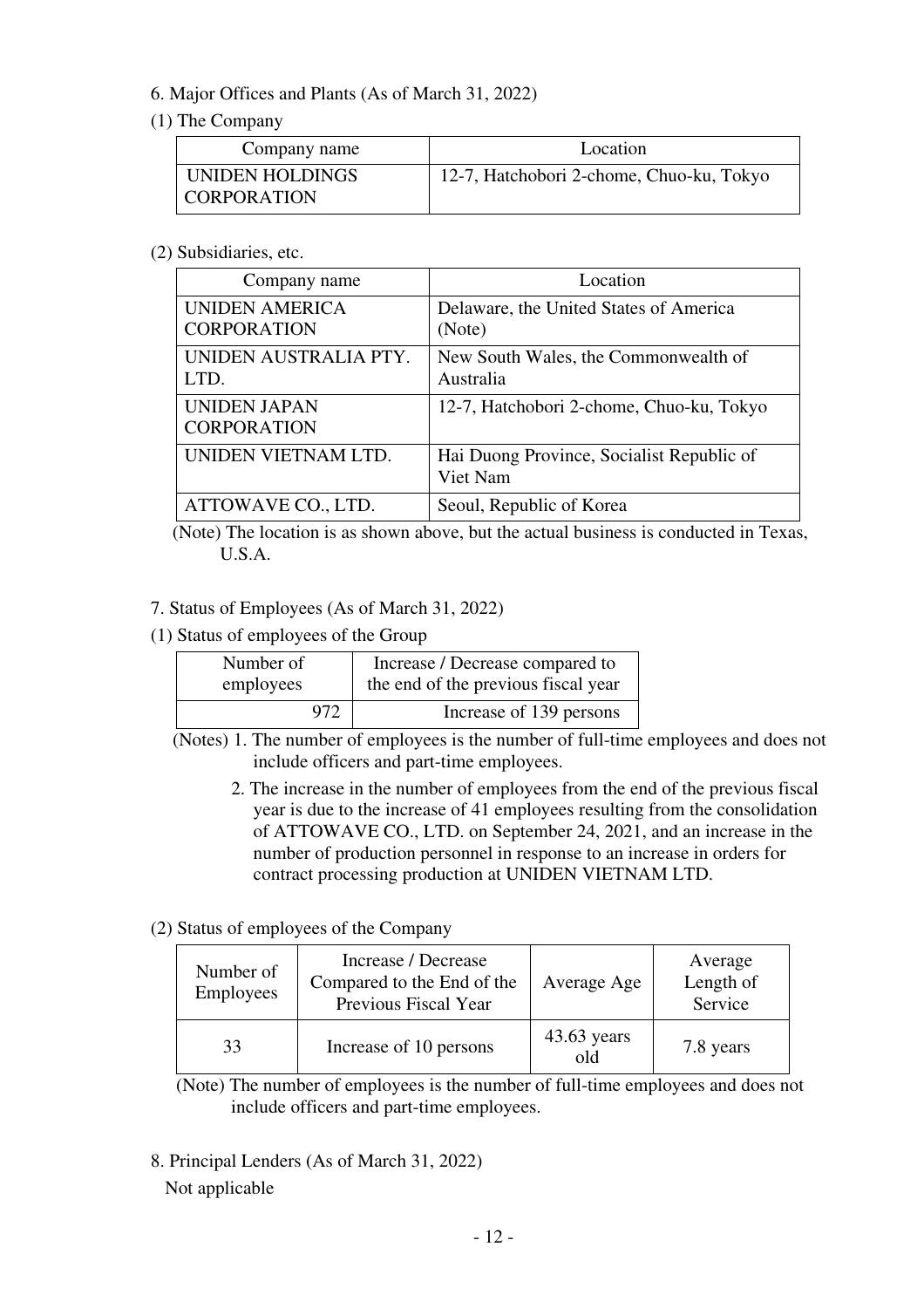#### 9. Other Important Matters Regarding the Current Status of the Company

(Impact of the Spread of COVID-19)

The global impact of COVID-19 has adversely affected many of the procurement, production, logistics, and sales activities of the electronics business that the Group operates overseas. In addition, the impact on business management has not been small, as travel restrictions and other restrictions in place in various countries have made it difficult to gather local information. The health and safety of all concerned is our top priority, and we are conducting our business activities while endeavoring to prevent the infection and spread of COVID-19. However, a prolonged situation could have a further impact on the Group's business performance and financial position.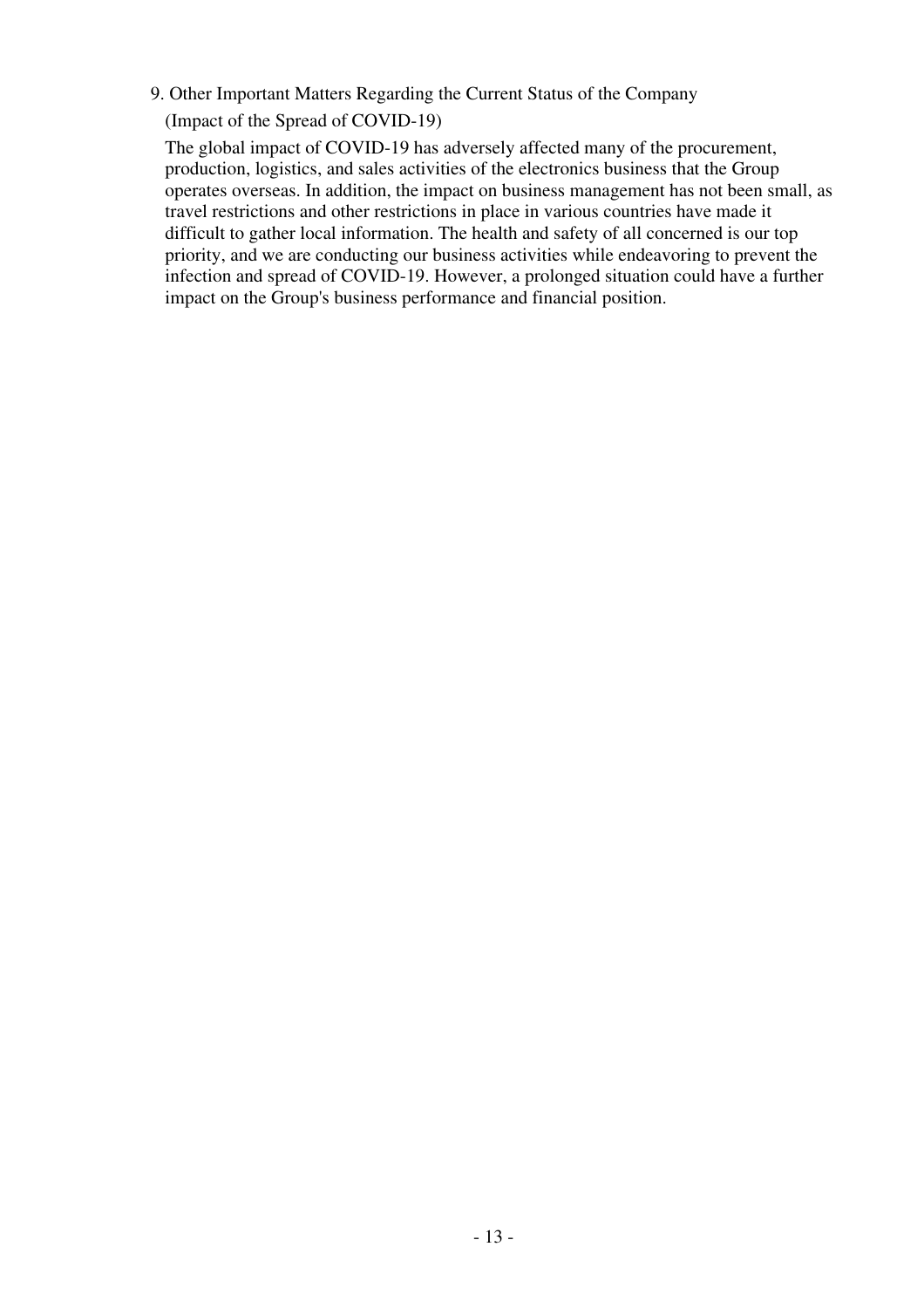II. Current Status of the Company

- 1. Status of Shares (As of March 31, 2022)
- (1) Total number of shares authorized to be issued: 16,900,000 shares

(2) Total number of shares issued and outstanding: 5,879,501 shares

(3) Number of shareholders: 6,291

(4) Major shareholders (Top 10 shareholders)

| Shareholder name                                                                                                                                                      | Number of shares<br>(thousand shares) | Shareholding<br>ratio $(\%)$ |
|-----------------------------------------------------------------------------------------------------------------------------------------------------------------------|---------------------------------------|------------------------------|
| BNYM AS AGT/CLTS NON TREATY JASDEC<br>(Standing proxy, MUFG Bank, Ltd.)                                                                                               | 931                                   | 15.85                        |
| The Master Trust Bank of Japan, Ltd. (Trust account)                                                                                                                  | 555                                   | 9.45                         |
| <b>GOLDMAN, SACHS &amp; CO. REG</b><br>(Standing proxy, Goldman Sachs Securities Co., Ltd.)                                                                           | 382                                   | 6.50                         |
| Fuji Fund Ltd.                                                                                                                                                        | 358                                   | 6.09                         |
| CITCO TRUSTEES (CAYMAN) LIMITED SOLELY IN ITS<br>CAPACITY AS TRUSTEE OF THE VPL1 TRUST DIRECT<br>OR ROBERT THOMAS (Standing proxy, Tachibana<br>Securities Co., Ltd.) | 300                                   | 5.10                         |
| FCP SEXTANT AUTOUR DU MONDE (Standing proxy,<br>Custody Division, The Hongkong and Shanghai Banking<br>Corporation Limited, Tokyo Branch)                             | 200                                   | 3.40                         |
| <b>CORNWALL MASTER LP PRESIDENT MAI JAMES</b><br>(Standing proxy, MUFG Bank, Ltd.)                                                                                    | 200                                   | 3.40                         |
| Custody Bank of Japan, Ltd. (Trust account)                                                                                                                           | 138                                   | 2.35                         |
| NORTHERN TRUST CO. (AVFC) SUB A/C NON TREATY<br>(Standing proxy, Custody Division, The Hongkong and<br>Shanghai Banking Corporation Limited, Tokyo Branch)            | 124                                   | 2.11                         |
| CACEIS BANK FOR (EQUITIES) NON TREATY UCITS<br>CLIENTS (Standing proxy, Custody Division, The Hongkong<br>and Shanghai Banking Corporation Limited, Tokyo Branch)     | 91                                    | 1.55                         |

Note: Shareholding ratio is calculated by excluding treasury stock (802 shares) from the total number of shares issued and outstanding.

2. Status of Share Acquisition Rights

Not applicable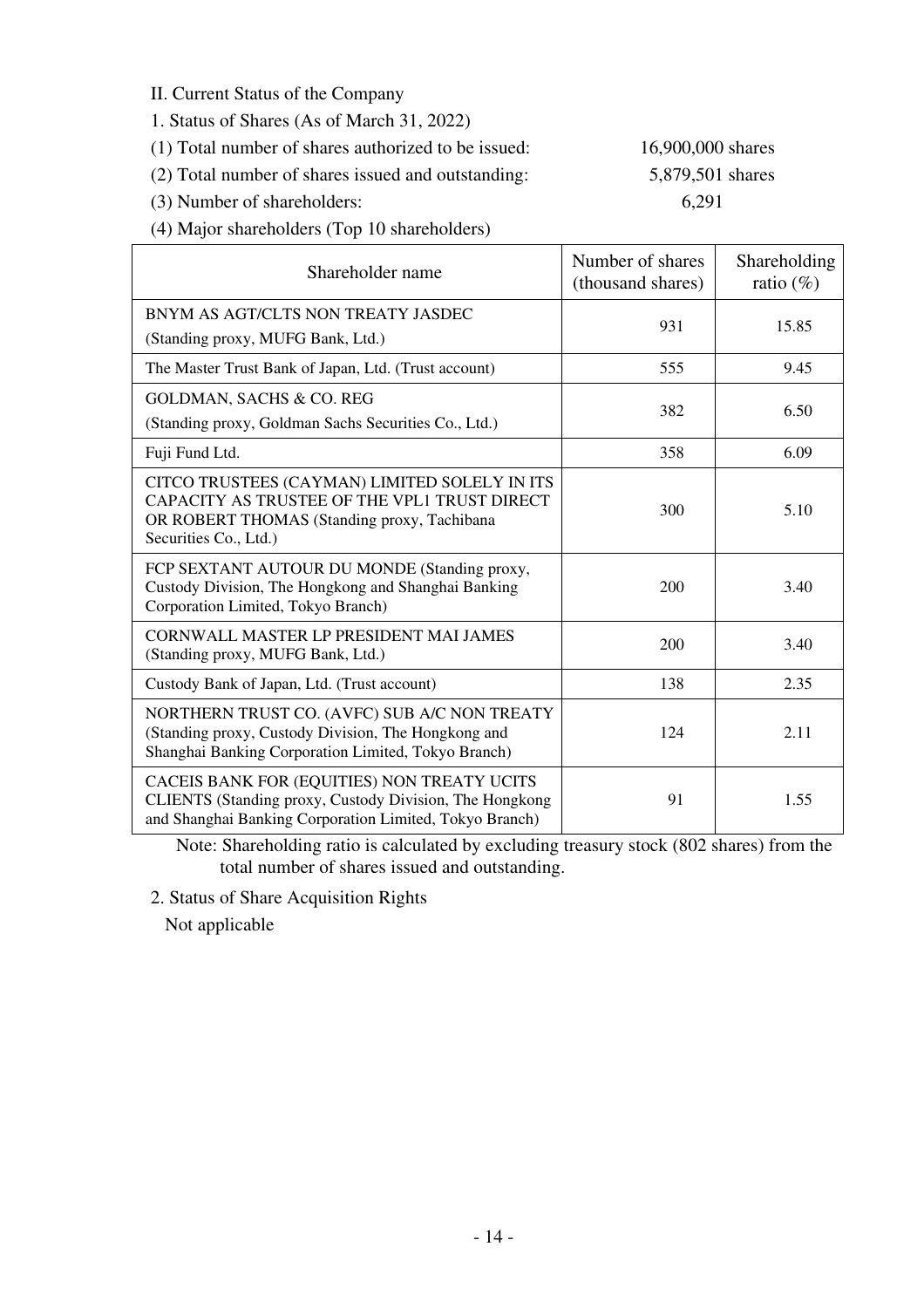## 3. Status of the Company's Officers

## (1) Status of Directors (As of March 31, 2022)

| Positions at the<br>Company                                                      | Name                  | Responsibilities at the Company<br>and significant concurrent<br>positions                                                          |
|----------------------------------------------------------------------------------|-----------------------|-------------------------------------------------------------------------------------------------------------------------------------|
| Representative<br>Director, President<br>and CFO                                 | <b>Tatsuhiro Muto</b> | CEO & CFO of UNIDEN<br><b>AMERICA CORPORATION</b><br>Representative Director and<br>President of UNIDEN JAPAN<br><b>CORPORATION</b> |
| Director concurrently<br>serving as Audit and<br>Supervisory<br>Committee member | Mariko Ohsato         | <b>President of Arc Communications</b><br>Inc.                                                                                      |
| Director concurrently<br>serving as Audit and<br>Supervisory<br>Committee member | Atsushi Shimizu       | Representative Director of CaN<br>Accounting Advisory Inc.                                                                          |
| Director concurrently<br>serving as Audit and<br>Supervisory<br>Committee member | Tomomi Nakano         | Representative of Nakano<br><b>Tomomi Certified Public</b><br><b>Accountant and Tax Accountant</b><br>Office                        |
| Director concurrently<br>serving as Audit and<br>Supervisory<br>Committee member | Toshimi<br>Mizokami   | Representative attorney-at-law of<br><b>Mesotes Law Office</b>                                                                      |

(Notes)

- 1. Directors concurrently serving as Audit and Supervisory Committee members Ms. Mariko Ohsato, Mr. Atsushi Shimizu, Ms. Tomomi Nakano and Ms. Toshimi Mizokami are Outside Directors as defined in Article 2, Item 15 of the Companies Act.
- 2. The Company has registered Directors concurrently serving as Audit and Supervisory Committee members Ms. Mariko Ohsato, Mr. Atsushi Shimizu, Ms. Tomomi Nakano and Ms. Toshimi Mizokami with the Tokyo Stock Exchange as Independent Officers in accordance with the rules stipulated by the said Exchange.
- 3. Directors concurrently serving as Audit and Supervisory Committee members Mr. Atsushi Shimizu and Ms. Tomomi Nakano are qualified as certified public accountants and have considerable knowledge of finance and accounting matters.
- 4. Director concurrently serving as Audit and Supervisory Committee member Ms. Toshimi Mizokami is qualified as an attorney-at-law and has considerable knowledge of laws.
- 5. Mr. Atsushi Shimizu is appointed as a full-time Audit and Supervisory Committee member in order to enhance the effectiveness of auditing and supervisory functions by collecting and sharing information from Directors (excluding Directors concurrently serving as Audit and Supervisory Committee members) and strengthening cooperation with the Internal Audit Department and others.
- 6. Pursuant to Article 427, Paragraph 1 of the Companies Act, the Company has entered into an agreement with each Outside Director (Ms. Mariko Ohsato, Mr. Atsushi Shimizu,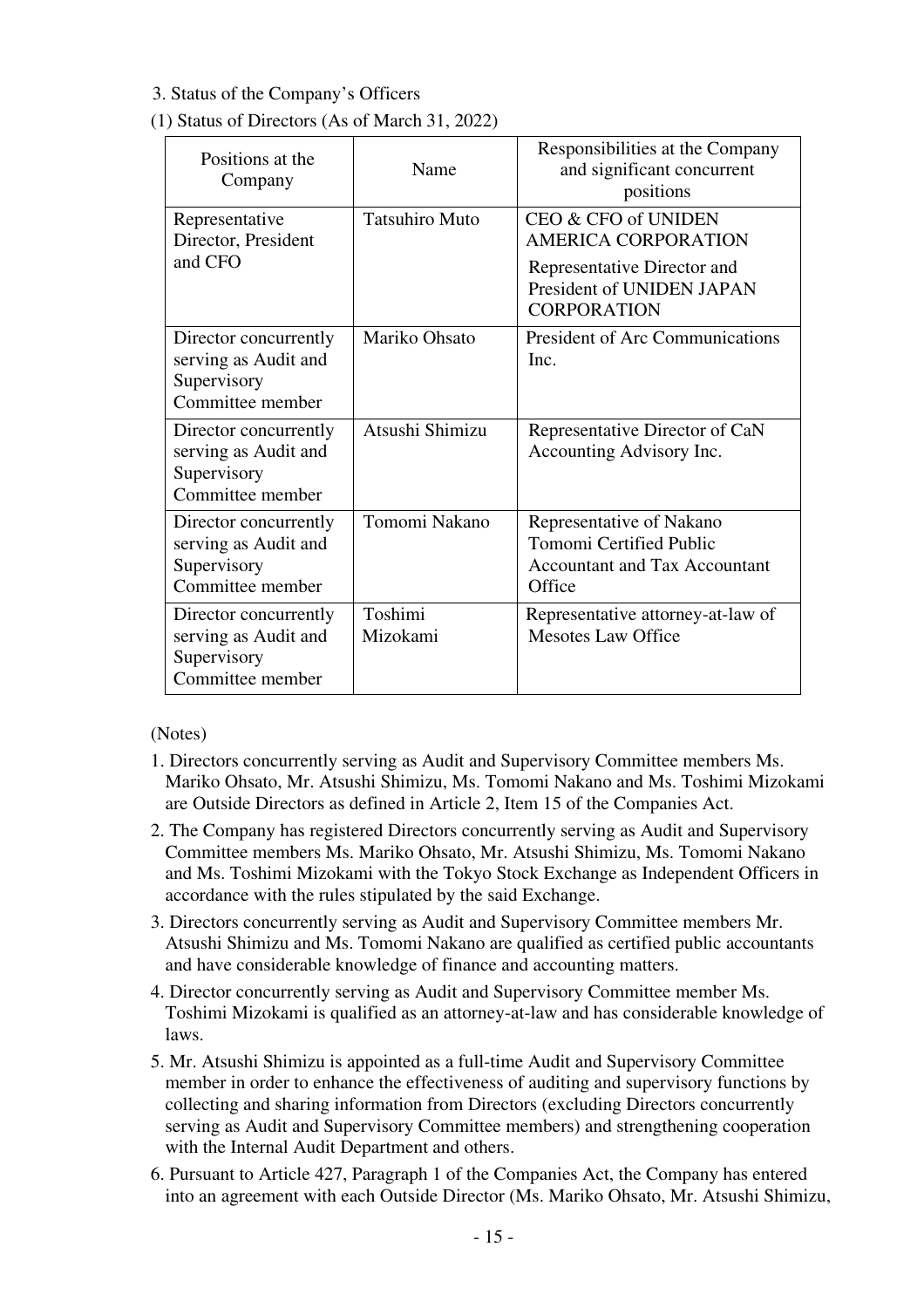Ms. Tomomi Nakano and Ms. Toshimi Mizokami) to limit their liability for damages under Article 423, Paragraph 1 of the said Act. The liability of the Company's Outside Directors for damages under Article 423, Paragraph 1 of the Companies Act is limited to the minimum liability amount stipulated in Article 425, Paragraph 1 of the Companies Act. The Company had entered into similar liability limitation agreement agreements with Outside Director Mr. Masahiro Seki and Outside Auditor Mr. Koretaka Minami who retired as of November 19, 2021. The Company had also entered into a similar liability limitation agreement with Outside Auditor Mr. Katsushi Kuroda who resigned as of November 19, 2021.

(2) Directors and Auditors retired during the fiscal year under review (form April 1, 2021 to March 31, 2022)

| Name               | Retirement<br>date   | Reasons for<br>retirement       | Position, responsibilities at<br>the Company and<br>significant concurrent<br>positions at the time of<br>retirement     |
|--------------------|----------------------|---------------------------------|--------------------------------------------------------------------------------------------------------------------------|
| Tatsuya Ando       | June 29,<br>2021     | Expiration of<br>term of office | Director and CSO of the<br>Company                                                                                       |
| Yoshikazu Okazaki  | August 6,<br>2021    | Resign: Personal<br>reasons     | Full-time Auditor of the<br>Company                                                                                      |
| Setsuo Fujimoto    | September 3,<br>2021 | Resign: Personal<br>reasons     | Auditor of the Company                                                                                                   |
| Katsushi Kuroda    | November<br>19, 2021 | Resign: Personal<br>reasons     | Auditor of the Company,<br><b>Statutory Auditor (Outside)</b><br>of Tokyo Stock Exchange,<br>Inc. (Retired in June 2021) |
| Koretaka Minami    | November<br>19, 2021 | Expiration of<br>term of office | Auditor of the Company                                                                                                   |
| Takeyuki Nishikawa | November<br>19, 2021 | Expiration of<br>term of office | Representative Director and<br>Chairman of the Company                                                                   |
| Kohei Takahashi    | November<br>19, 2021 | Expiration of<br>term of office | Director of the Company,<br>Representative Director and<br>President of UNIDEN<br><b>JAPAN CORPORATION</b>               |
| Junya Takahashi    | November<br>19, 2021 | Expiration of<br>term of office | Director of the Company                                                                                                  |
| Masahiro Seki      | November<br>19, 2021 | Expiration of<br>term of office | Outside Director of the<br>Company                                                                                       |

(Notes) 1. Mr. Katsushi Kuroda was qualified as a certified public accountant and had considerable knowledge of finance and accounting matters.

<sup>2.</sup> Mr. Koretaka Minami was qualified as an attorney-at-law and had considerable knowledge of laws.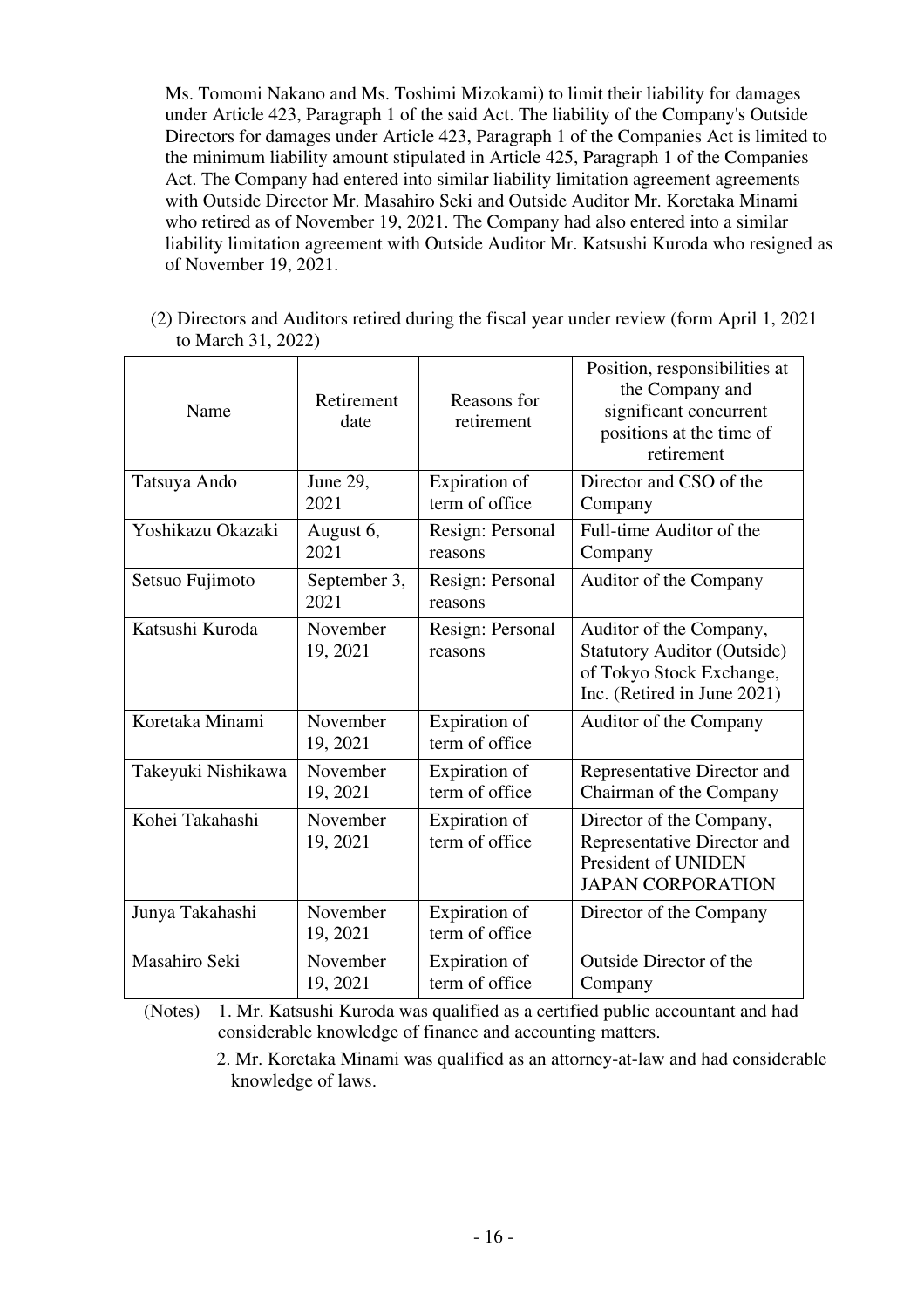| Name                  | <b>New</b>                                                                          | Previous                                    | Date of change    |
|-----------------------|-------------------------------------------------------------------------------------|---------------------------------------------|-------------------|
| Takeyuki Nishikawa    | Representative<br>Director and<br>Chairman                                          | Representative<br>Director and<br>President | June 29, 2021     |
| <b>Tatsuhiro Muto</b> | Representative<br>Director, President<br>and CFO                                    | Director and CFO                            | June 29, 2021     |
| Masahiro Seki         | Director                                                                            |                                             | June 29, 2021     |
| Mariko Ohsato         | Director<br>concurrently serving<br>as Audit and<br>Supervisory<br>Committee member | Director                                    | November 19, 2021 |
| Atsushi Shimizu       | Director<br>concurrently serving<br>as Audit and<br>Supervisory<br>Committee member |                                             | November 19, 2021 |
| Tomomi Nakano         | Director<br>concurrently serving<br>as Audit and<br>Supervisory<br>Committee member |                                             | November 19, 2021 |
| Toshimi Mizokami      | Director<br>concurrently serving<br>as Audit and<br>Supervisory<br>Committee member |                                             | November 19, 2021 |

(3) Directors who changed their posts during the fiscal year under review (form April 1, 2021 to March 31, 2022)

(4) Outline of the content of a directors and officers liability insurance contract

The Company has concluded a directors and officers liability insurance contract with an insurance company as stipulated in Article 430-3, Paragraph 1 of the Companies Act, and the insured under such insurance contract are the Company's Directors and Auditors. The insured persons do not bear the premiums. The insurance contract covers damages and litigation costs incurred by the insured due to claims for damages arising from actions taken as an officer of the Company in the course of their duties. However, in order to ensure that the appropriateness of the insured's execution of their duties is not compromised, the contract does not cover any damage incurred by an officer who committed criminal acts such as bribery or who has intentionally committed an illegal act.

(5) Amount of remuneration, etc. to Directors and Auditors for the fiscal year under review

a. Policy for determining individual remuneration, etc. for Directors

At a meeting of the Board of Directors held on February 10, 2021, the Company established a policy for determining the content of remuneration, etc. for individual directors from April 2021 onward (hereinafter referred to as the "Determination Policy"). The outline of the policy is as follows.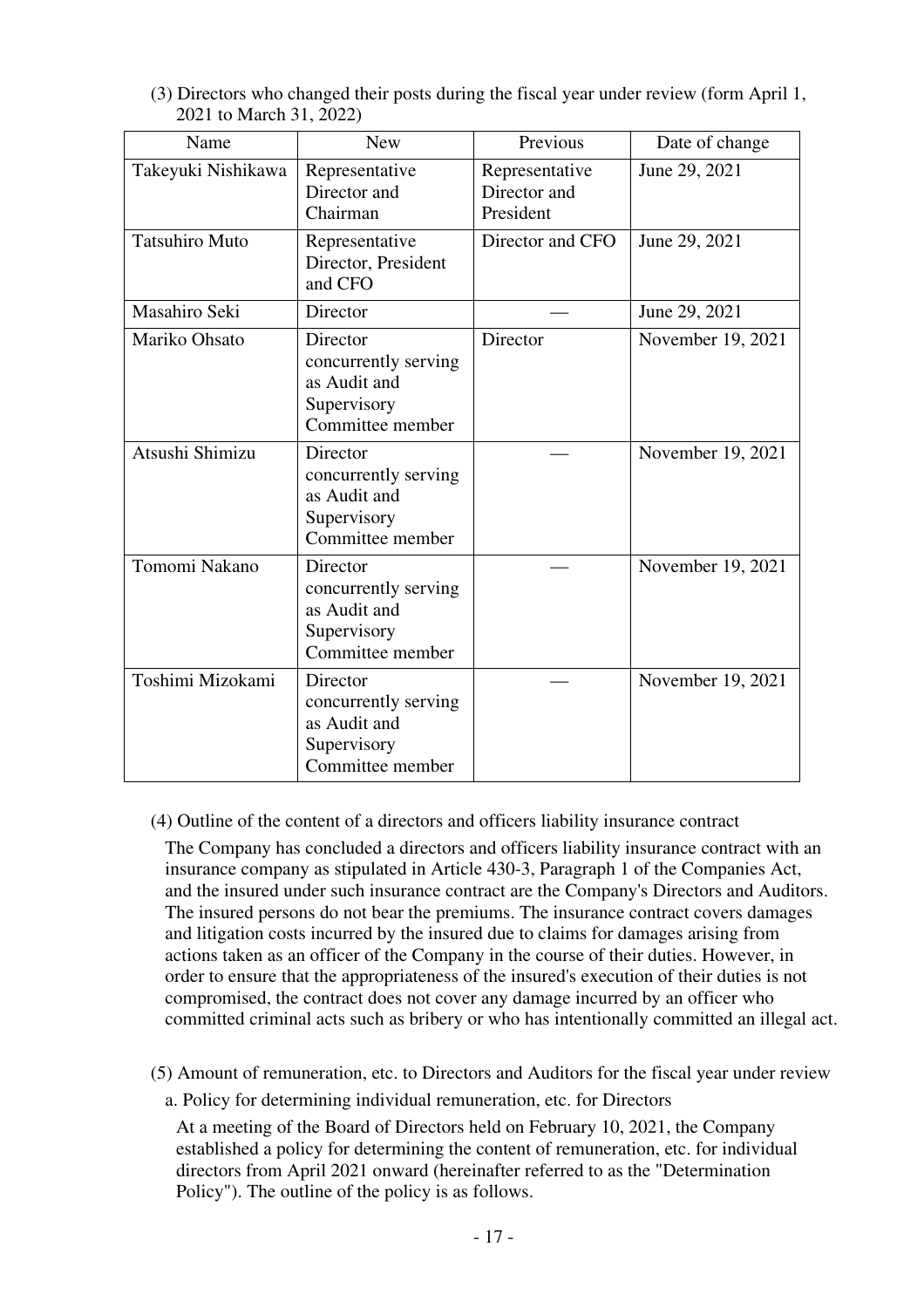#### ○ Remuneration Policy

The remuneration for the Company's Directors will be determined in accordance with the following approach.

- To establish a remuneration structure and remuneration levels that will enable the acquisition and retention of excellent human resources.
- To make the remuneration system achieve a balance between the improvement of corporate value and shareholder returns.
- To make the remuneration system fair and equitable.

○ Remuneration structure

The remuneration structure for the Company's Directors consists of "base remuneration (fixed remuneration)" and "incentive remuneration (variable remuneration)." Incentive remuneration (variable remuneration) is "performancelinked bonuses."

Types of remuneration and purpose and outline of each type of remuneration are as shown in Exhibit 1.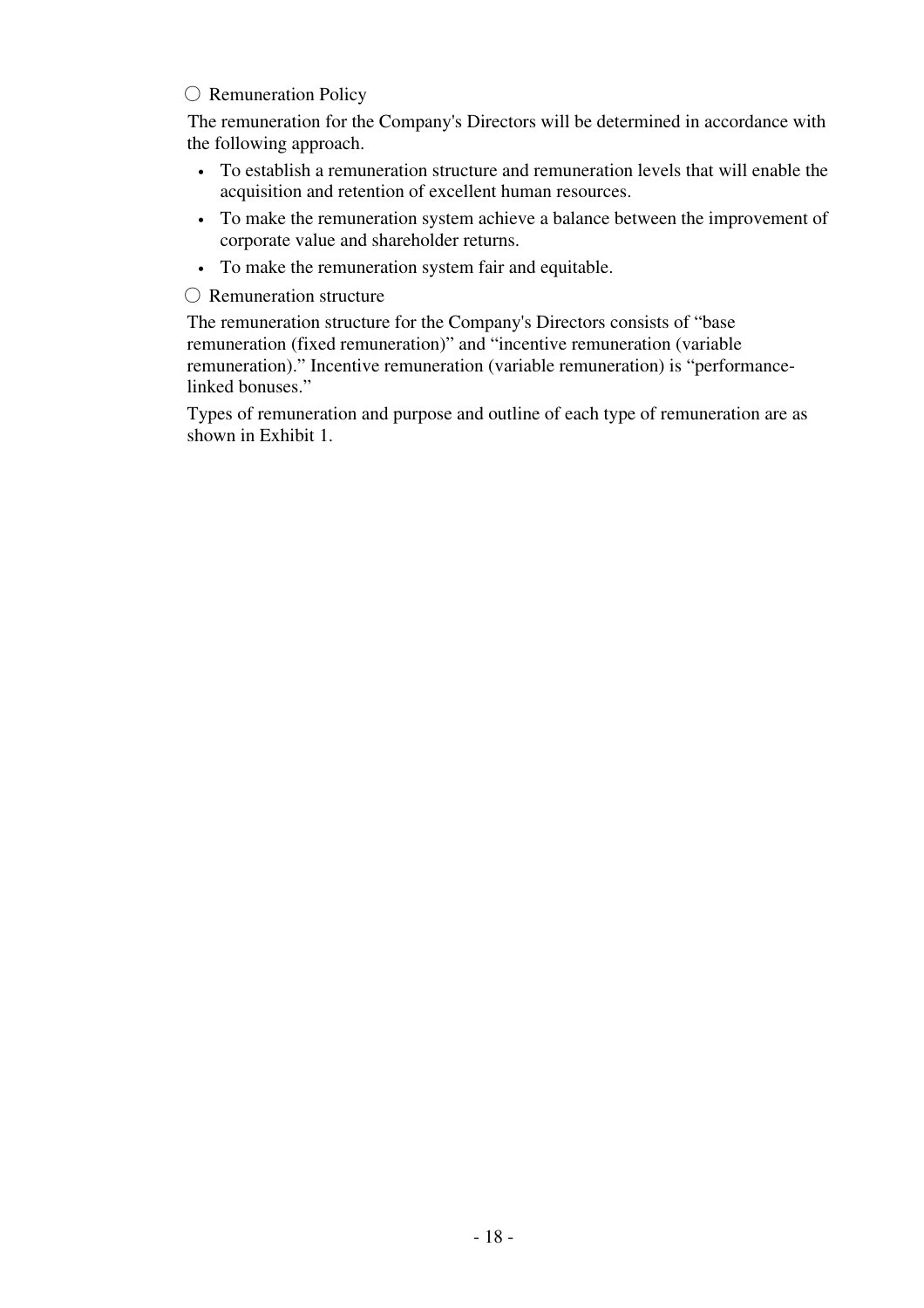|  | Exhibit 1. Types of remuneration and purpose and outline |  |  |
|--|----------------------------------------------------------|--|--|
|  |                                                          |  |  |

| Types of remuneration |                                | Purpose and outline                                                                                                                                                                                                                                                |
|-----------------------|--------------------------------|--------------------------------------------------------------------------------------------------------------------------------------------------------------------------------------------------------------------------------------------------------------------|
| Fixed                 | Base remuneration              | Fixed remuneration (fixed monthly amount paid at the end<br>of each month) to encourage solid performance of duties in<br>accordance with the responsibilities of the position.                                                                                    |
| Variable              | Performance-<br>linked bonuses | Performance-linked remuneration based on whether or not<br>"profit attributable to owners of parent (distributable<br>amount)" is generated in order to realize returns to<br>shareholders through the achievement of performance<br>targets for each fiscal year. |
|                       |                                | Trends in "profit attributable to owners of parent<br>(distributable amount)," including the fiscal year under<br>review, are as stated in I.2. Status of Assets and Income.                                                                                       |
|                       |                                | The "distributable amount," which is the source of<br>bonuses for all directors, is determined based on the<br>concept of the three distributions of profits<br>(shareholders, retained earnings, employees and<br>officers).                                      |
|                       |                                | The "distributable amount" for each individual director is<br>determined by taking into account the business under<br>each director's control and the level of involvement in<br>each business decision <sup>*1</sup> .                                            |
|                       |                                | Lump-sum payment after the end of each fiscal year                                                                                                                                                                                                                 |

| <sup>*</sup> 1: The business under each director's control and the level of involvement in each |  |  |
|-------------------------------------------------------------------------------------------------|--|--|
| business operation                                                                              |  |  |

| Name of Director      | Position                                                   | The business under control and the level<br>of involvement in each business |                                |       |
|-----------------------|------------------------------------------------------------|-----------------------------------------------------------------------------|--------------------------------|-------|
|                       |                                                            | Electronics<br>business                                                     | <b>Real Estate</b><br>business | Total |
| Takeyuki Nishikawa    | Representative<br>Director and<br>Chairman                 |                                                                             | 100%                           | 100%  |
| <b>Tatsuhiro Muto</b> | Representative<br>Director,<br>President and<br><b>CFO</b> | 95%                                                                         | $5\%$                          | 100%  |
| Tatsuya Ando          | Director                                                   | 100%                                                                        |                                | 100%  |
| Kohei Takahashi       | Director                                                   | 100%                                                                        |                                | 100%  |
| Junya Takahashi       | Director                                                   |                                                                             | 100%                           | 100%  |

After the change of the institutional design to a Company with an Audit and Supervisory Committee in November 2021, we have been discussing a review of the remuneration structure for directors and corporate auditors. If Item 5 "Determination of the Amount of Remuneration for Directors (excluding Directors concurrently serving as Audit and Supervisory Committee members)" and Item 6 "Introduction of Performance-Linked Remuneration for Directors (excluding Directors concurrently serving as Audit and Supervisory Committee members)" are approved as originally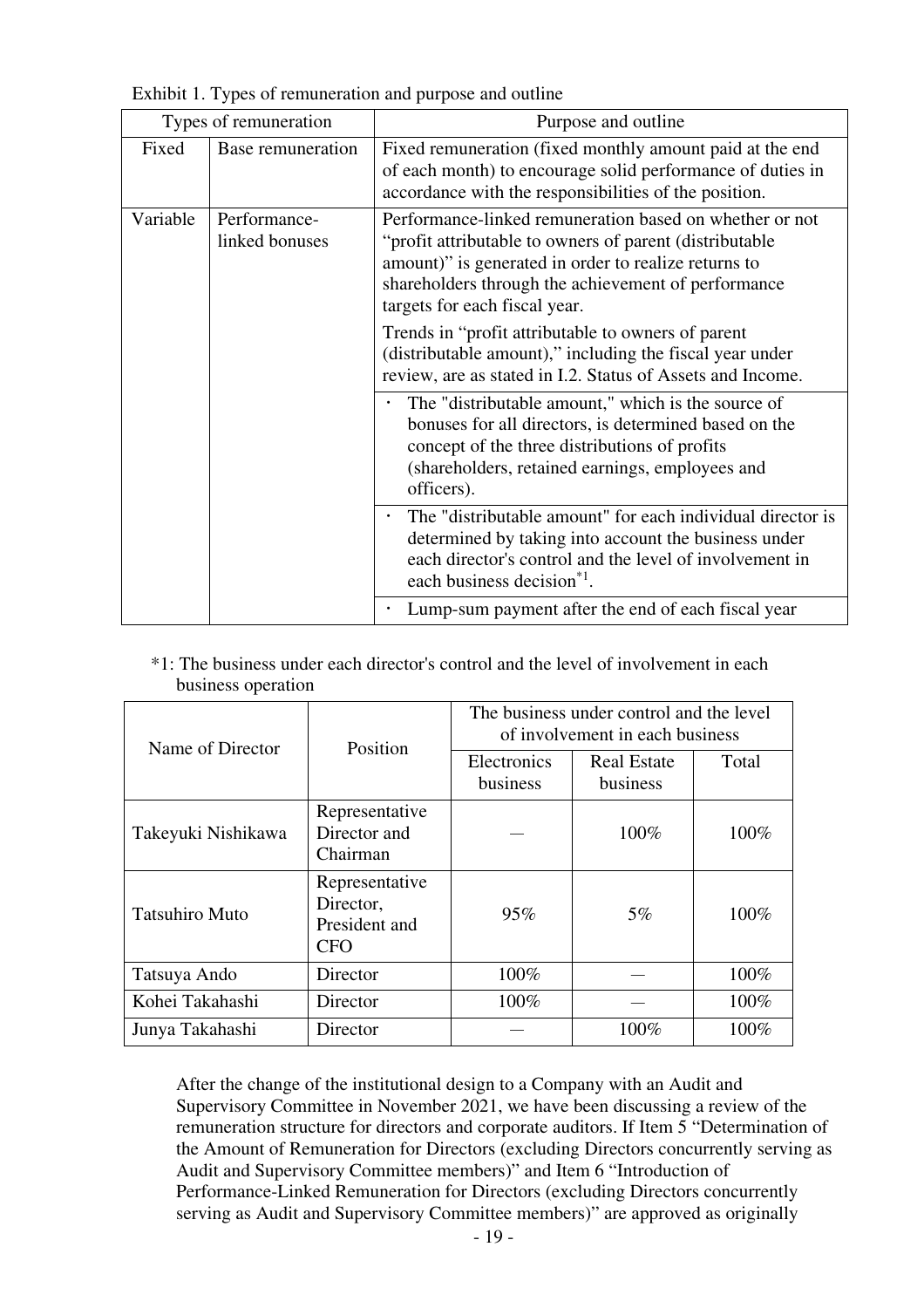proposed at the 57th Ordinary General Meeting of Shareholders, from the 58th fiscal year onward, the details of individual remuneration, etc. for Directors will be subject to approval by the Board of Directors after consultation with the voluntary Nomination and Remuneration Committee, which is chaired by an Outside Director and whose majority members are Outside Directors. The Determination Policy for the details of individual remuneration, etc. for Directors for the 58th and subsequent fiscal years was decided to be changed at the meeting of the Board of Directors held on May 13, 2022; for specific details, please refer to "Regarding the New Remuneration System for Directors <Description of Item 5 "Determination of the Amount of Remuneration for Directors (excluding Directors concurrently serving as Audit and Supervisory Committee members)" and Item 6 "Introduction of Performance-Linked Remuneration for Directors (excluding Directors concurrently serving as Audit and Supervisory Committee members)" >" in the Reference Material for the General Meeting of Shareholders.

b. Matters concerning delegation of authority to determine the content of individual director's remuneration, etc.

Until November 2021, the specific details of individual remuneration, etc. for each Director were determined by Mr. Takeyuki Nishikawa, Representative Director and Chairman, based on the delegated resolution of the Board of Directors, within the limit of remuneration approved by the General Meeting of Shareholders of the Company.

The reason for delegating the determination of the details of individual remuneration, etc. of each Director to Mr. Takeyuki Nishikawa, Representative Director and Chairman, is that the Representative Director and Chairman is best suited to evaluate each Director's business in charge while overlooking the Company's overall performance.

Since the establishment of the voluntary Nomination and Compensation Committee on November 19, 2021, the voluntary Nomination and Compensation Committee, in consultation with the Board of Directors, has discussed a review of the remuneration structure for officers. The details of remuneration, etc. for each individual Director for the 58th business period and thereafter will be subject to a process requiring approval by the Board of Directors after consultation with the voluntary Nomination and Compensation Committee, which is chaired by Outside Director Ms. Mariko Ohsato and whose majority members are three Outside Directors Mr. Atsushi Shimizu, Ms. Tomomi Nakano, and Ms. Toshimi Mizokami, in addition to Representative Director Mr. Tatsuhiro Muto. The Board of Directors has delegated the determination of remuneration, etc. for individual Directors to the voluntary Nomination and Compensation Committee, and the committee has determined such remuneration, etc.

 $\circ$  Process for deliberation and determination of remuneration, etc. for individual **Directors** 

Prior to the change in the institutional design in November 2021, decisions on remuneration, etc. for individual directors were made by the Board of Directors and were based on discussions, taking into consideration the actual contribution of each Director to the respective business. For example, even as a Director in charge of the real estate business, such Director would be added to the distribution of remuneration for the electronics business if the Director contributed to the profitmaking business decisions made through discussions, taking into consideration the fact that the Director had given opinions on the management decisions of the electronics business at the meetings of the Board of Directors and had participated in the management decisions as a Director.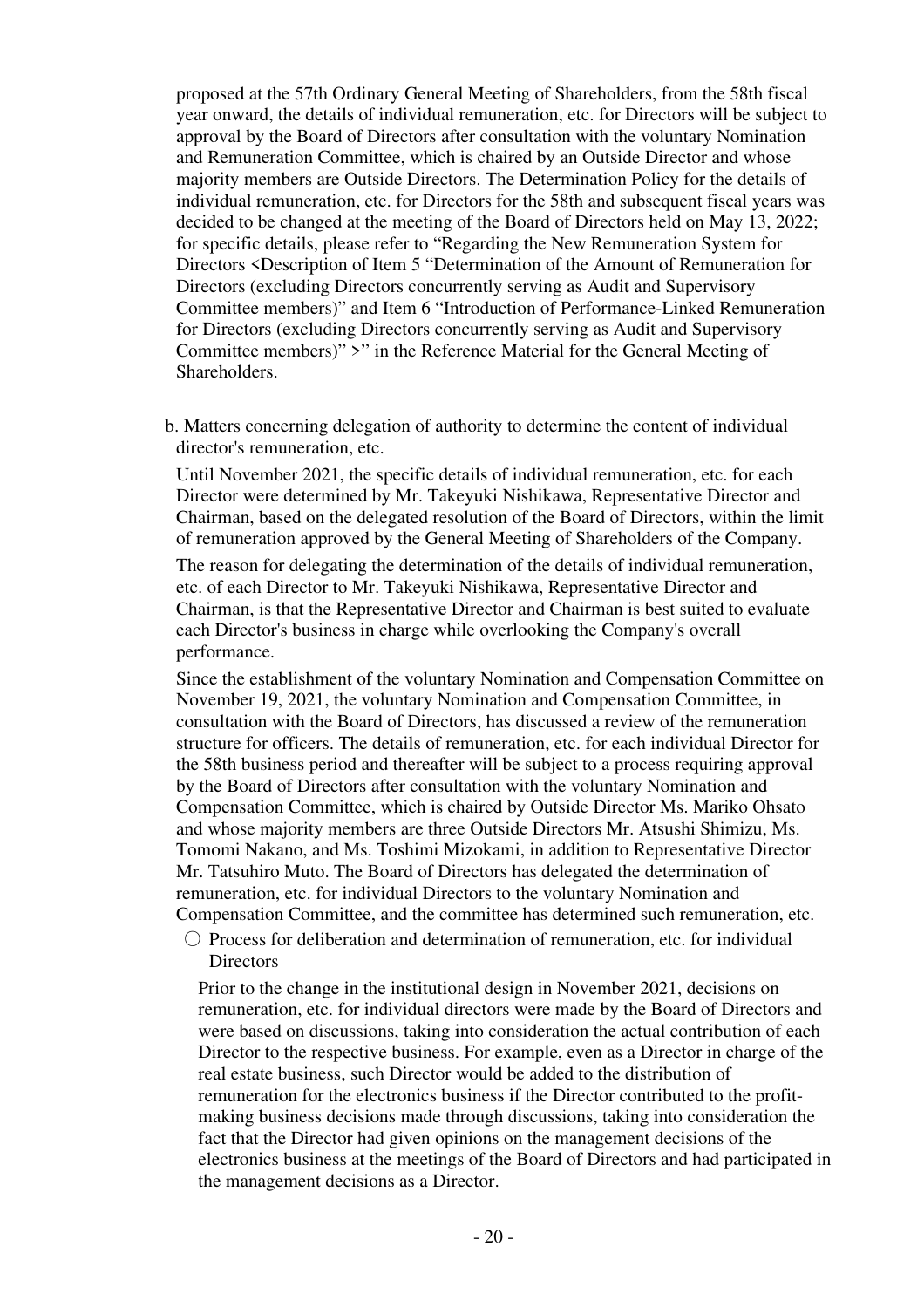Since the establishment of the voluntary Nomination and Compensation Committee on November 19, 2021, the voluntary Nomination and Compensation Committee, in consultation with the Board of Directors, has discussed a review of the remuneration structure for officers. For the fiscal year under review, after consulting the voluntary Nomination and Compensation Committee, which is chaired by an Outside Director and whose majority members are Outside Directors, the Board of Directors unanimously approved the proposal to pay only base remuneration and no performance-linked bonuses.

The Board of Directors has confirmed that the remuneration, etc. determined for each individual Director for the fiscal year under review after November 2021 is consistent with the Determination Policy approved by the Board of Directors on February 10, 2021, and determined that the details of such remuneration, etc. are in line with the Determination Policy.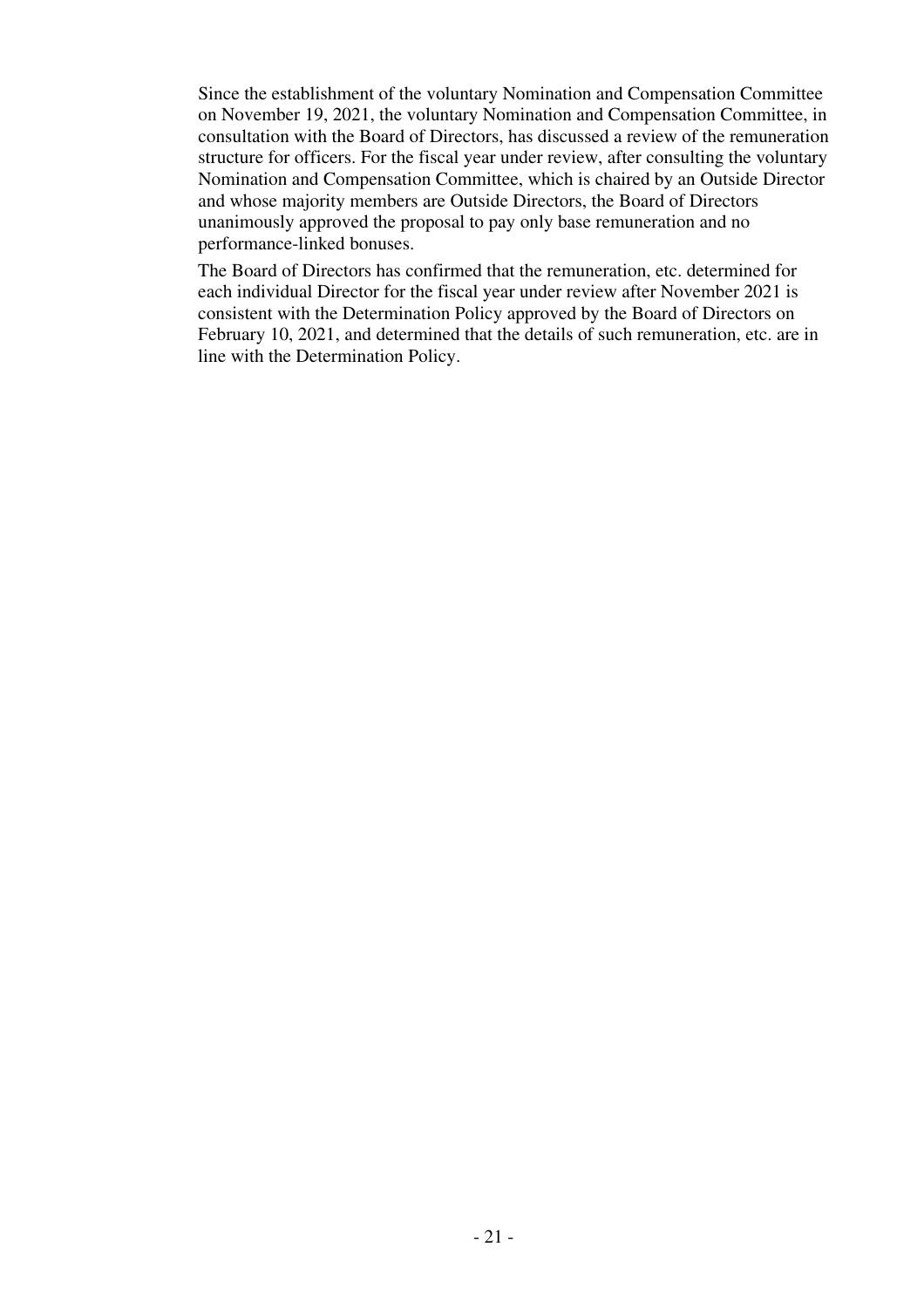|                                                                                                                           | Total amount of<br>remuneration, | Total amount by type of compensation, etc. | Number                                                    |                                                |                                      |
|---------------------------------------------------------------------------------------------------------------------------|----------------------------------|--------------------------------------------|-----------------------------------------------------------|------------------------------------------------|--------------------------------------|
| Classification of<br>officers                                                                                             | etc.<br>(In millions of<br>yen)  | Base<br>remuneration                       | (In millions of yen)<br>Performance<br>-linked<br>bonuses | Non-monetary<br>remuneration,<br>etc.          | of eligible<br>officers<br>(persons) |
| Director<br>(excluding<br><b>Directors</b><br>concurrently<br>serving as Audit<br>and Supervisory<br>Committee<br>member) | 92                               | 92                                         |                                                           |                                                |                                      |
| (Of which,<br><b>Outside Director)</b>                                                                                    | (4)                              | (4)                                        | $(-)$                                                     | $(-)$                                          | (2)                                  |
| Auditor                                                                                                                   | 10                               | 10                                         |                                                           |                                                | $\overline{4}$                       |
| (Of which,<br><b>Outside Auditor)</b>                                                                                     | (6)                              | (6)                                        | $\left( \begin{matrix} - \end{matrix} \right)$            | $(-)$                                          | (2)                                  |
| Director<br>concurrently<br>serving as Audit<br>and Supervisory<br>Committee<br>member                                    | 13                               | 13                                         |                                                           |                                                | $\overline{4}$                       |
| (Of which,<br><b>Outside Director)</b>                                                                                    | (13)                             | (13)                                       | $\left( \begin{matrix} - \end{matrix} \right)$            | $\left( \begin{matrix} - \end{matrix} \right)$ | (4)                                  |
| Total                                                                                                                     | 116                              | 116                                        |                                                           |                                                | 15                                   |
| (Of which,<br>Outside Officer)                                                                                            | (25)                             | (25)                                       | $(-)$                                                     | $(-)$                                          | (8)                                  |

(Notes)

1. The amount paid to Directors does not include employee salaries of Directors who concurrently serve as employees.

- 2. At the Extraordinary General Meeting of Shareholders held on November 19, 2021, it was resolved that the maximum amount of remuneration, etc. for Directors (excluding Directors concurrently serving as Audit and Supervisory Committee members) and the maximum amount of remuneration, etc. for Audit and Supervisory Committee members shall not exceed 800 million yen per year and 40 million yen per year, respectively. As of the conclusion of the Extraordinary General Meeting of Shareholders, the number of Directors (excluding Directors concurrently serving as Audit and Supervisory Committee members) is one and the number of Audit and Supervisory Committee members is four.
- 3. As of the end of the fiscal year under review, there was one Director (excluding Directors concurrently serving as Audit and Supervisory Committee members).
- 4. As of the end of the fiscal year under review, there were four Directors concurrently serving as Audit and Supervisory Committee members.
- 5. The above table includes six Directors (excluding Directors concurrently serving as Audit and Supervisory Committee members) (including two Outside Directors) and four Auditors (including two Outside Auditors) who retired during the fiscal year under review.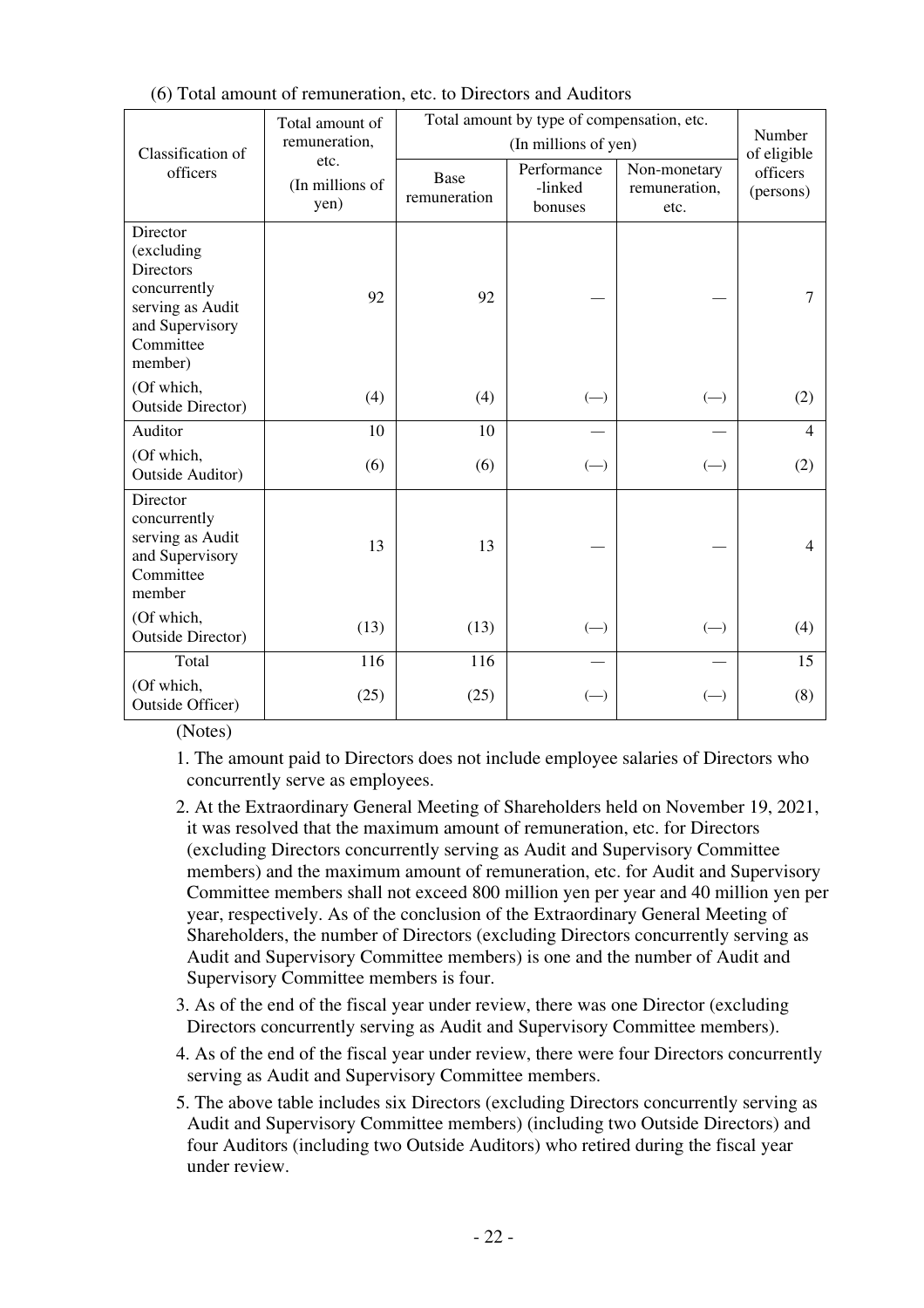(7) Matters concerning Outside Officers

1) Significant concurrent positions as outside officers, etc. at other companies and relationship between the Company and such other companies

Director Ms. Mariko Ohsato is President of Arc Communications Inc. The Company has no special relationship with Arc Communications Inc.

Director Mr. Atsushi Shimizu is Representative Director of CaN Accounting Advisory Inc. The Company has no special relationship with CaN Accounting Advisory Inc.

Director Ms. Tomomi Nakano is Representative of Nakano Tomomi Certified Public Accountant and Tax Accountant Office. The Company has no special relationship with Nakano Tomomi Certified Public Accountant and Tax Accountant Office.

Director Ms. Toshimi Mizokami is Representative attorney-at-law of Mesotes Law Office. The Company has no special relationship with Mesotes Law Office.

Auditor Mr. Katsushi Kuroda, who resigned on November 19, 2021, was Statutory Auditor (Outside) of Tokyo Stock Exchange, Inc. The Company has no special relationship with Tokyo Stock Exchange, Inc.

| Name               | Position                                                      | Main activities                                                                                                                                                                                                                                                                                                                                                                                                                                                                                                                |
|--------------------|---------------------------------------------------------------|--------------------------------------------------------------------------------------------------------------------------------------------------------------------------------------------------------------------------------------------------------------------------------------------------------------------------------------------------------------------------------------------------------------------------------------------------------------------------------------------------------------------------------|
| Mariko<br>Ohsato   | Outside<br>Director                                           | She attended 12 out of 12 meetings of the Board of Directors<br>held during the fiscal year under review until her retirement on<br>November 19, 2021 and made comments as appropriate based<br>on her experience and perspectives cultivated as a corporate<br>manager. In determining the bonuses for Directors, as an<br>independent Outside Director, she monitored and approved the<br>process leading to the evaluation and determination in<br>accordance with each internal Director's contribution to the<br>Company. |
| Masahiro<br>Seki   | Outside<br>Director                                           | He attended 8 out of 8 meetings of the Board of Directors held<br>during the fiscal year under review until his retirement on<br>November 19, 2021, and made comments as appropriate based<br>on his experience and perspectives cultivated at securities<br>companies, etc. He mainly made recommendations on how to<br>deal with shareholders and other matters as appropriate.                                                                                                                                              |
| Katsushi<br>Kuroda | Outside<br>Auditor                                            | He attended 10 out of 12 meetings of the Board of Directors<br>and 25 out of 25 meetings of the Board of Auditors held<br>during the fiscal year under review until his retirement on<br>November 19, 2021, and actively expressed his opinions<br>mainly based on his abundant experience and perspective<br>cultivated as a certified public accountant.                                                                                                                                                                     |
| Koretaka<br>Minami | Outside<br>Auditor                                            | He attended 12 out of the 12 meetings of the Board of<br>Directors and 25 out of the 25 meetings of the Board of<br>Auditors held during the fiscal year under review until his<br>retirement on November 19, 2021, and made comments as<br>appropriate, mainly based on his extensive experience and<br>perspective cultivated as an attorney-at-law.                                                                                                                                                                         |
| Mariko<br>Ohsato   | Outside<br>Director<br>(Audit and<br>Supervisory<br>Committee | She attended 10 out of the 10 meetings of the Board of<br>Directors and 6 out of the 6 meetings of the Audit and<br>Supervisory Committee held during the fiscal year under<br>review since assuming office on November 19, 2021 and made<br>useful recommendations to the Company's management at                                                                                                                                                                                                                             |

2) Status of main activities in the fiscal year under review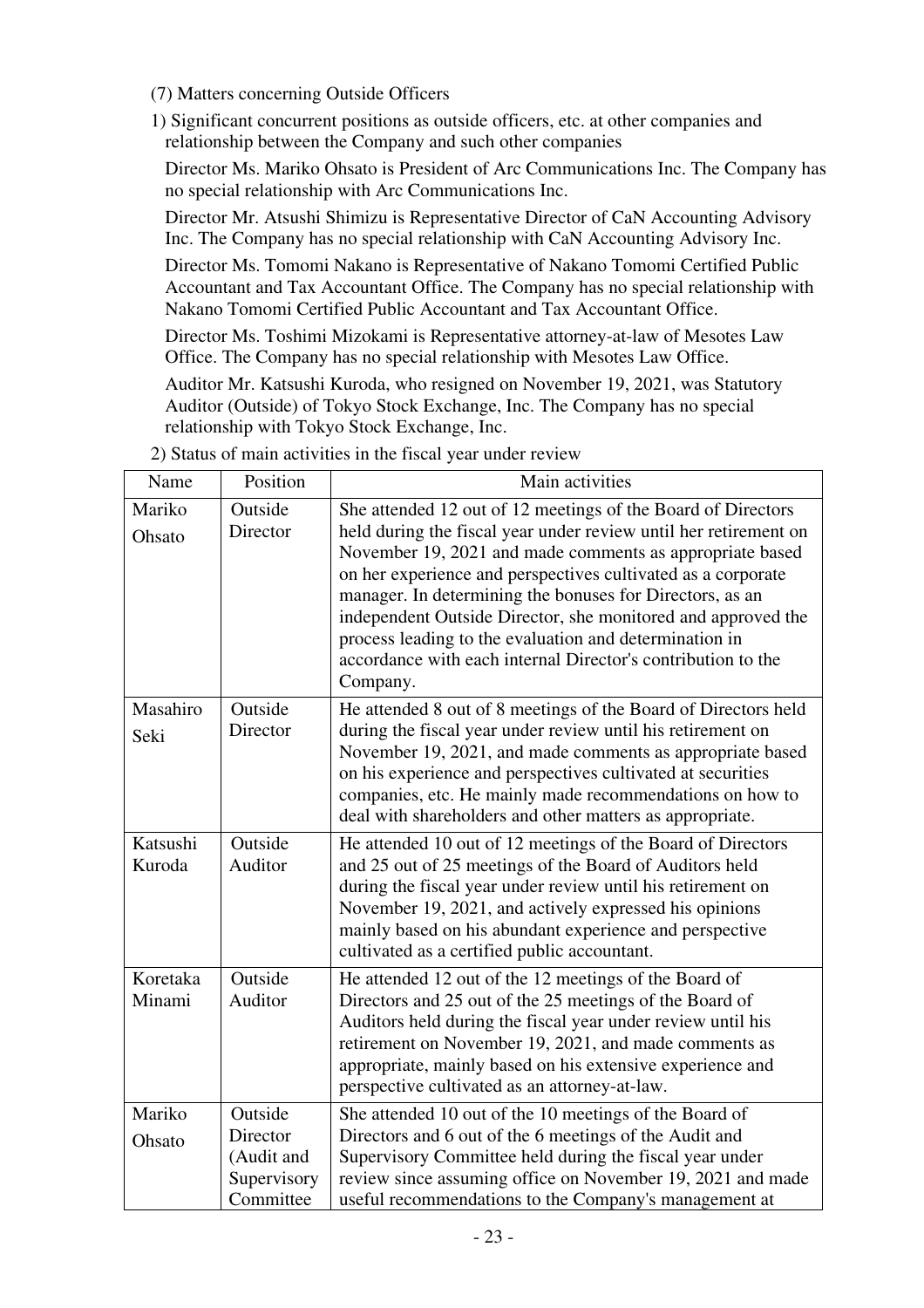|                     | member)                                                                  | meetings of the Board of Directors and Audit and Supervisory<br>Committee based on her extensive knowledge from her<br>experience as a corporate manager who has steadily expanded<br>business. She also expressed opinions from time to time based<br>on her extensive personal connections and the experience and<br>perspective she has gained as a corporate executive. In<br>particular, as the chairperson of the voluntary Nomination and<br>Compensation Committee, she has led the development of a<br>remuneration structure for Directors and utilized it to secure<br>the necessary management personnel and design a transparent<br>system.                                                                                                                                                                                                                                                                                                                                                                                                                       |
|---------------------|--------------------------------------------------------------------------|--------------------------------------------------------------------------------------------------------------------------------------------------------------------------------------------------------------------------------------------------------------------------------------------------------------------------------------------------------------------------------------------------------------------------------------------------------------------------------------------------------------------------------------------------------------------------------------------------------------------------------------------------------------------------------------------------------------------------------------------------------------------------------------------------------------------------------------------------------------------------------------------------------------------------------------------------------------------------------------------------------------------------------------------------------------------------------|
| Atsushi<br>Shimizu  | Outside<br>Director<br>(Audit and<br>Supervisory<br>Committee<br>member) | He attended 10 out of the 10 meetings of the Board of<br>Directors and 6 out of the 6 meetings of the Audit and<br>Supervisory Committee held during the fiscal year under<br>review since assuming office on November 19, 2021, and has<br>contributed to strengthening the corporate governance system<br>and internal controls from a professional perspective regarding<br>finance, accounting, and internal controls at meetings of the<br>Board of Directors and Audit and Supervisory Committee by<br>utilizing his extensive knowledge and expertise as a certified<br>public accountant and certified tax accountant. He has made<br>comments from time to time based on his experience as a<br>corporate manager, as well as from his professional<br>viewpoints. As the chairperson of the Audit and Supervisory<br>Committee, he has contributed to the establishment and stable<br>operation of a three-pronged audit system (a cooperative audit<br>system among the accounting auditor, the internal audit office,<br>and the Audit and Supervisory Committee). |
| Tomomi<br>Nakano    | Outside<br>Director<br>(Audit and<br>Supervisory<br>Committee<br>member) | She attended 10 out of the 10 meetings of the Board of<br>Directors and 6 out of the 6 meetings of the Audit and<br>Supervisory Committee held during the fiscal year under<br>review since assuming office on November 19, 2021. She<br>utilized her extensive knowledge and expertise as a certified<br>public accountant and certified tax accountant to make useful<br>recommendations on accounting and taxation matters at<br>meetings of the Board of Directors and Audit and Supervisory<br>Committee, and also made comments as appropriate based on<br>her experience and perspective cultivated in her professional<br>capacity. She primarily performed accounting audits, made<br>recommendations for internal controls, and reviewed<br>numerical aspects of monthly management reporting and<br>budgeting and investment decision making on a timely basis.                                                                                                                                                                                                     |
| Toshimi<br>Mizokami | Outside<br>Director<br>(Audit and<br>Supervisory<br>Committee<br>member) | She attended 10 out of the 10 meetings of the Board of<br>Directors and 6 out of the 6 meetings of the Audit and<br>Supervisory Committee held during the fiscal year under<br>review since assuming office on November 19, 2021. With her<br>extensive career and knowledge as attorney-at-law, she has<br>made high-level and expert recommendations regarding the<br>Company's management and contributed to strengthening the<br>internal control and corporate governance of the Company.<br>From a professional standpoint, in particular, she vigorously<br>reviewed the details of various contracts necessary to                                                                                                                                                                                                                                                                                                                                                                                                                                                      |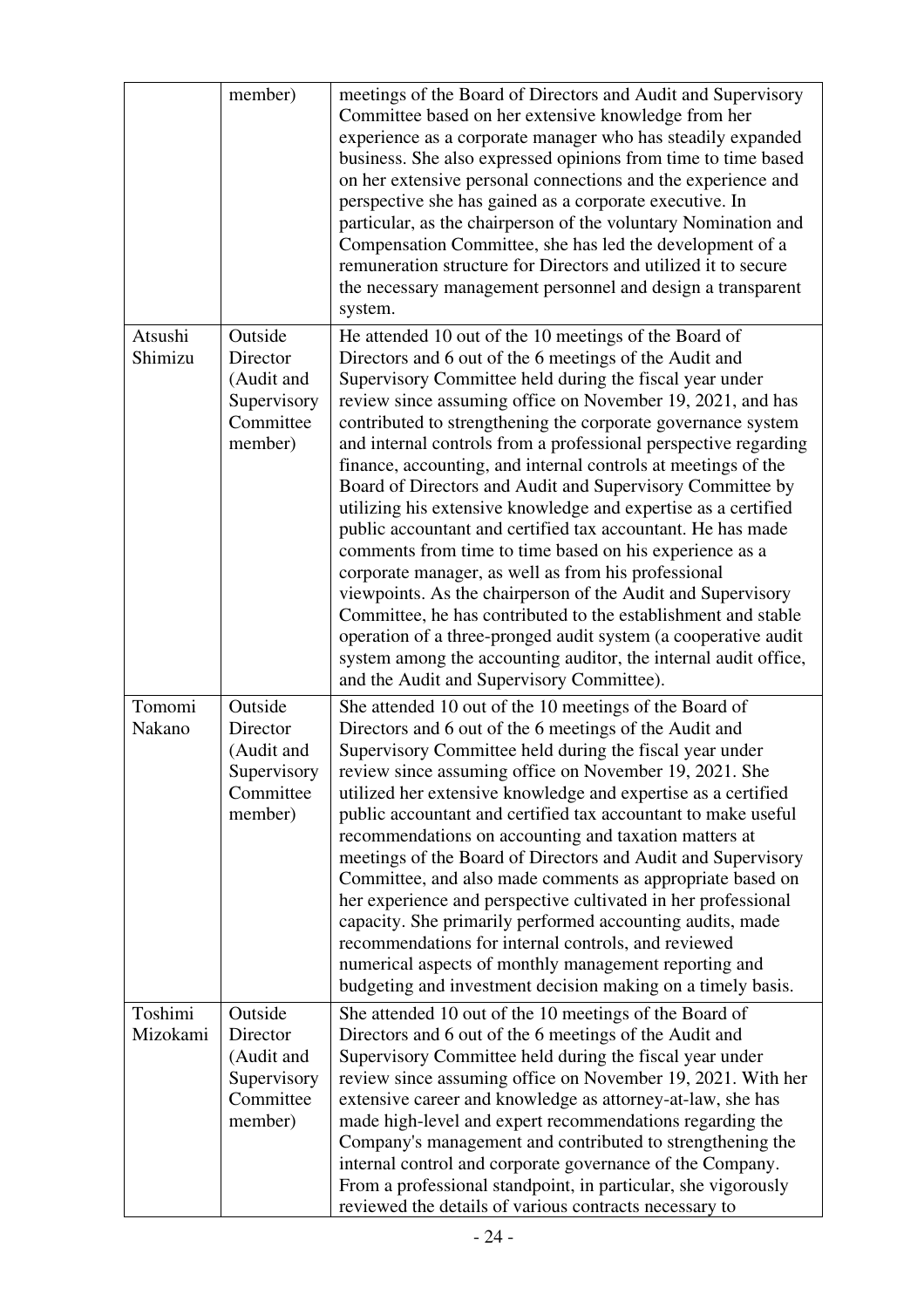| strengthen governance and made comments on issues as<br>appropriate at the meetings of the Board of Directors and |
|-------------------------------------------------------------------------------------------------------------------|
| Audit and Supervisory Committee.                                                                                  |

 3) Overview of duties performed regarding the role expected to be fulfilled by Outside **Directors** 

Each of the Outside Directors, utilizing their own experience as corporate managers, provides a bird's-eye view of the Group's overall management from a standpoint independent of the executive management team, and proactively offers advice and recommendations based on an understanding of essential issues and risks, as well as other comments that contribute to the enhancement of the Group's corporate value. In the fiscal year under review, all Outside Directors (Audit and Supervisory Board Members), acting as members of the voluntary Nomination and Compensation Committee, contributed to ensuring transparency in the process of determining the remuneration of Directors through discussions on designing a remuneration structure that enables the securing of appropriate management personnel and on establishing evaluation methods. In addition, they actively engage in dialogue and interviews with shareholders to capture the opinions of minority shareholders and other stakeholders.

4) Criteria for independence of Outside Officers

When selecting Outside Directors, we refer to the criteria for independent officers set forth by the stock exchange. As a general rule, in the selection of candidates, there shall be no special interests between the Company and the candidates or the corporations to which the candidates belong, and the Company invites such candidates who have independence and are not likely to cause conflicts of interest with general shareholders.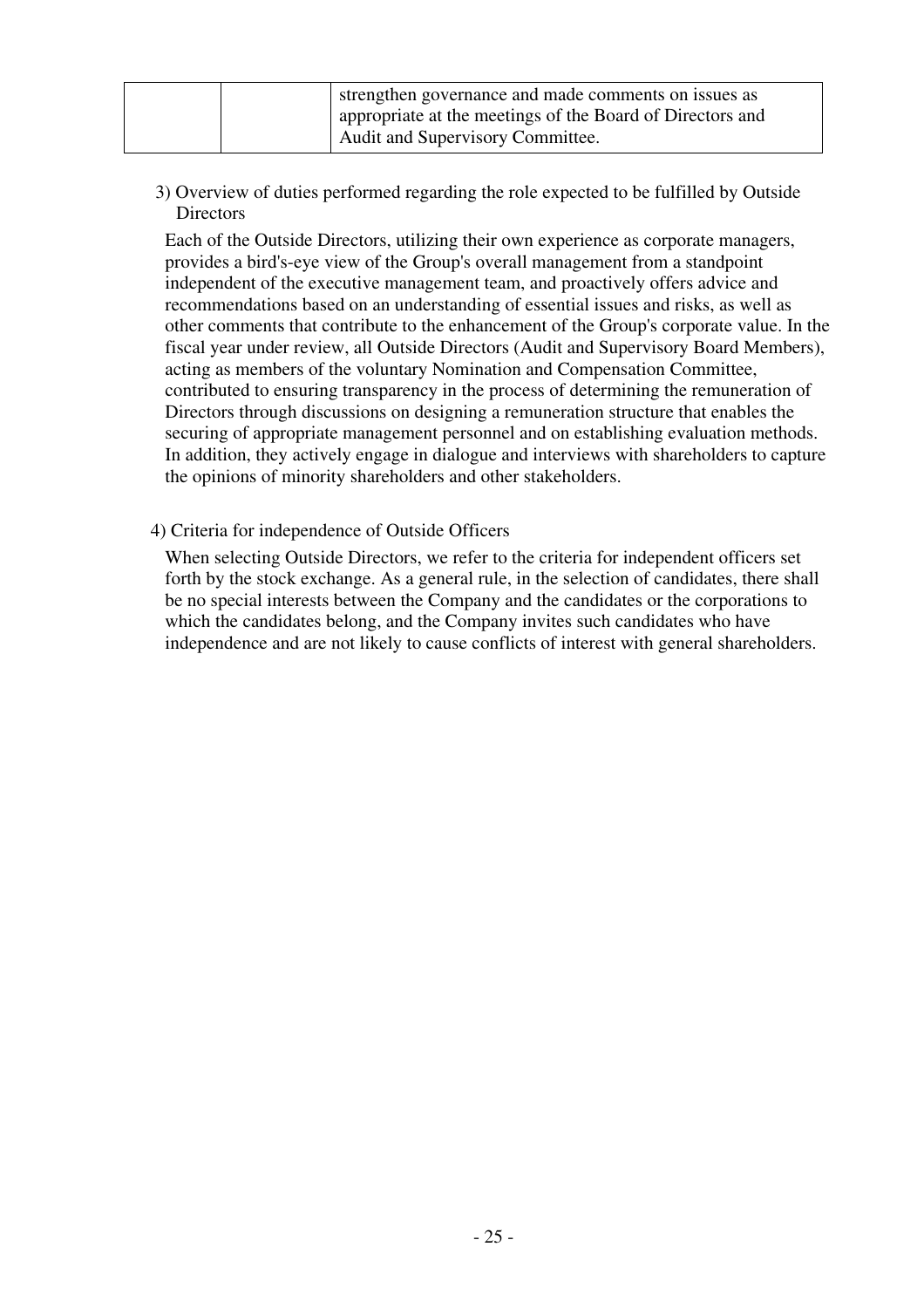4. Status of the Accounting Auditor

#### (1) Name: ARIA Audit Corporation

(2) Amount of remuneration

|                                                                                                                              | Amount paid    |
|------------------------------------------------------------------------------------------------------------------------------|----------------|
| Total amount payable by the Company to<br>the Accounting Auditor                                                             | 35 million yen |
| Total amount of cash and other property<br>benefits payable by the Company and its<br>subsidiaries to the Accounting Auditor | 35 million yen |

(Notes) 1. The Audit and Supervisory Committee made a decision to agree to the remuneration, etc. of the Accounting Auditor after necessary verification of the appropriateness of the content of the audit plan of the Accounting Auditor, the performance of duties of the accounting audit, and the basis for calculation of the remuneration estimate.

> 2. Because no clear or practical distinction is made between remuneration for audit services rendered pursuant to the Companies Act and remuneration for audit services rendered pursuant to the Financial Instruments and Exchange Act under the agreement between the Company and the Accounting Auditor, the total amount paid by the Company to the Accounting Auditor is the sum of these two.

3. Among the significant subsidiaries of the Company, overseas subsidiaries have been audited by certified public accountants or auditing firms (including those who have qualifications equivalent to these qualifications in foreign countries) other than the Accounting Auditor of the Company.

(3) Content of Non-auditing Services

Not applicable

(4) Policies on Dismissal or Non-reappointment of the Accounting Auditor

In the event that the Accounting Auditor is deemed to fall under any of the items of Article 340, Paragraph 1 of the Companies Act, the Audit and Supervisory Committee will dismiss the Accounting Auditor upon unanimous consent of the Audit and Supervisory Committee members. In this case, the Audit and Supervisory Committee member selected by the Audit and Supervisory Committee will report the dismissal of the Accounting Auditor and the reasons for the dismissal at the first general meeting of shareholders convened after the dismissal.

(5) Outline of the details of the liability limitation agreement Not applicable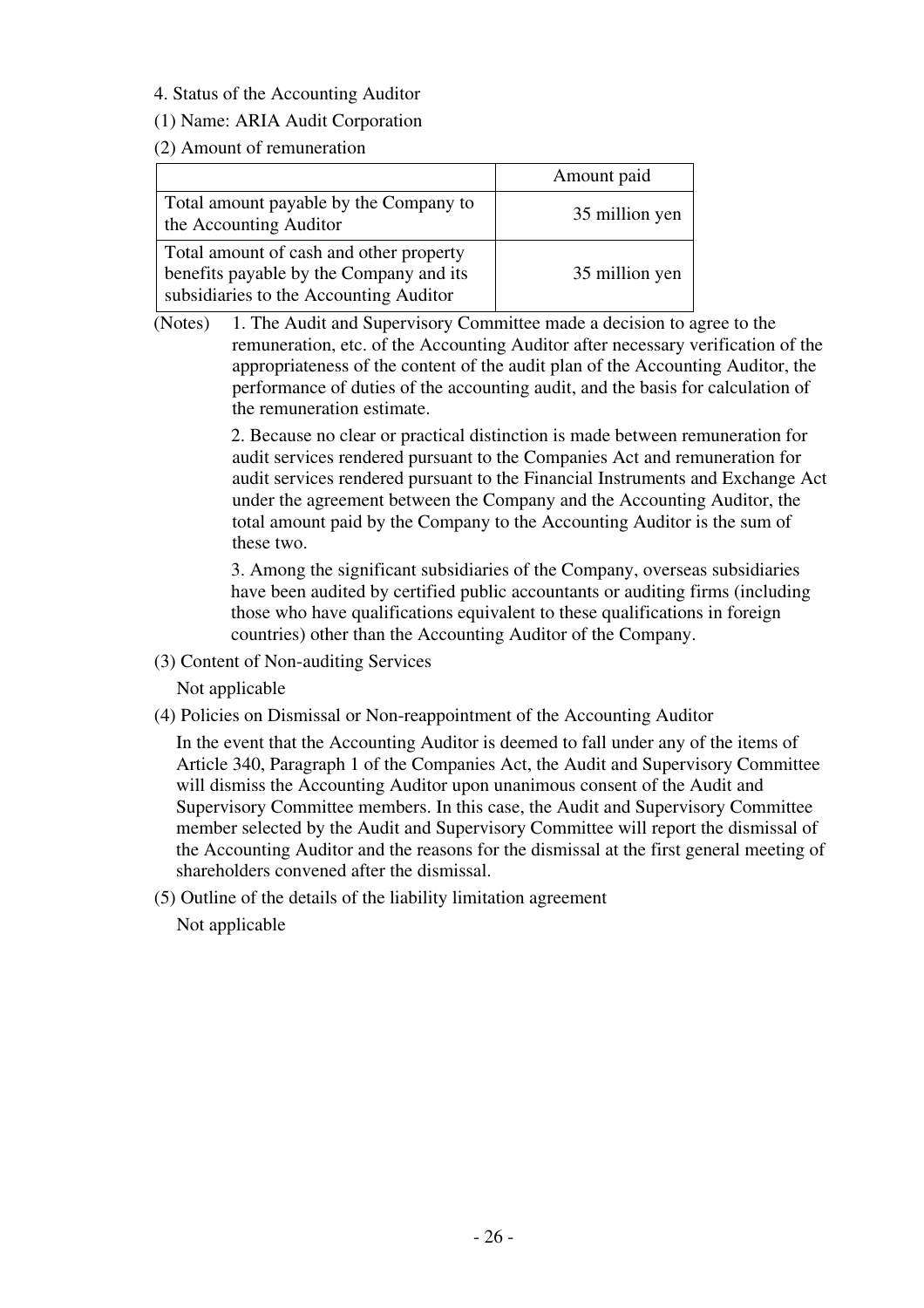5. System to Ensure Proper Business Execution

The systems to ensure that the execution of duties by the Company's Directors is in compliance with the laws and regulations and the Articles of Incorporation, other systems to ensure the appropriateness of the Company's operations, and a summary of the status of operation of such systems are as follows.

- (1) System to ensure that the Company's Directors and employees execute their duties in compliance with laws and regulations and the Articles of Incorporation
	- (i) In order to ensure that the execution of duties by officers and employees of the Group conform to laws, regulations, and the Articles of Incorporation, as well as to fulfill social responsibilities and corporate ethics, we have established the Compliance Code of Conduct, which applies to all officers and employees of the Group, and ensure that all officers and employees are informed of it.
	- (ii) We will enhance the knowledge of compliance and raise awareness of respecting it by providing training, preparing and distributing manuals, etc. on compliance to the officers and employees of the Group.
	- (iii) The Company ensures that employees of the Group have a channel to report directly to the Company regarding any suspicious activities in terms of compliance with laws and regulations, etc. As one of such channels, the Company has established and operates a global whistleblower hotline staffed by outside attorneys.
	- (iv) In order to eliminate antisocial forces, we will establish a policy and other measures within the Group, develop a system to deal with such forces, and ensure that all officers and employees are fully aware of the policy and measures.
- (2) System for storage and management of information related to the execution of duties of the Company's Directors
	- a. The Representative Director, President and CFO has overall responsibility for the storage and management of information related to the execution of duties by directors.
	- b. The Representative Director, President and CFO records and stores information related to the execution of duties by directors in documents or electromagnetic media in accordance with the "Document Management Regulations." Such documents and other information are maintained in such a way that they can be inspected as necessary.
- (3) Regulations or any other systems of the Company for management of risk of loss
	- a. To deal with management crises that threaten the enhancement of corporate value and sustainable development, the executive officer in charge of the Administration Division will be in charge of crisis management under the direction of the Representative Director, President and CFO.
	- b. The executive officer in charge of the Administration Division, who is in charge of crisis management, is responsible for developing a group-wide, cross-sectional risk management system, identifying problems, and responding to crises in accordance with the "Risk Management Regulations."
	- c. Under the "Risk Management Regulations," a department responsible for each category of management crisis is designated, and the Representative Director, President and CFO is responsible for the overall management of these departments.
- (4) System to ensure that the execution of duties of the Company's Directors is efficient
	- a. The Company's Board of Directors has established the "Segregation of Duties Regulations," which stipulate the division of duties among Representative Directors and other Directors in charge of business execution, and the Company has a system to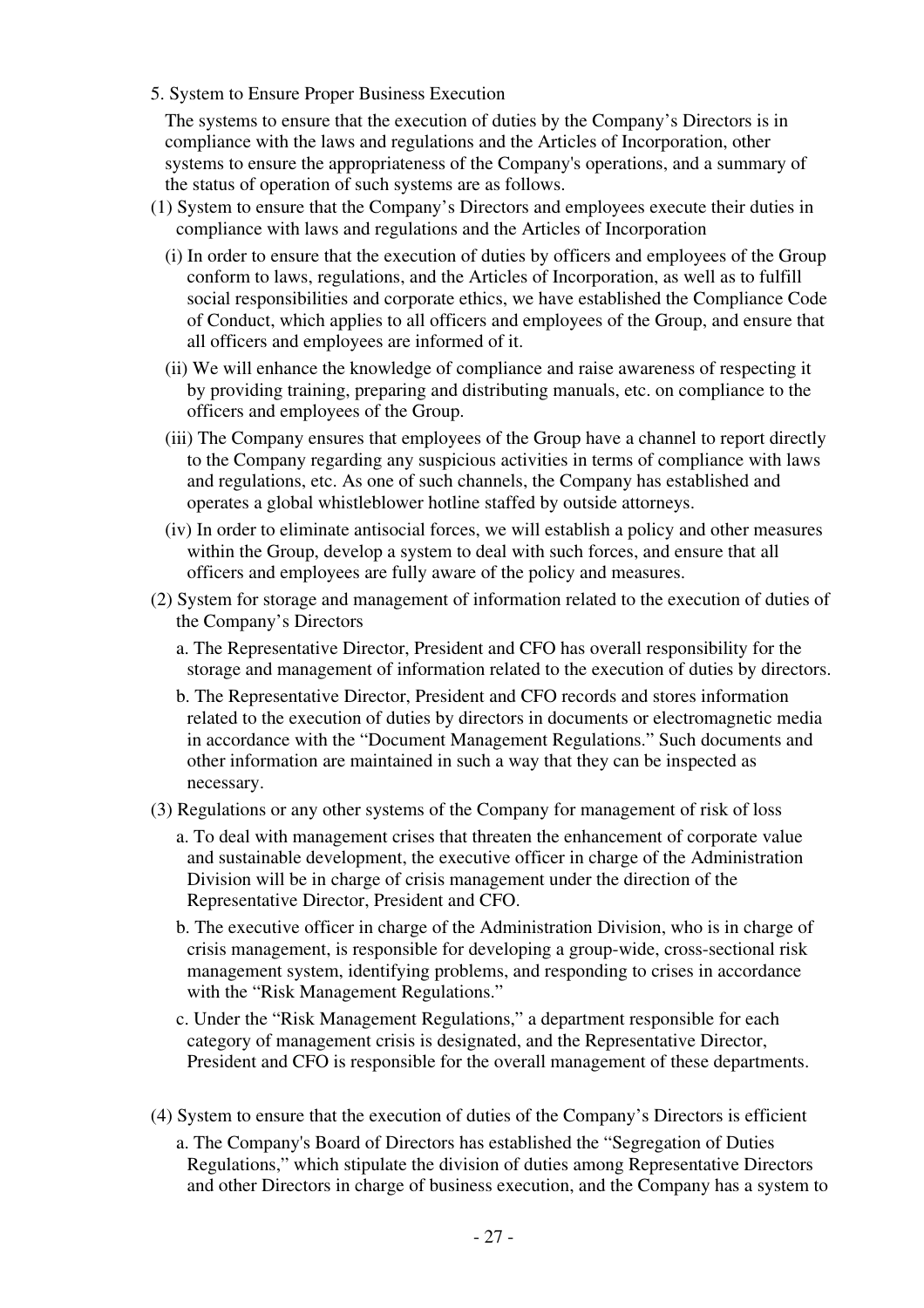ensure appropriate and efficient execution of duties based on the authority of duties and decision-making rules in accordance with these regulations.

- b. In addition to regular meetings of the Board of Directors, strategy meetings attended by six division general managers are held at least twice a month to make important decisions promptly as appropriate. In addition, appointed executive officers and general managers of each division are assigned duties to efficiently implement decisions made by the Board of Directors and execute business operations based on such decisions.
- (5) System to ensure proper business execution within the Company group
	- a. The Company has established the "Compliance Code of Conduct," a code of conduct for employees to conduct themselves in compliance with laws and regulations, the Articles of Incorporation, and the Company's corporate philosophy.
	- b. The representative directors of the Company and the presidents of each Group company have the authority and responsibility for the establishment and operation of internal controls to ensure the appropriateness of the operations of each Group company.
	- c. In addition to the Internal Audit Department, the Company has established a system in which the Finance & Accounting Department staff with abundant accounting knowledge assists in conducting on-site audits of Group companies for the purpose of investigating violations of regulations and potential risks, to ensure appropriate operation of measures to prevent recurrence of inappropriate accounting treatment, and to report to the Audit and Supervisory Committee as well as the Representative Director, President and CFO.
	- d. To ensure that the Audit and Supervisory Committee can effectively and appropriately monitor and audit the entire Group in response to the Group's consolidated management, the Company has established a system of close cooperation with the accounting auditors.
- (6) Matters related to employees to assist duties of the Company's Audit and Supervisory **Committee**

The Internal Audit Office is an organization that assists the Audit and Supervisory Committee and when necessary, appropriate persons within the Internal Audit Office perform duties to assist the Committee in the performance of its duties under the direction and orders of the Committee.

- (7) Matters concerning the independence of the employee in the preceding item from **Directors** 
	- a. The opinions of the Audit and Supervisory Committee shall be respected with respect to the appointment, dismissal, performance evaluation, and personnel transfer of assistants as described in the preceding item.
	- b. Employees who perform duties in support of the execution of duties under the direction and orders of the Audit and Supervisory Committee shall not be subject to the direction and orders of Directors or others during the execution of such duties.
- (8) System for reporting to the Audit and Supervisory Committee by Directors and employees, and other systems related to reporting to the Audit and Supervisory **Committee** 
	- a. Representative Directors and other Directors in charge of business execution are required to report to the Audit and Supervisory Committee on the status of execution of their duties at meetings of the Board of Directors and other meetings as necessary.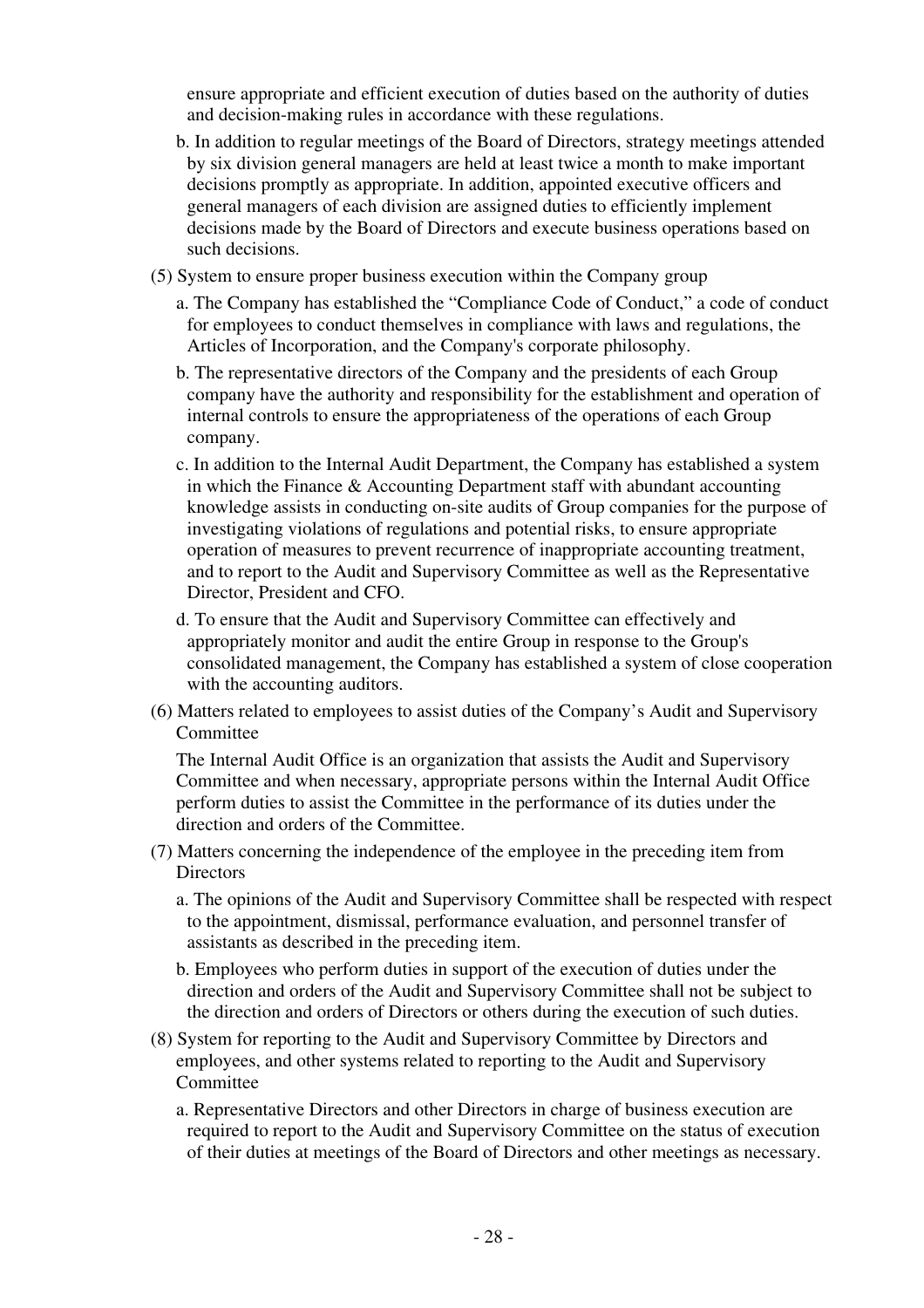- b. Directors and employees are to respond promptly and appropriately when the Audit and Supervisory Committee requests reports on the Company's business or when it examines the status of the Company's operations and assets.
- (9) Other systems to ensure that audits by the Company's Audit and Supervisory Committee are effective
	- a. The Audit and Supervisory Committee exchanges opinions as appropriate to ensure close cooperation with the Representative Directors and other Directors in charge of business execution and the accounting auditor, and has a system in place to ensure that audits are conducted effectively.
	- b. Directors are to cooperate in the appropriate exchange of information between the Audit and Supervisory Committee and the Directors and Auditors of subsidiaries for the proper execution of duties by the Audit and Supervisory Committee.
	- c. The Company has a system in place to receive advice on audit operations from attorneys, certified public accountants, and other external specialists.
- 6. Summary of Operational Status of System to Ensure Proper Business Execution
	- a. Compliance System

We have established the "Compliance Code of Conduct" and ensure that all officers and employees of the Group are fully informed of it so that they can comply with the guidelines and standards of conduct. We conduct training at least once a year for officers and all employees, focusing on case studies.

b. Execution of Duties by Directors

Regarding the execution of duties by Directors, in addition to regular meetings of the Board of Directors, the Representative Director, President and CFO and the general managers of six divisions participate in strategy meetings to make decisions on important management matters and confirm the status of business execution. In addition, executive officers are appointed to execute operations based on important decisions made and report at the strategy meetings.

c. Audit System by the Audit and Supervisory Committee

Regarding the audit system by the Audit and Supervisory Committee, the Committee conducts audits of business execution in accordance with the audit implementation policy and annual plan determined by the Committee. In addition, the Audit and Supervisory Committee actively exchanges opinions with Directors, accounting auditors, and the Internal Audit Office to ensure the effectiveness of audits by the Committee.

d. Internal Audit System

The Internal Audit Office mainly conducts internal control audits based on an annual audit plan. The Internal Audit Office conducts audits of all Group companies, and the results are reported to the Audit and Supervisory Committee and the Board of Directors. The General Manager of the Internal Audit Office also participates as an observer in strategy meetings held by the Representative Director and CFO and the general managers of each division, and makes comments or reports to the Audit and Supervisory Committee as necessary.

7. Basic Policy Regarding Control of the Company

The Company does not have a specific basic policy regarding the nature of persons who control decisions on the Company's financial and business policies.

However, if there is a possibility that an inappropriate person may acquire control, the Company plans to promptly establish a system to prevent such person from gaining control.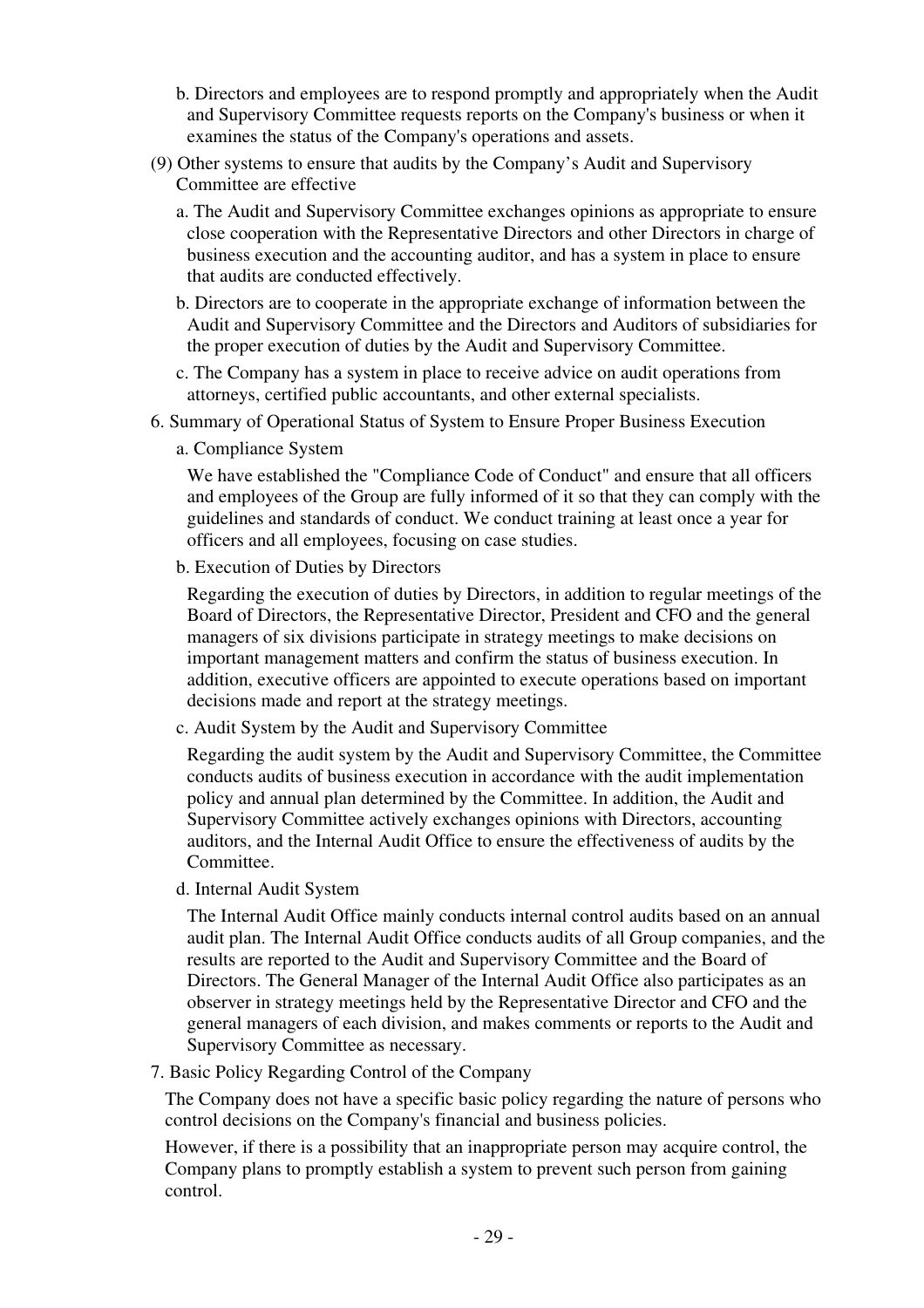8. Policy on Decisions Regarding Dividends from Surplus, etc.

The Company regards the return of profits to shareholders as one of its highest management priorities, and its basic policy is to pay stable dividends reflecting business performance while securing the internal reserves necessary for investment in future growth.

Specifically, the Company will pay dividends with a target consolidated payout ratio of approximately 33%. From the fiscal year ended March 31, 2022 to the fiscal year ending March 31, 2024, our basic policy is to set the minimum level of dividends at around 4% of consolidated dividend on equity (DOE), from the viewpoint of stable dividends regardless of business performance. For the fiscal year ending March 31, 2025 and beyond, we will consider setting a similar minimum level based on our growth strategy and other factors.

The Company's basic policy is to pay dividends from surplus twice a year, an interim dividend and a year-end dividend. The decision-making bodies for these dividends are the Board of Directors for the interim dividend and the General Meeting of Shareholders for the year-end dividend.

(Note) Amounts in this Business Report are rounded down to the nearest unit.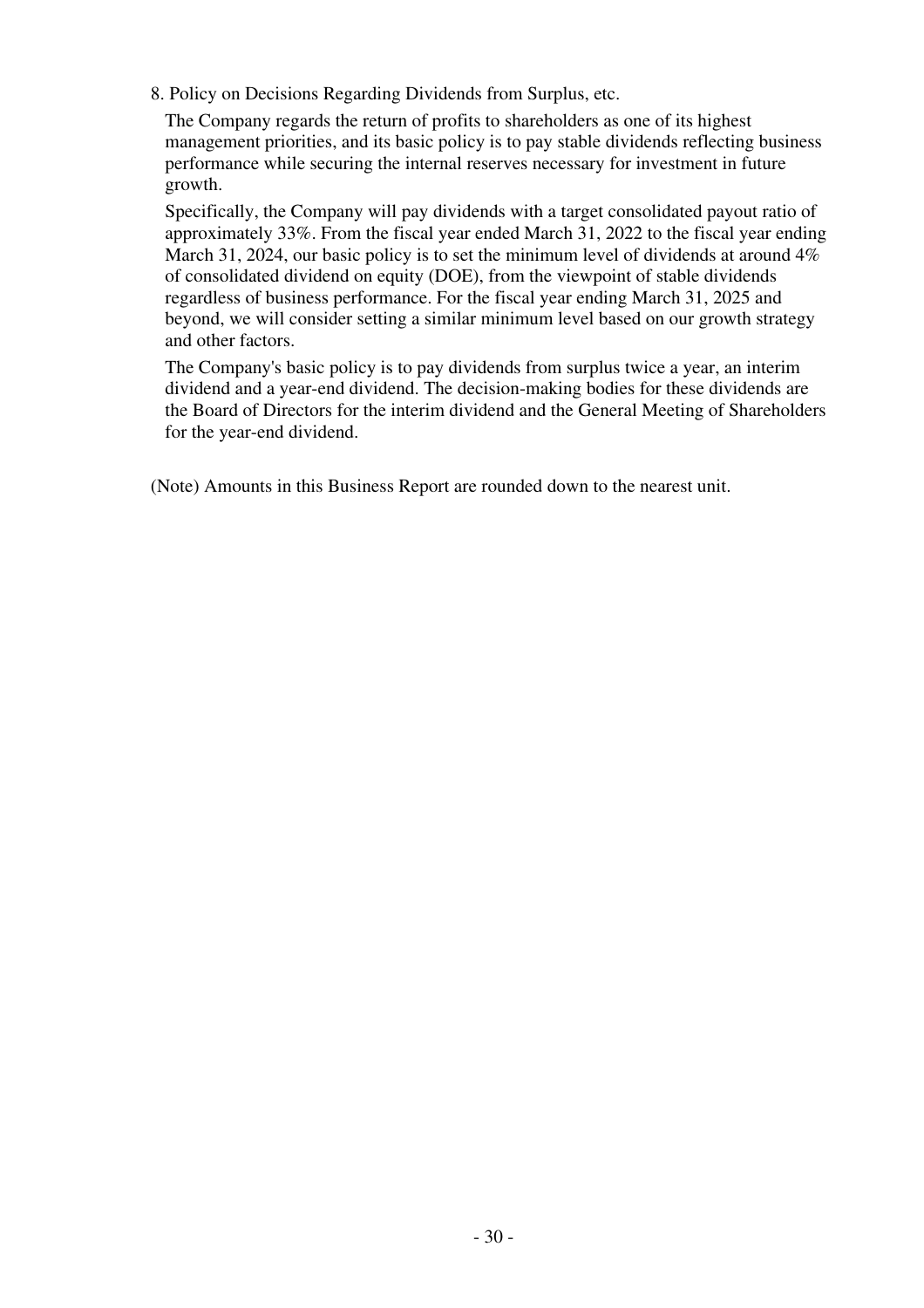# **Consolidated Balance Sheet**

(As of March 31, 2022)

|  | (In millions of yen) |  |
|--|----------------------|--|
|  |                      |  |

| Description                             | Amount | Description                                | Amount    |
|-----------------------------------------|--------|--------------------------------------------|-----------|
| (Assets)                                |        | (Liabilities)                              |           |
| <b>Current assets</b>                   | 20,947 | <b>Current liabilities</b>                 | 4,501     |
| Cash and deposits                       | 10,142 | Notes and accounts payable-trade           | 1,548     |
| Notes and accounts receivable-<br>trade | 2,959  | Short-term borrowings                      | 601       |
| Merchandise and finished goods          | 2,857  | Current portion of long-term<br>borrowings | 166       |
| Real estate for sale                    | 615    | Accrued expenses                           | 936       |
| Work in process                         | 352    | Income taxes payable                       | 564       |
| Raw materials and supplies              | 2,783  | Provision for bonuses                      | 155       |
| Other                                   | 1,249  | Provision for product warranties           | 14        |
| Allowance for doubtful accounts         | (12)   | Other                                      | 514       |
| <b>Non-current assets</b>               | 22,463 | <b>Non-current liabilities</b>             | 5,148     |
| Property, plant and equipment           | 10,146 | Long-term borrowings                       | 4,500     |
| <b>Buildings and structures</b>         | 1,421  | Other                                      | 647       |
| Machinery, equipment and<br>vehicles    | 469    | <b>Total liabilities</b>                   | 9,649     |
| Tools, furniture and fixtures           | 163    | (Net assets)                               |           |
| Land                                    | 8,077  | <b>Shareholders' equity</b>                | 43,862    |
| Construction in progress                | 15     | Share capital                              | 18,000    |
| <b>Intangible assets</b>                | 1,647  | <b>Capital surplus</b>                     | 19,394    |
| Goodwill                                | 1,411  | <b>Retained earnings</b>                   | 6,470     |
| Other                                   | 236    | <b>Treasury shares</b>                     | (2)       |
| <b>Investments and other assets</b>     | 10,669 | Accumulated other comprehensive<br>income  | (10, 322) |
| Investment securities                   | 956    | Foreign currency translation<br>adjustment | (10, 322) |
| Long-term loans receivable              | 9,250  | <b>Non-controlling interests</b>           | 221       |
| Other                                   | 462    | <b>Total net assets</b>                    | 33,761    |
| <b>Total assets</b>                     | 43,411 | <b>Total liabilities and net assets</b>    | 43,411    |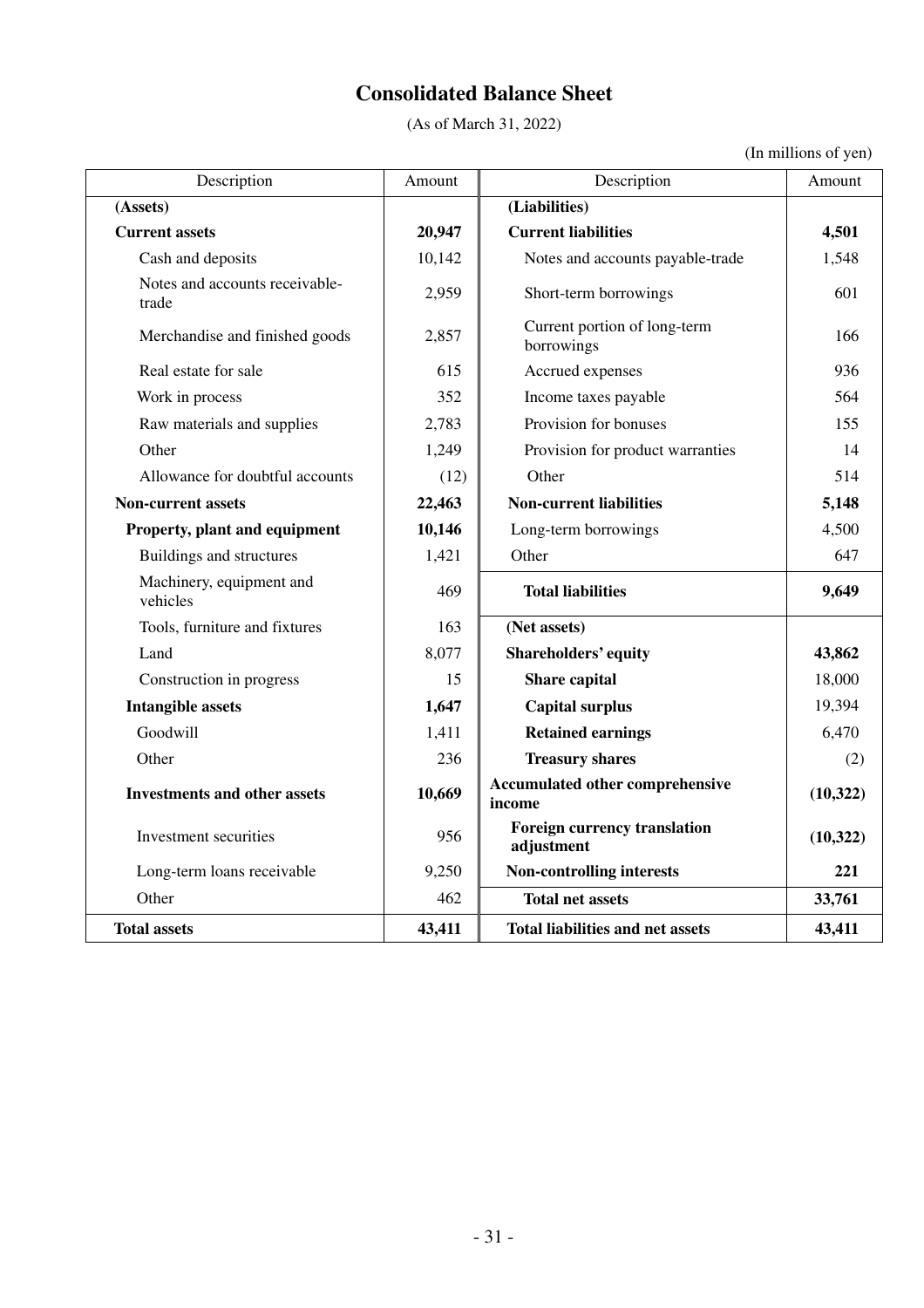# **Consolidated Statement of Income**

(April 1, 2021 - March 31, 2022)

(In millions of yen)

| Description                                                    | Amount           |                         |
|----------------------------------------------------------------|------------------|-------------------------|
| <b>Net sales</b>                                               |                  | 12,887                  |
| <b>Cost of sales</b>                                           |                  | 7,959                   |
| <b>Gross profit</b>                                            |                  | 4,927                   |
| Selling, general and administrative expenses                   |                  | 3,710                   |
| <b>Operating profit</b>                                        |                  | 1,216                   |
| Non-operating income                                           |                  |                         |
| Interest income                                                | 72               |                         |
| Dividend income                                                | 49               |                         |
| Foreign exchange gains                                         | 388              |                         |
| Gain on sale of scraps                                         | 17               |                         |
| Other                                                          | 89               | 617                     |
| Non-operating expenses                                         |                  |                         |
| Interest expenses                                              | 23               |                         |
| Share of loss of entities accounted for using<br>equity method | 133              |                         |
| Other                                                          | 20               | 178                     |
| <b>Ordinary profit</b>                                         |                  | 1,655                   |
| <b>Extraordinary income</b>                                    |                  |                         |
| Gain on sale of non-current assets                             | 335              |                         |
| Other                                                          | 3                | 339                     |
| <b>Extraordinary losses</b>                                    |                  |                         |
| Loss on sale and retirement of non-current<br>assets           | 3                |                         |
| Other                                                          | $\boldsymbol{0}$ | $\overline{\mathbf{4}}$ |
| Profit before income taxes                                     |                  | 1,990                   |
| Income taxes-current                                           | 139              |                         |
| Income taxes-deferred                                          | 14               | 153                     |
| <b>Profit</b>                                                  |                  | 1,837                   |
| Profit attributable to non-controlling<br>interests            |                  | 49                      |
| Profit attributable to owners of parent                        |                  | 1,787                   |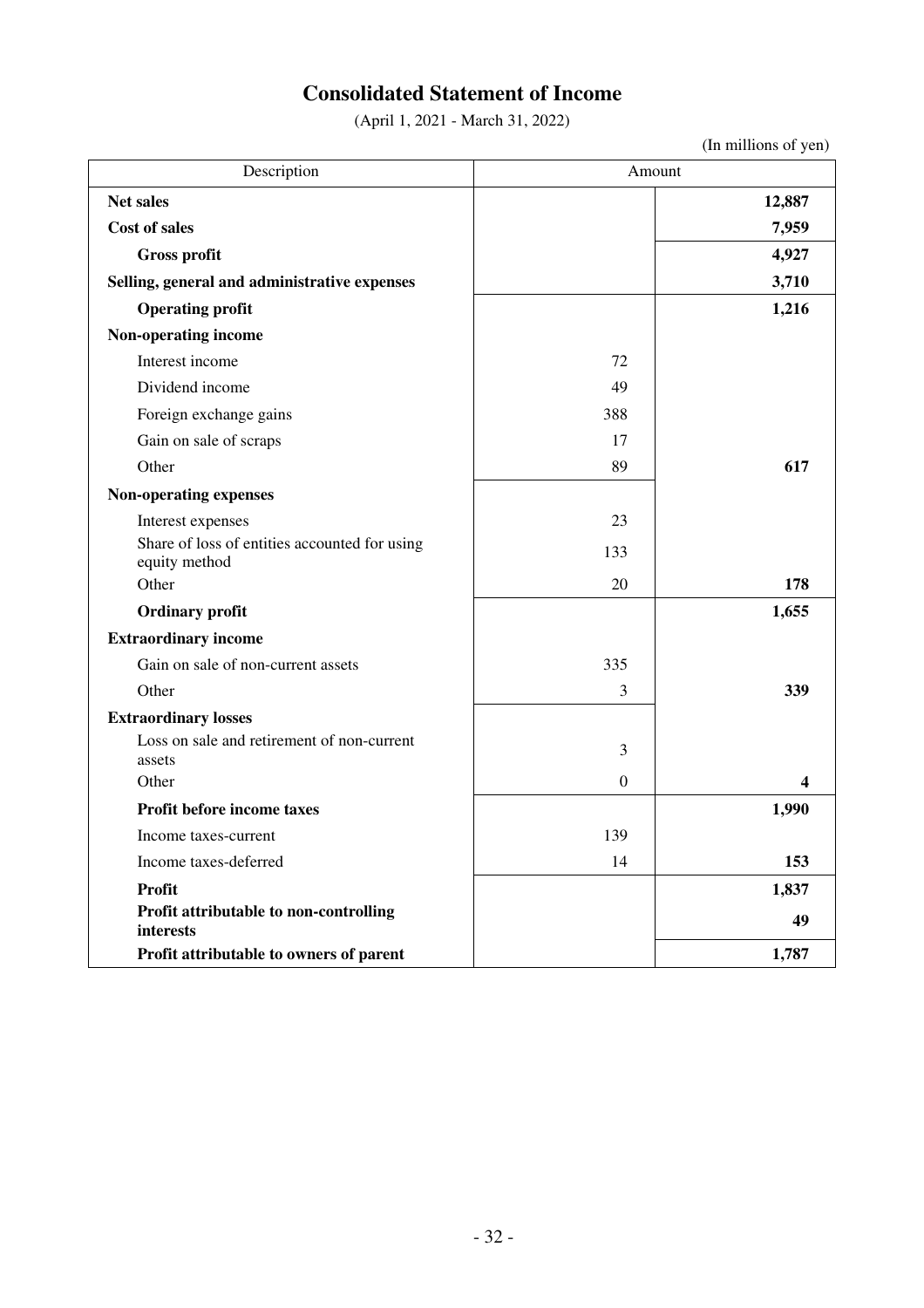# **Consolidated Statement of Changes in Equity**

(April 1, 2021 - March 31, 2022)

(In millions of yen)

|                                                         | Shareholders' equity |                 |                   |                 |                                  |
|---------------------------------------------------------|----------------------|-----------------|-------------------|-----------------|----------------------------------|
|                                                         | Share capital        | Capital surplus | Retained earnings | Treasury shares | Total<br>shareholders'<br>equity |
| Balance as of April 1, 2021                             | 18,000               | 27,969          | 4,634             | (7,339)         | 43,263                           |
| Changes during period                                   |                      |                 |                   |                 |                                  |
| Dividends of surplus                                    |                      | (1,234)         |                   |                 | (1,234)                          |
| Profit attributable to owners of<br>parent              |                      |                 | 1,787             |                 | 1,787                            |
| Purchase of treasury shares                             |                      |                 |                   | (2)             | (2)                              |
| Cancellation of treasury shares                         |                      | (7,340)         |                   | 7,340           |                                  |
| Change in scope of consolidation                        |                      |                 | 48                |                 | 48                               |
| Net changes of items other than<br>shareholders' equity |                      |                 |                   |                 |                                  |
| Total changes during period                             |                      | (8,574)         | 1,835             | 7,337           | 598                              |
| Balance as of March 31, 2022                            | 18,000               | 19,394          | 6,470             | (2)             | 43,862                           |

|                                                         | Accumulated other comprehensive<br>income     |                                                          |                              |                     |
|---------------------------------------------------------|-----------------------------------------------|----------------------------------------------------------|------------------------------|---------------------|
|                                                         | Foreign currency<br>translation<br>adjustment | Total<br>accumulated<br>other<br>comprehensive<br>income | Non-controlling<br>interests | Total<br>net assets |
| Balance as of April 1, 2021                             | (11,060)                                      | (11,060)                                                 | 761                          | 32,963              |
| Changes during period                                   |                                               |                                                          |                              |                     |
| Dividends of surplus                                    |                                               |                                                          |                              | (1,234)             |
| Profit attributable to owners of<br>parent              |                                               |                                                          |                              | 1,787               |
| Purchase of treasury shares                             |                                               |                                                          |                              | (2)                 |
| Cancellation of treasury shares                         |                                               |                                                          |                              |                     |
| Change in scope of consolidation                        |                                               |                                                          |                              | 48                  |
| Net changes of items other than<br>shareholders' equity | 738                                           | 738                                                      | (539)                        | 199                 |
| Total changes during period                             | 738                                           | 738                                                      | (539)                        | 797                 |
| Balance as of March 31, 2022                            | (10,322)                                      | (10, 322)                                                | 221                          | 33,761              |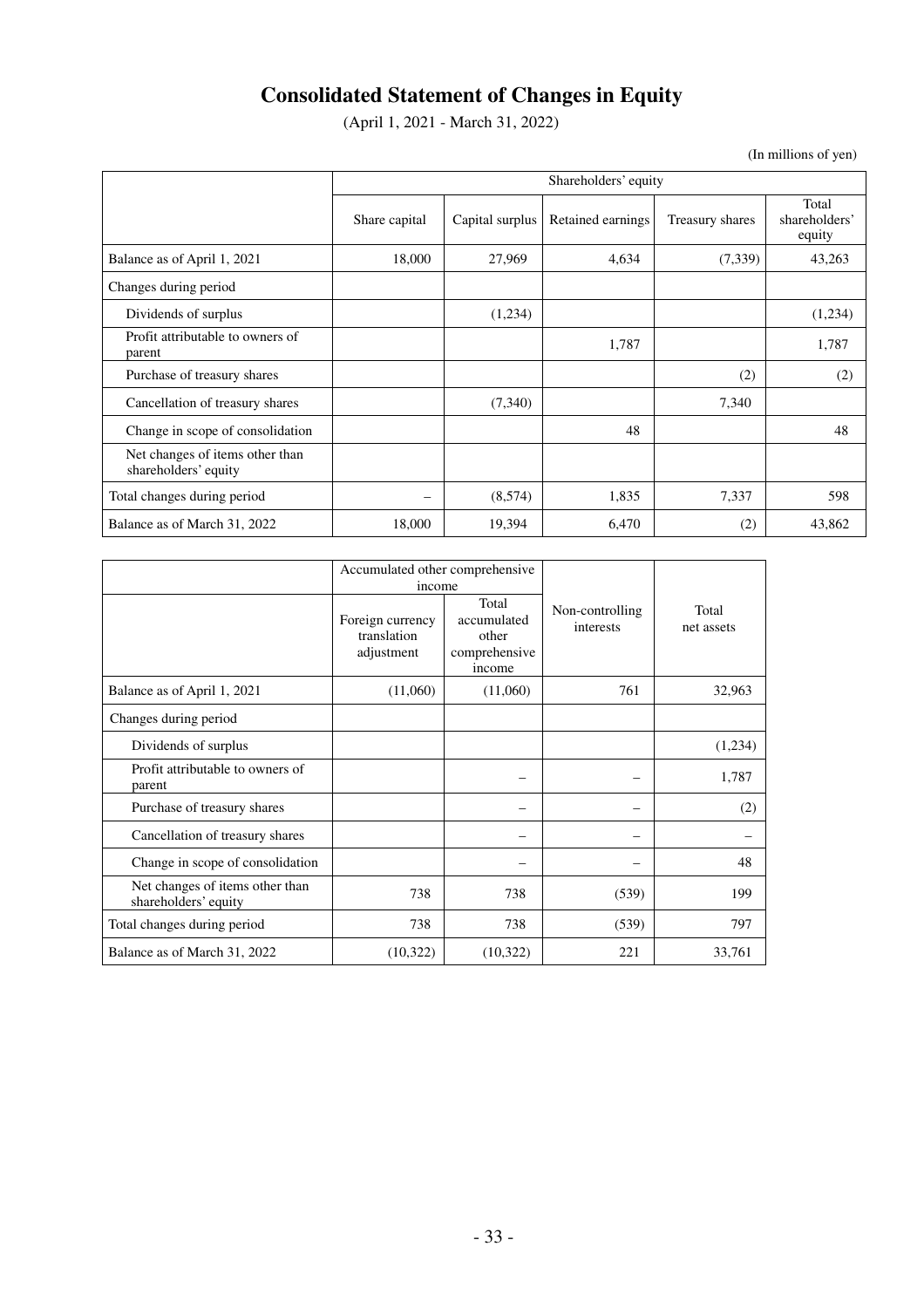# **Notes to the Consolidated Financial Statements**

#### **[Significant Accounting Policies for Preparation of Consolidated Financial Statements]**

- 1. Scope of consolidation
	- (1) Number of consolidated subsidiaries and names of major consolidated subsidiaries

| Number of consolidated subsidiaries         |                                                                                                                                    |
|---------------------------------------------|------------------------------------------------------------------------------------------------------------------------------------|
| Names of major consolidated<br>subsidiaries | UNIDEN JAPAN CORPORATION, UNIDEN<br>AMERICA CORPORATION, UNIDEN<br>AUSTRALIA PTY. LTD., UNIDEN<br>VIETNAM LTD., ATTOWAVE CO., LTD. |
|                                             |                                                                                                                                    |

(Significant changes in scope of consolidation)

Effective from the fiscal year under review, Uniden Real Estate Co., Ltd. is excluded from the scope of consolidation because it is no longer considered to be substantially controlled by the Company based on the control criteria. In addition, ATTOWAVE CO., LTD. was included in the scope of consolidation due to the acquisition of 80% of its shares, making it a subsidiary.

(2) Names of non-consolidated subsidiaries

| Names of non-consolidated subsidiaries<br>UJ Realty Inc. |                                                                                                                                                                                                              |
|----------------------------------------------------------|--------------------------------------------------------------------------------------------------------------------------------------------------------------------------------------------------------------|
| Reason for excluding from the scope of<br>consolidation  | The impact of one non-consolidated subsidiary<br>(UJ Realty Inc.) on total assets, net sales,<br>profit/loss, and retained earnings, etc., is<br>immaterial, and the company as a whole is<br>insignificant. |

2. Application of the equity method

Number of non-consolidated subsidiaries and associates accounted for using equity method and names of major entities accounted for using equity method

| (1) Non-consolidated subsidiaries | UJ Realty Inc.               |
|-----------------------------------|------------------------------|
| (2) Associates                    | Uniden Real Estate Co., Ltd. |

(Significant changes in the scope of application of the equity method)

Effective from the fiscal year under review, Uniden Real Estate Co., Ltd., which was excluded from the scope of consolidation, is included in the scope of equity method associates.

#### 3. Accounting Policies

(1) Basis and method for valuation of important assets

- 1) Securities
	- Available-for-sale securities
		- Shares, etc. that do not have a market price
		- Stated at cost using the moving-average method
- 2) Derivatives

Stated at fair value

3) Inventories

#### Merchandise and finished goods

Mainly stated at lower of cost or market using the moving-average method

Real estate for sale

Stated at cost using the identified cost method

(The figures shown in the balance sheet have been calculated by book value reduction method based on decline in profitability.)

#### Work in process

Stated at lower of cost or market using the weighted-average method Raw materials and supplies

Mainly stated at lower of cost or market using the weighted-average method

(2) Depreciation or amortization method for important depreciable or amortizable assets

1) Property, plant and equipment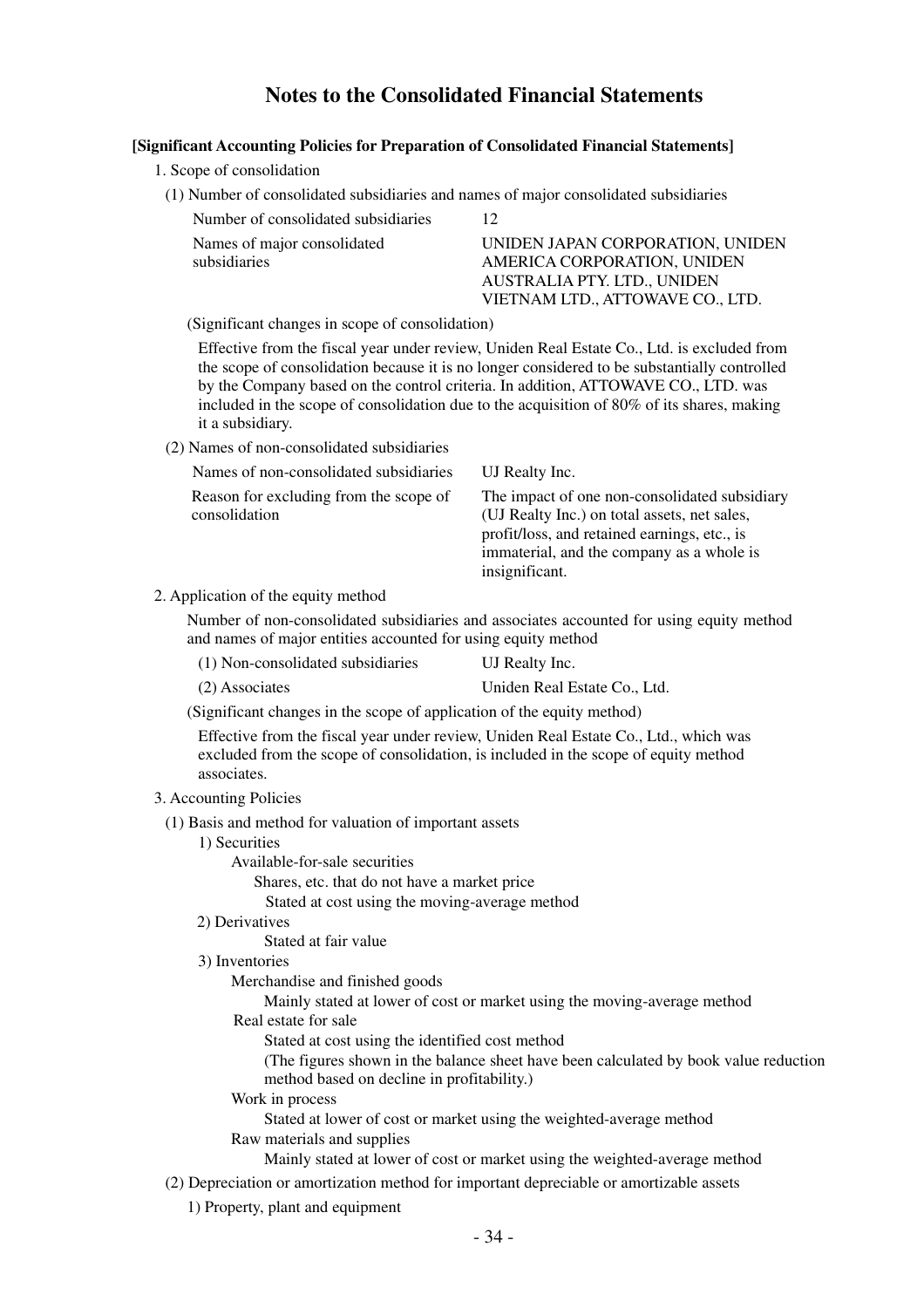The declining-balance method is applied for the Company and its domestic consolidated subsidiaries. However, the straight-line method is applied for buildings, except for facilities attached to buildings, acquired on or after April 1, 1998 and for facilities attached to buildings and structures acquired on or after April 1, 2016. Overseas consolidated subsidiaries are subject to the straight-line method.

Main useful lives are as follows:

| Buildings and structures                     | 5-50 years   |
|----------------------------------------------|--------------|
| Machinery, equipment and vehicles 2-17 years |              |
| Tools, furniture and fixtures                | $2-15$ years |

2) Intangible assets

The straight-line method is applied. Computer software for internal use is amortized using the straight-line method over the estimated internal useful life (5-10 years).

#### (3) Recognition criteria for important provisions

1) Allowance for doubtful accounts

To provide for possible losses from the non-payment of receivables, for general receivables the historical default rate is used, and for receivables designated as potentially irrecoverable are determined using actual default rates on an individual claim basis, and an allowance is made for the amount considered irrecoverable.

2) Provision for bonuses

To provide for the payment of bonuses to employees, an allowance is made for the amount corresponding to the fiscal year under review based on the estimated amount of payment.

3) Provision for product warranties

To provide for free-of-charge repairs during the warranty period of sold products, an allowance is made for the amount considered to have been incurred as of the end of the fiscal year under review, calculated based on historical repair rates and other factors.

(4) Recognition criteria for revenue and expenses

The details of the main performance obligations in the major businesses, the electronics business, related to revenue from contracts with the customers of the Company and its consolidated subsidiaries and the timing at which the Company and its consolidated subsidiaries typically satisfy these performance obligations (when it typically recognizes revenue) are as follows.

The Group sells merchandise and finished goods, and recognizes revenue from these transactions when the merchandise and finished goods are delivered to the customer.

- (5) Other significant accounting policies for preparation of consolidated financial statements
	- 1) Standards of translation of important assets and liabilities denominated in foreign currencies into yen

Foreign currency monetary receivables and payables are translated into yen based on the spot rate of exchange in the foreign exchange market on the consolidated balance sheet date, and the foreign exchange gains and losses from translation are recognized in the income statement. Assets and liabilities of overseas subsidiaries are translated into yen based on the spot rate of exchange in the foreign exchange market on the consolidated balance sheet date, while revenue and expenses are translated into yen based on the average rate of exchange for the fiscal year under review. The differences resulting from such translations are included in "Foreign currency translation adjustment" under net assets.

- 2) Important hedge accounting
	- Not applicable
- 4. Notes Regarding Changes in Accounting Policies

The Company has applied the "Accounting Standard for Revenue Recognition" (ASBJ Statement No. 29, March 31, 2020; hereinafter "Revenue Recognition Standard") and other standards from the beginning of the fiscal year under review. The Company recognizes revenue when control of a promised good or service is transferred to a customer in an amount that reflects the consideration to which the Company expects to be entitled in exchange for those goods and services.

The Company applies the Revenue Recognition Standard, etc. in accordance with the transitional treatment provided for in the proviso to Paragraph 84 of the Revenue Recognition Standard. However,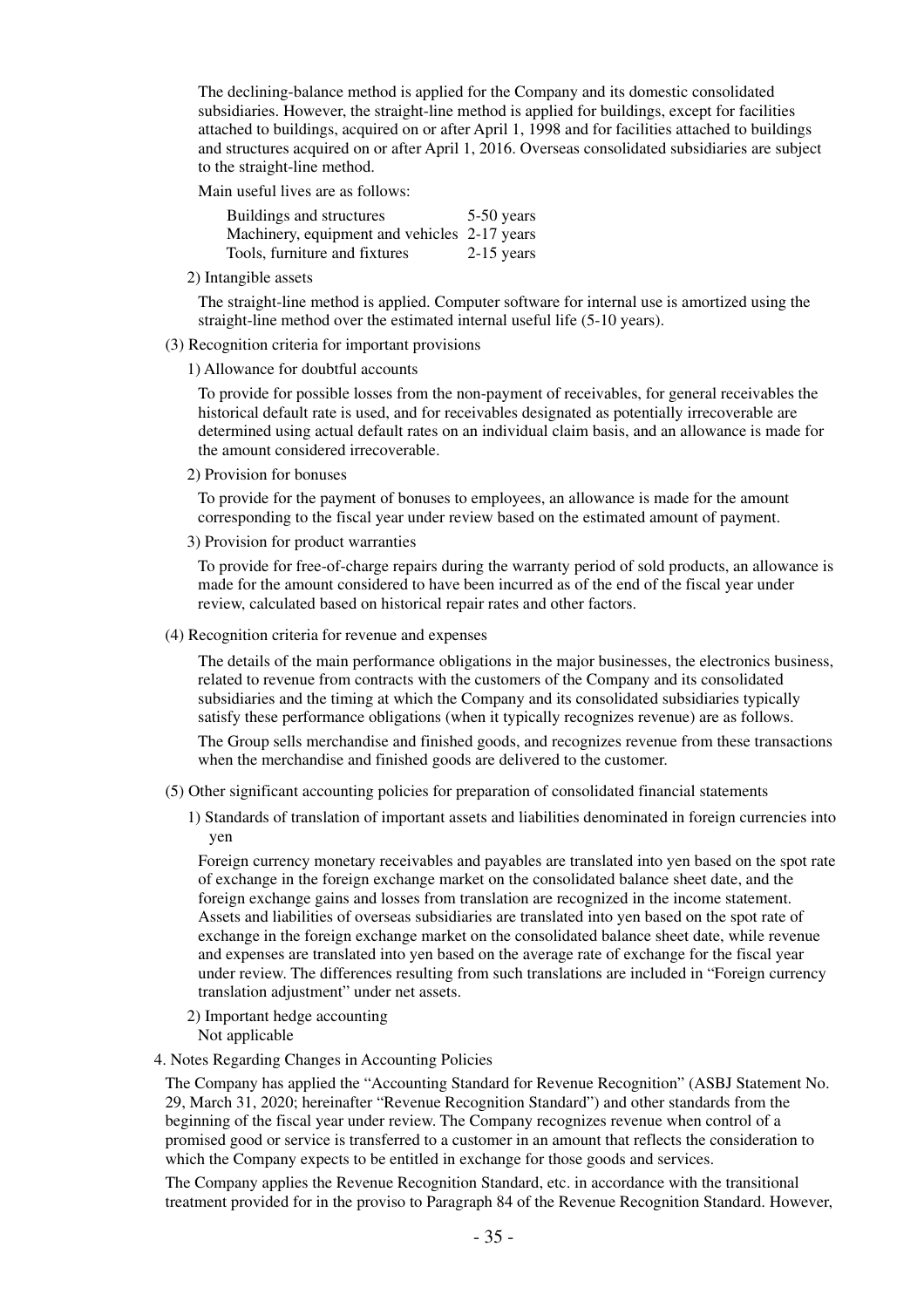there is no effect on the beginning balance of retained earnings since the Company had previously implemented accounting treatment in conformity with the said accounting standards.

There is also no impact on profit and loss for the fiscal year under review.

The Company has applied the "Accounting Standard for Fair Value Measurement" (ASBJ Statement No. 30, July 4, 2019; hereinafter "Fair Value Measurement Standard") and other standards from the beginning of the fiscal year under review, and will prospectively apply the new accounting policies stipulated by the Fair Value Measurement Standard, etc. in accordance with the transitional treatment provided in Paragraph 19 of the Fair Value Measurement Standard and Paragraph 44-2 of the "Accounting Standard for Financial Instruments" (ASBJ Statement No. 10, July 4, 2019). There is no impact on the consolidated financial statements for the fiscal year under review. In addition, the Company will include notes on fair value information by level within the fair value hierarchy in the notes on financial instruments.

#### 5. Notes Regarding Accounting Estimates

The following is a list of items for which the amounts recorded in the consolidated financial statements for the fiscal year under review are due to accounting estimates that are at risk of having a material effect on the consolidated financial statements for the next fiscal year.

#### (1) Recoverability of deferred tax assets

1) Account item and amount recorded in the consolidated financial statements for the fiscal year under review

| Account item        | Amount          |
|---------------------|-----------------|
| Deferred tax assets | 120 million yen |

2) Other information to aid in understanding the details of accounting estimates

The Group recognizes deferred tax assets for the recoverable amount based on future taxable income estimated on the basis of business plans. In the event of a significant discrepancy between the business plan used in these estimates and actual results, or other factors, this could have a significant impact on the estimates of deferred tax assets in the consolidated financial statements for the next fiscal year.

(2) Estimation of accrued chargeback

1) Account item and amount recorded in the consolidated financial statements for the fiscal year under review

| Account item     | Amount          |
|------------------|-----------------|
| Accrued expenses | 295 million yen |

2) Other information to aid in understanding the details of accounting estimates

Sales subsidiaries in the U.S. and Australia incur reductions in sales proceeds and payments after product sales due to claims from customers (chargebacks), etc. in accordance with the terms of their contracts with customers. Chargebacks mainly consist of rebates and sales promotion fees that are determined based on sales volume. At the end of the fiscal year, the Group records these accrued chargebacks as estimated and recorded in accrued expenses on the consolidated balance sheet, mainly as a reduction of the sales amount. Estimates of accrued chargeback are based on known factors such as historical trends and contractual terms with customers at the time of sale. However, any difference between the estimated amount and actual payment could have a material impact on the consolidated financial statements for the next fiscal year.

(3) Impairment of non-current assets

1) Account items and amount recorded in the consolidated financial statements for the fiscal year under review

| Account item                  | Amount             |
|-------------------------------|--------------------|
| Property, plant and equipment | 10,146 million yen |
| Intangible assets             | 1,647 million yen  |
| Long-term prepaid expenses    | 224 million yen    |

2) Other information to aid in understanding the details of accounting estimates

In applying impairment accounting for non-current assets, the Group groups its assets based on managerial accounting categories. However, for leased real estate and idle assets, individual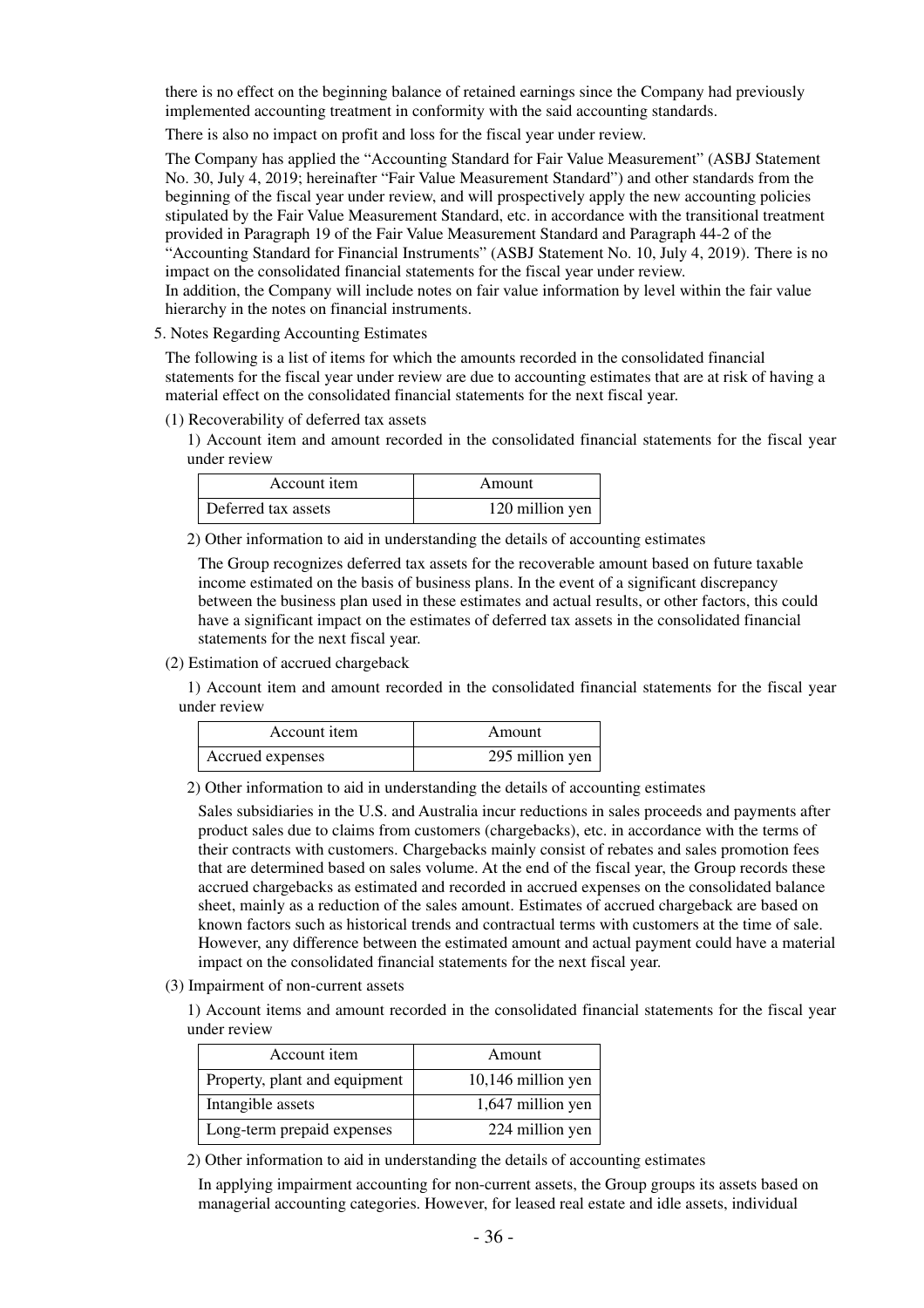properties are treated as basic units. Except for the non-current assets that were impaired at the end of the fiscal year under review, the undiscounted cash flows related to the non-current assets held at the end of the fiscal year under review exceeded their carrying amounts, so there is no need to impair the above non-current assets held at the end of the fiscal year under review. However, if the business plan on which the undiscounted cash flows are based does not progress as expected or other events that negatively affect the undiscounted cash flows occur, they may affect the determination of impairment in the consolidated financial statements for the next fiscal year.

(4) Valuation of loans receivable

1) Account item and amount recorded in the consolidated financial statements for the fiscal year under review

| Account item               | Amount            |
|----------------------------|-------------------|
| Long-term loans receivable | 9,250 million yen |

2) Other information to aid in understanding the details of accounting estimates

Long-term loans receivable are loans to Uniden Real Estate Co., Ltd., an equity-method associate, and the Company evaluates whether or not to provide an allowance for doubtful accounts by assessing the company's ability to repay based on its financial condition and other factors. In the event of a significant discrepancy between the estimated amount of loan collections and the actual amount of collections, etc., this could have a material impact on the consolidated financial statements in the following fiscal year and thereafter.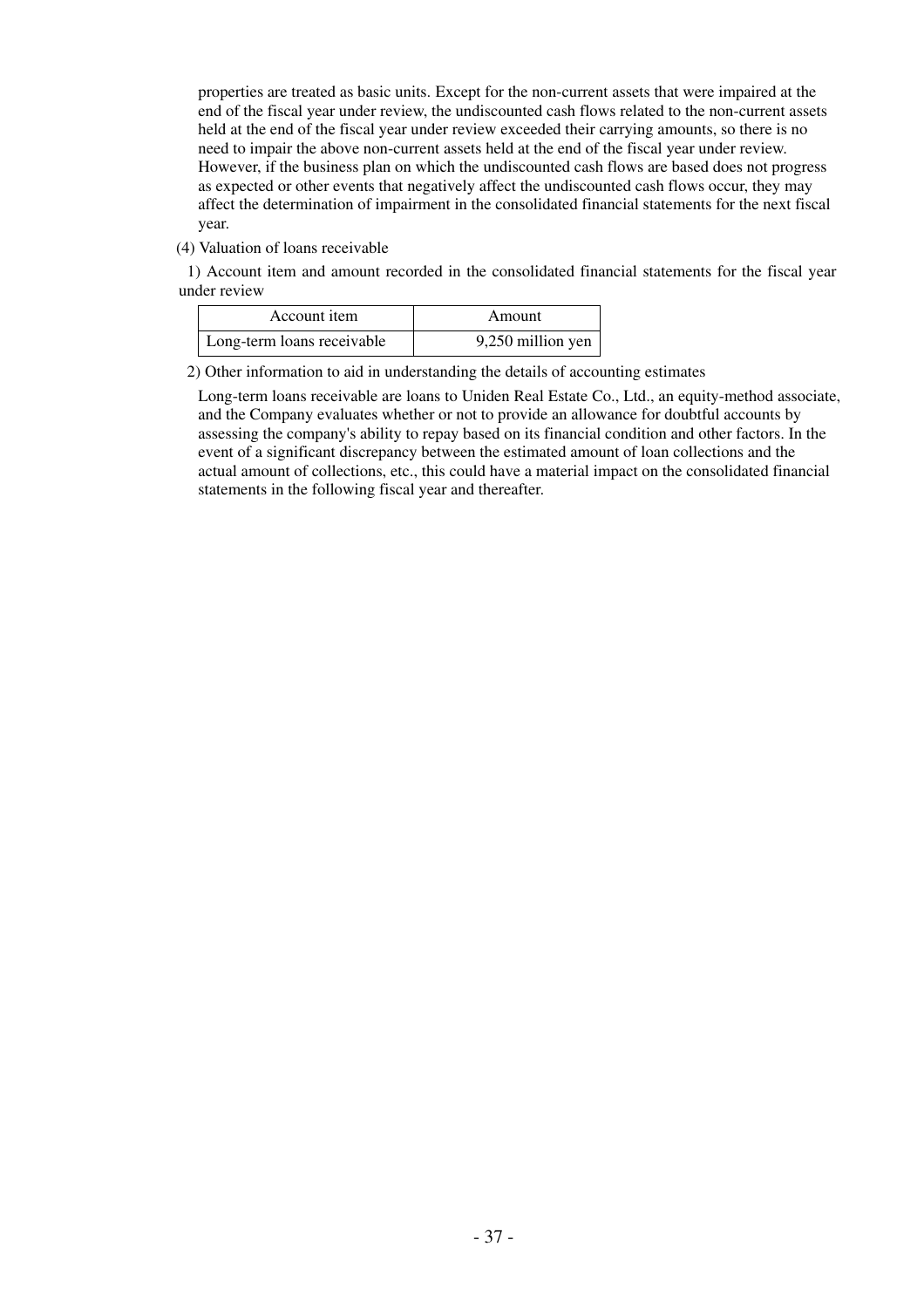### **[Notes Regarding Consolidated Balance Sheet]**

1. Pledged assets and collateral-related liabilities

| Pledged assets                          |                   |
|-----------------------------------------|-------------------|
| Buildings and structures                | 693 million yen   |
| Land                                    | 7,127 million yen |
| Total                                   | 7,820 million yen |
| Collateral-related liabilities          |                   |
| Current portion of long-term borrowings | 166 million yen   |
| Long-term borrowings                    | 4,500 million yen |
| Total                                   | 4,666 million yen |
|                                         |                   |

2. Accumulated depreciation of property, plant and equipment 4,655 million yen

### **[Notes Regarding Consolidated Statement of Income]**

1. The amount of inventories at the end of the fiscal year under review is the amount after devaluation of book value due to decline in profitability, and the following loss on valuation of inventories is included in the cost of sales.

Loss on valuation of inventories 63 million yen

### **[Notes Regarding Consolidated Statement of Changes in Equity]**

- 1. Class and total number of issued shares at the end of the fiscal year under review Ordinary shares 5,879,501 shares 5,879,501 shares
- 2. Matters regarding treasury shares

| Class of shares | Number of shares<br>at the beginning of<br>the fiscal year<br>under review<br>(shares) | Increase<br>(shares) | Decrease<br>(shares) | Number of shares at<br>the end of the fiscal<br>year under review<br>(shares) |
|-----------------|----------------------------------------------------------------------------------------|----------------------|----------------------|-------------------------------------------------------------------------------|
| Ordinary shares | 434,389                                                                                | 876                  | 434,463              | 802                                                                           |

(Note) The increase in the number of treasury shares is due to the purchase of shares of less than one unit.

### 3. Matters regarding dividends

(1) Dividend payment amounts

| Resolution                                                             | Class of<br>shares | Total amount<br>of dividends<br>(million yen) | Dividend<br>per share<br>(yen) | Record<br>date    | Effective<br>date |
|------------------------------------------------------------------------|--------------------|-----------------------------------------------|--------------------------------|-------------------|-------------------|
| <b>Ordinary General Meeting</b><br>of Shareholders on June<br>29, 2021 | Ordinary<br>shares | 1,234                                         | 210.0                          | March 31,<br>2021 | June 30,<br>2021  |

(2) Dividends whose record date is during the fiscal year under review, but whose effective date is after the end of the fiscal year under review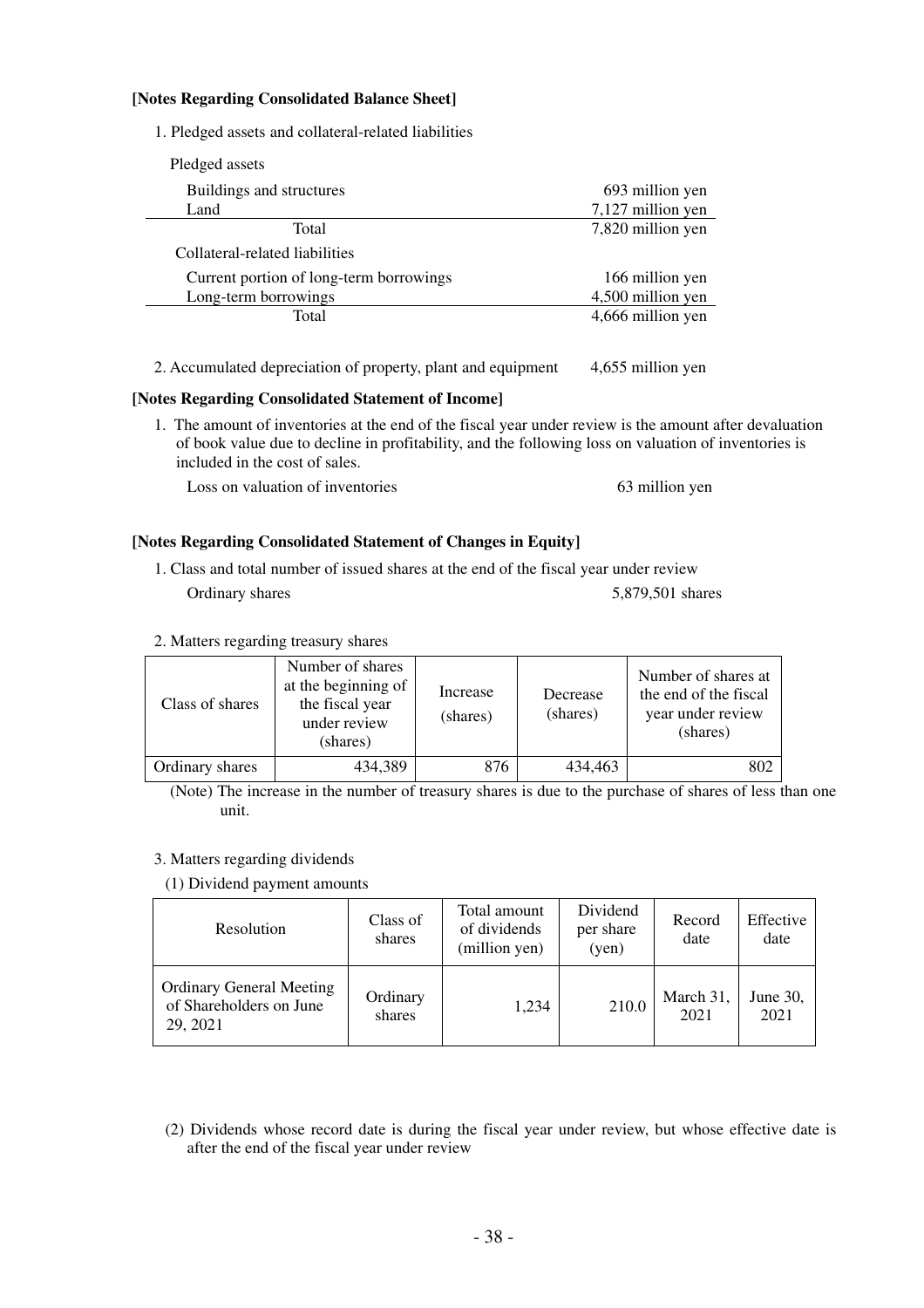| Resolution planned                                                        | Class of<br>shares | Source of<br>dividends | Total amount<br>of dividends<br>(million yen) | Dividend<br>per share<br>(yen) | Record<br>date    | Effective<br>date |
|---------------------------------------------------------------------------|--------------------|------------------------|-----------------------------------------------|--------------------------------|-------------------|-------------------|
| <b>Ordinary General</b><br>Meeting of<br>Shareholders on<br>June 28, 2022 | Ordinary<br>shares | Capital<br>surplus     | 1.234                                         | 210.0                          | March<br>31, 2022 | June 29,<br>2022  |

### **[Notes Regarding Financial Instruments]**

- 1. Matters regarding the status of financial instruments
	- (1) Policy for financial instruments

The Group limits fund management to short-term deposits, etc.

(2) Description of financial instruments, their risks and risk management system

Notes and accounts receivable-trade, which are operating receivables, are exposed to the credit risk of customers. For this risk, the Company manages due dates and outstanding balances by customer and periodically monitors the status of customers to early identify and mitigate concerns about collection due to deterioration of their financial conditions.

Long-term loans receivables are loans to Uniden Real Estate Co. Ltd., an affiliate of the Company, and the Company regularly monitors its financial condition. In addition, a second ranking pledge has been established on the real estate for sale (trust beneficiary right) held by Uniden Real Estate Co. Ltd. in order to protect the claims.

Liquidity risk of accounts payable-trade is managed by preparing monthly cash management plans and other methods.

### 2. Matters regarding the fair values of financial instruments

The amounts posted on the consolidated balance sheet, the fair values, and the differences thereof as of March 31, 2022 are as follows.

(In millions of yen)

|                                                     |                 |            | $\mu$ n miniviis ol $\mu$ ui |
|-----------------------------------------------------|-----------------|------------|------------------------------|
|                                                     | Carrying amount | Fair value | Difference                   |
| Long-term borrowings (including<br>current portion) | 4.666           | 4.664      |                              |
| Total liabilities                                   | 4,666           | 4,664      |                              |

Total liabilities  $4,666$   $4,664$   $(2)$ (\*1) Cash and deposits are omitted because they are cash and deposits. In addition, notes and accounts receivable-trade, notes and accounts payable-trade, short-term borrowings, accrued expenses, and income taxes payable are omitted because they are settled in a short period of time and their fair values approximate their book values. Furthermore, long-term loans receivable are omitted

because they have an allowance for doubtful accounts based on the risk of collection, etc., and their fair value approximates their carrying amount at the end of the fiscal year under review less the allowance for doubtful accounts.

(\*2) The following shares, etc. that do not have a market price do not have fair values noted. The carrying amounts of them as of March 31, 2022 are as follows.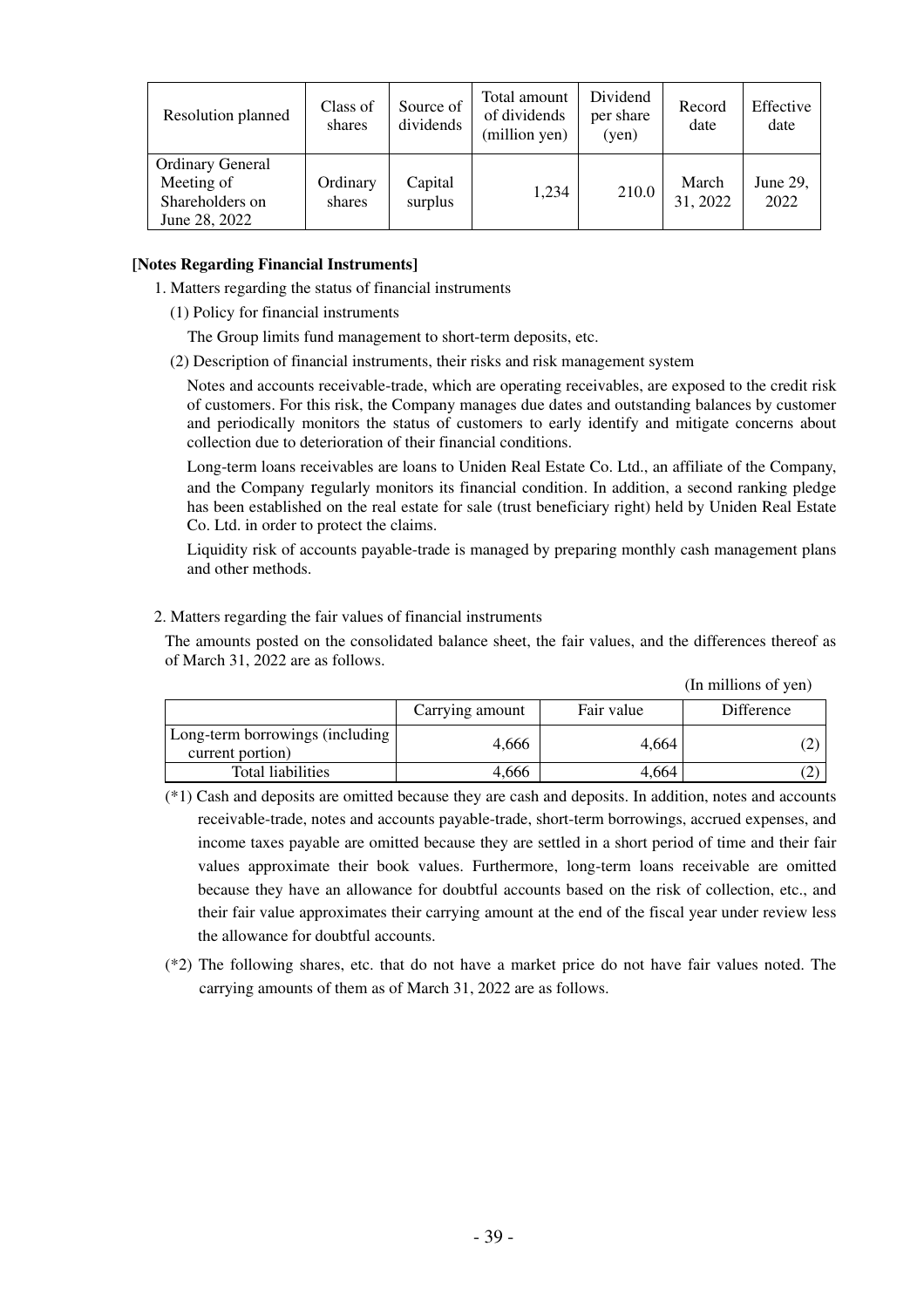(In millions of yen)

| Category                              | Carrying amount |
|---------------------------------------|-----------------|
| Shares of subsidiaries and associates | 890             |
| Unlisted shares                       |                 |
| Total                                 | 956             |

3. Matters regarding the breakdown of financial instruments by each fair value level

The fair values of financial instruments are categorized into the following three levels, in accordance with the observability and importance of the inputs used in the fair value calculation.

| Level 1 fair value: | Fair value calculated using the market price in an active market for<br>an identical asset or liability among the inputs to the calculation of<br>observable fair value. |
|---------------------|--------------------------------------------------------------------------------------------------------------------------------------------------------------------------|
| Level 2 fair value: | Fair value calculated using inputs to the calculation of fair value<br>other than the Level 1 inputs among the inputs to the calculation of<br>observable fair value.    |
| Level 3 fair value: | Fair value calculated using inputs to the calculation of fair value<br>that cannot be observed.                                                                          |

In cases where multiple inputs which have a material effect on the calculation of the fair value are used, among the levels to which the respective inputs belong, the fair value is categorized at the level with the lowest priority in the fair value calculation.

(1) Financial instruments with the carrying amount recorded using the fair value Not applicable

| Category             | Fair value (In millions of yen) |         |         |       |
|----------------------|---------------------------------|---------|---------|-------|
|                      | Level 1                         | Level 2 | Level 3 | Total |
| Long-term borrowings | $\overline{\phantom{0}}$        |         | 4.664   | 4.664 |
| Total liabilities    | -                               | -       | 4.664   | 4.664 |

Note: Explanation of the valuation methods and inputs used in calculating fair values.

### Long-term borrowings

Long-term borrowings are classified as Level 3 fair value based on the present value of the total principal and interest discounted at the interest rate that would be applicable to a new similar borrowing.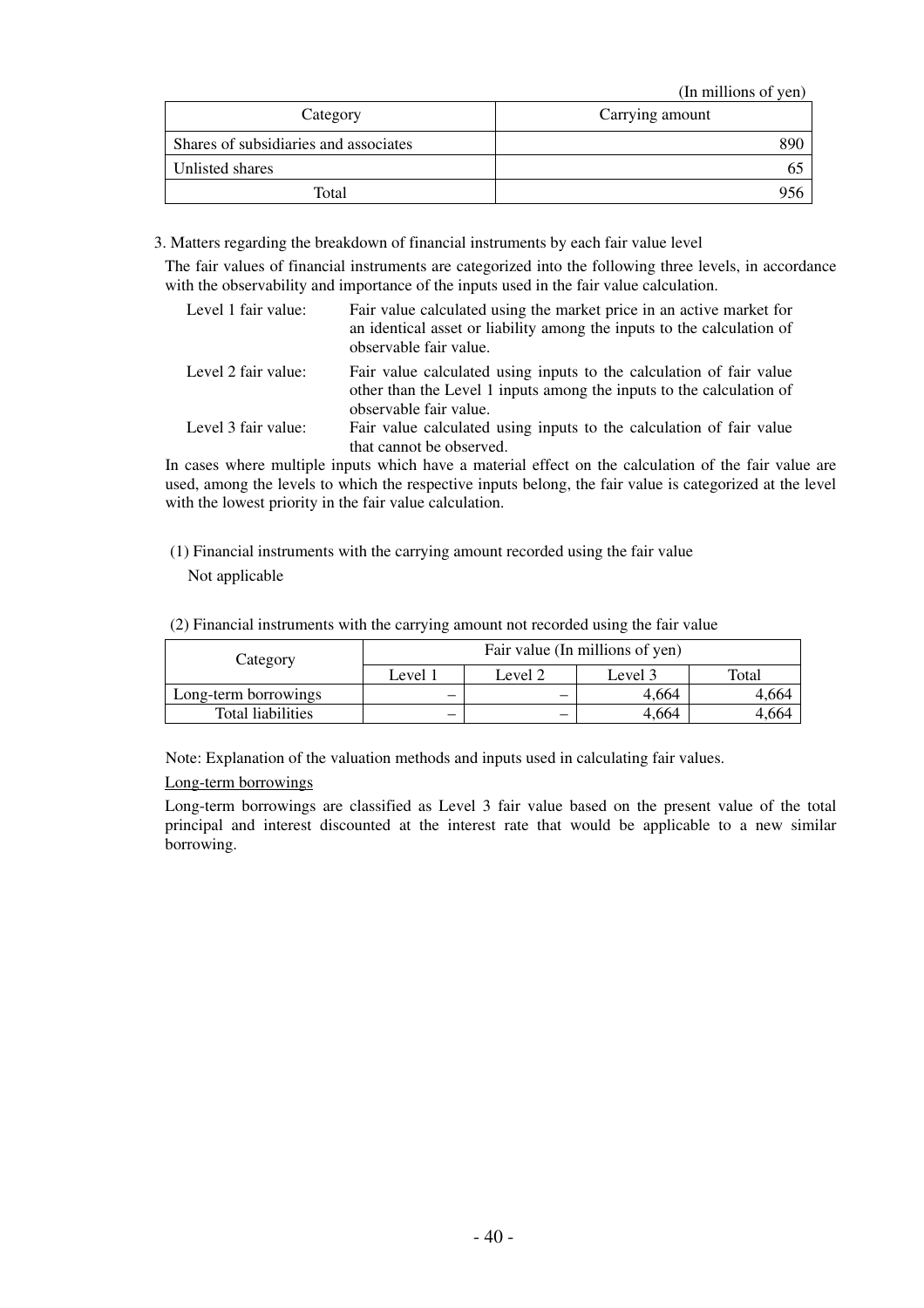### **[Notes Regarding Investment and Rental Property]**

The Group has office buildings and parking lots for rent. In the fiscal year under review, rental profit of 18 million yen was recorded from such rental properties. In addition, rental profit of 111 million yen was recorded from real estate that includes portions used as rental properties.

Furthermore, the carrying amount, amount of increase (decrease), and fair value of investment and rental property and real estate including portions used as rental properties are as follows.

|  | (In millions of yen) |  |
|--|----------------------|--|
|  |                      |  |

|                                                              | Investment and rental property                              |       |
|--------------------------------------------------------------|-------------------------------------------------------------|-------|
|                                                              | Carrying amount                                             |       |
|                                                              | Balance at the beginning of the fiscal year under<br>review | 703   |
|                                                              | Increase (decrease)                                         |       |
|                                                              | Balance at the end of the fiscal year under review          | 703   |
| Fair value at the end of the fiscal year under review<br>685 |                                                             |       |
|                                                              | Real estate including portions used as rental properties    |       |
|                                                              | Carrying amount                                             |       |
|                                                              | Balance at the beginning of the fiscal year under           | 7,835 |
|                                                              | review                                                      |       |
|                                                              | Increase (decrease)                                         | (14)  |
|                                                              | Balance at the end of the fiscal year under review          | 7,820 |
|                                                              | Fair value at the end of the fiscal year under review       | 5.030 |

(Notes)

- 1. The carrying amount is the amount of the acquisition cost minus the accumulated depreciation and the accumulated impairment loss.
- 2. The decrease during the fiscal year under review is mainly due to depreciation and amortization.
- 3. The fair value at the end of the fiscal year under review is mainly based on the amount appraised by an outside real estate appraiser. However, if no significant changes have occurred in certain appraised values or indices that are considered to appropriately reflect market prices since the time of acquisition from a third party or the most recent appraisal, the fair value is based on the amount adjusted using such appraised value or indices.
- 4. Real estate that includes portions used as rental properties also includes portions used by the Company and certain subsidiaries as part of their business operations and management, and therefore, rental income or loss for such portions is not recorded. Expenses (depreciation, taxes and dues, etc.) related to the rental portion of such real estate are included in rental profit or loss.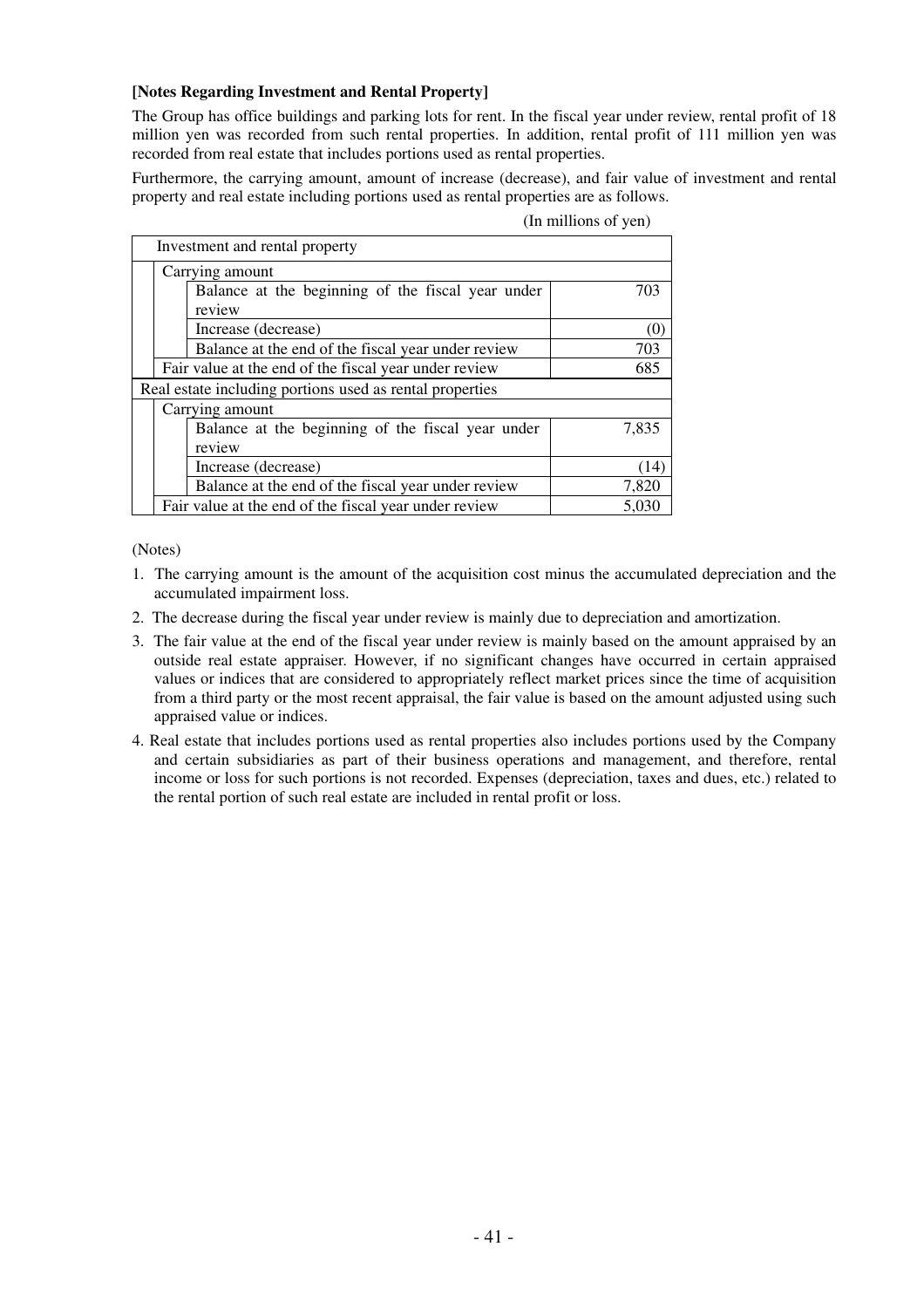# **[Notes Regarding Revenue Recognition]**

1. Information breakdown of revenues arising from contracts with customers

(In millions of yen)

|                                                        | Reportable Segment                         |       |         |                              |                 |        |
|--------------------------------------------------------|--------------------------------------------|-------|---------|------------------------------|-----------------|--------|
|                                                        | North,<br>Central,<br>and South<br>America | Japan | Oceania | Europe $&$<br>Middle<br>East | Asia &<br>Other | Total  |
| Wireless<br>communications<br>and applied<br>equipment | 6,530                                      | 55    | 3,002   | 524                          | 400             | 10,513 |
| Telecommunications                                     | 61                                         | 7     | 749     |                              |                 | 818    |
| Digital appliance                                      |                                            | 734   |         |                              |                 | 734    |
| Other                                                  | 41                                         | 231   | 212     | 14                           | 321             | 820    |
| Revenues arising<br>from contracts with<br>customers   | 6,633                                      | 1,028 | 3,964   | 538                          | 721             | 12,887 |
| Sales to external<br>customers                         | 6,633                                      | 1,028 | 3,964   | 538                          | 721             | 12,887 |

2. Basic information for understanding revenue arising from contracts with customers

In our electronics business, we sell merchandise and finished goods, and we recognize revenue for these transactions at the time of delivery of the merchandise and finished goods, respectively, to the customer.

- 3. Information about the relationship between the satisfaction of performance obligations under contracts with customers and cash flows from such contracts, and the amount and timing of revenue expected to be recognized from contracts with customers that existed at the end of the fiscal year under review and are expected to be recognized in the following fiscal year and thereafter
	- (1) Balance of contract liabilities, etc.

(In millions of yen)

|                                                                          | Fiscal year under review |
|--------------------------------------------------------------------------|--------------------------|
| Receivables arising from contracts with customers<br>(beginning balance) | 2,552                    |
| Receivables arising from contracts with customers<br>(ending balance)    | 2.959                    |
| Contract liabilities (beginning balance)                                 |                          |
| Contract liabilities (ending balance)                                    |                          |

(2) Transaction price allocated to remaining performance obligations

Since there are no material contracts with an initial expected contract term exceeding one year, the practical expedient method is applied and the description is omitted.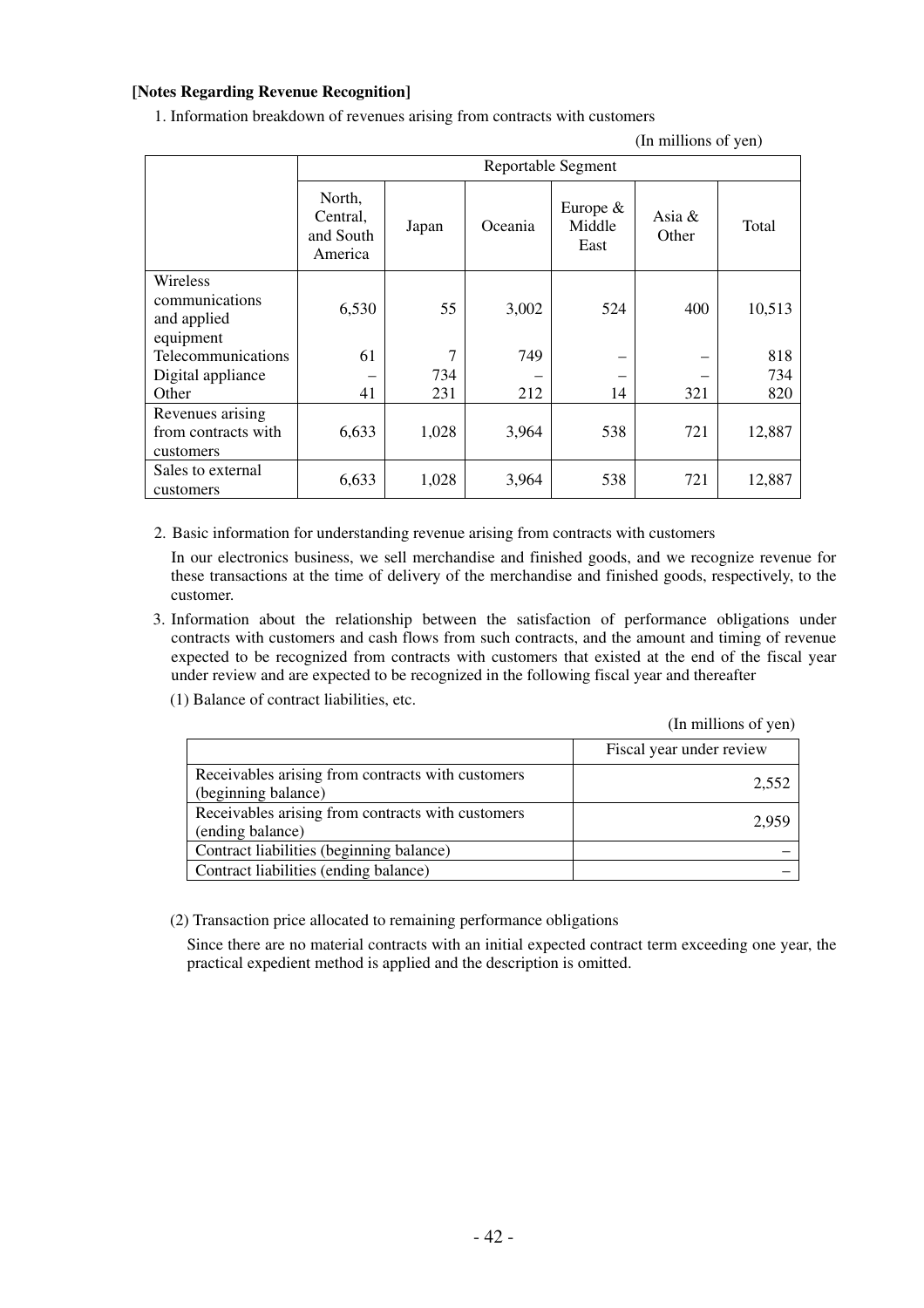### **[Notes Regarding Per Share Information]**

1. Net assets per share 5,705.32 yen

2. Basic earnings per share 304.09 yen

(Note) The basis for calculating basic earnings per share is as follows.

| Item                                                               | Amount |
|--------------------------------------------------------------------|--------|
| Basic earnings per share                                           |        |
| Profit attributable to owners of parent (millions of yen)          | 1,787  |
| Profit attributable to owners of parent related to ordinary shares | 1,787  |
| (millions of yen)                                                  |        |
| Average number of shares of ordinary shares during the fiscal year | 5,879  |
| under review (thousands of shares)                                 |        |

### **[Notes Regarding Significant Subsequent Events]**

Not applicable

## **[Other Notes]**

Figures presented in the consolidated balance sheet, the consolidated statement of income, the consolidated statement of changes in equity, and notes to consolidated financial statements are rounded down to the nearest million yen.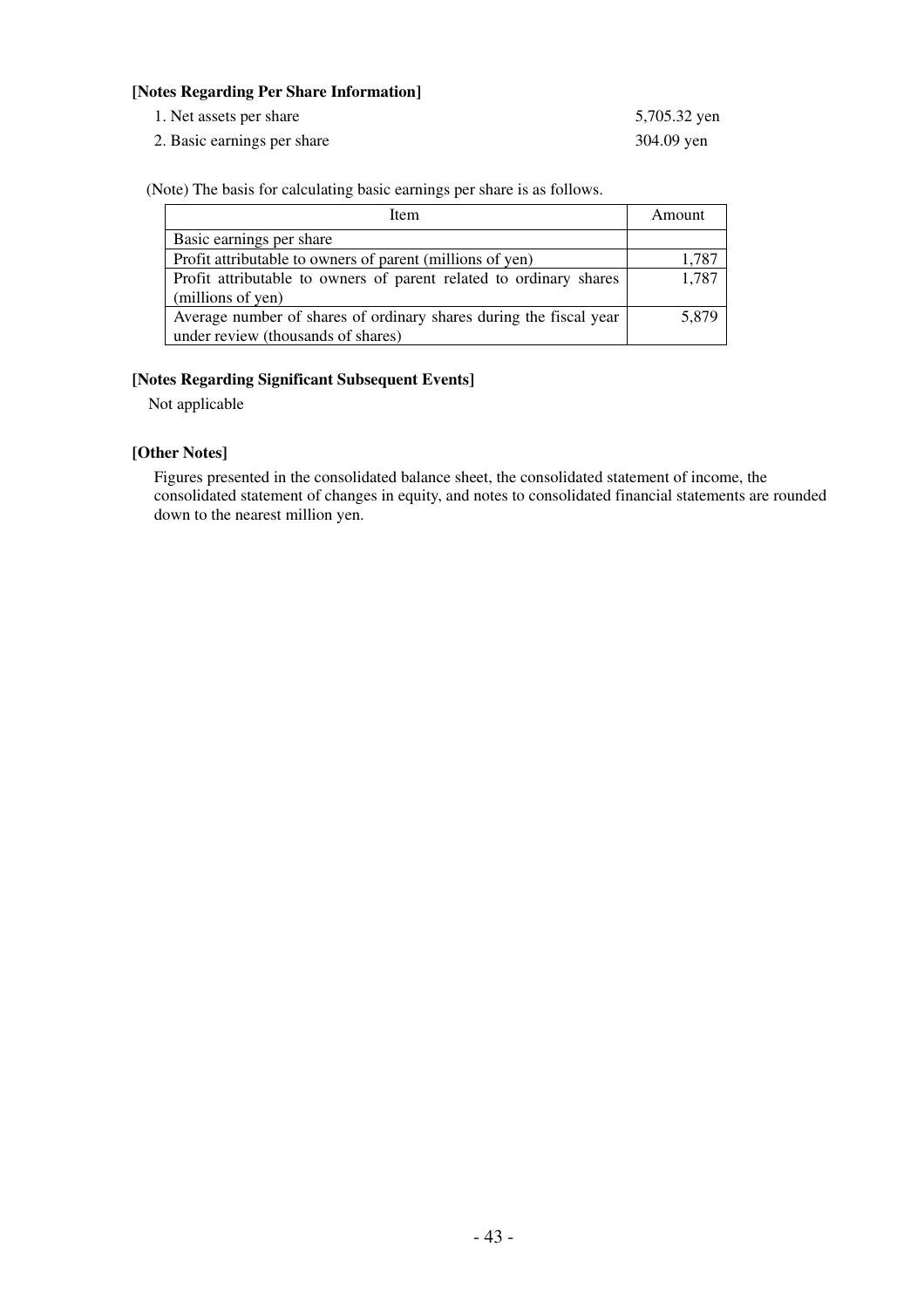# **Non-Consolidated Balance Sheet**

(As of March 31, 2022)

(In millions of yen)

| Description                                                     | Amount           | Description                                                        | Amount  |
|-----------------------------------------------------------------|------------------|--------------------------------------------------------------------|---------|
| (Assets)                                                        |                  | (Liabilities)                                                      |         |
| <b>Current assets</b>                                           | 8,183            | <b>Current liabilities</b>                                         | 1,554   |
| Cash and deposits                                               | 4,915            | Accounts payable-trade                                             | 441     |
| Accounts receivable-trade                                       | 1,856            | Short-term borrowings                                              | 767     |
| Real estate for sale                                            | 615              | Accounts payable - other                                           | 64      |
| Supplies                                                        | $\mathbf{0}$     | Accrued expenses                                                   | 21      |
| Prepaid expenses                                                | 59               | Income taxes payable                                               | -1      |
| Short-term loans receivable from<br>subsidiaries and associates | 166              | Provision for bonuses                                              | 37      |
| Accounts receivable - other                                     | 438              | Other                                                              | 220     |
| Other                                                           | 132              | <b>Non-current liabilities</b>                                     | 5,260   |
| <b>Non-current assets</b>                                       | 29,079           | Long-term borrowings                                               | 4,500   |
| Property, plant and equipment                                   | 8,806            | Long-term accounts payable -<br>other                              | 474     |
| <b>Buildings</b>                                                | 730              | Provision for loss on support of<br>subsidiaries and associates    | 186     |
| <b>Structures</b>                                               | 3                | Long-term leasehold and<br>guarantee deposits received             | 99      |
| Machinery and equipment                                         | $\boldsymbol{0}$ | <b>Total liabilities</b>                                           | 6,815   |
| Vehicles                                                        | $\overline{2}$   | (Net assets)                                                       |         |
| Tools, furniture and fixtures                                   | 3                | Shareholders' equity                                               | 30,447  |
| Land                                                            | 8,065            | Share capital                                                      | 18,000  |
| <b>Intangible assets</b>                                        | 61               | <b>Capital surplus</b>                                             | 19,450  |
| Software                                                        | 61               | Legal capital surplus                                              | 344     |
| <b>Investments and other assets</b>                             | 20,211           | Other capital surplus                                              | 19,106  |
| Investment securities                                           | 65               | Gain on reduction of share<br>capital and legal capital<br>surplus | 19,106  |
| Shares of subsidiaries and<br>associates                        | 10,340           | <b>Retained earnings</b>                                           | (7,000) |
| Long-term loans receivable from<br>subsidiaries and associates  | 11,920           | Legal retained earnings                                            | 29      |
| Long-term prepaid expenses                                      | $\boldsymbol{0}$ | Other retained earnings                                            | (7,030) |
| Deferred tax assets                                             | 21               | Retained earnings brought<br>forward                               | (7,030) |
| Other                                                           | 1                | <b>Treasury shares</b>                                             | (2)     |
| Allowance for doubtful accounts                                 | (2,139)          | <b>Total net assets</b>                                            | 30,447  |
| <b>Total assets</b>                                             | 37,262           | <b>Total liabilities and net assets</b>                            | 37,262  |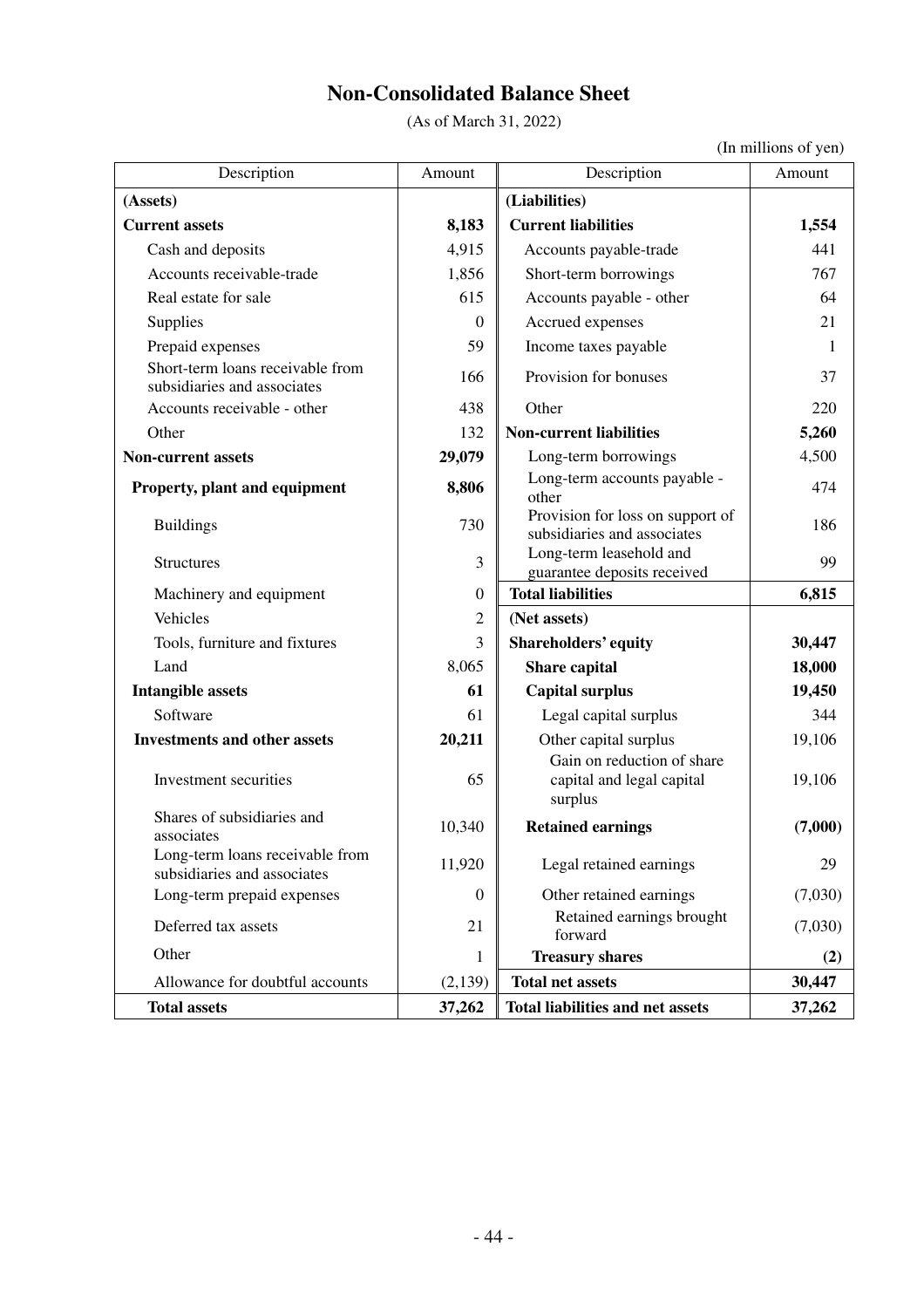# **Non-Consolidated Statement of Income**

(April 1, 2021 - March 31, 2022)

| Description                                       | Amount           |       |  |
|---------------------------------------------------|------------------|-------|--|
| Net sales                                         |                  | 9,821 |  |
| <b>Cost of sales</b>                              |                  | 8,080 |  |
| Gross profit                                      |                  | 1,741 |  |
| Selling, general and administrative expenses      |                  | 1,442 |  |
| <b>Operating loss</b>                             |                  | 299   |  |
| Non-operating income                              |                  |       |  |
| Interest income                                   | 76               |       |  |
| Dividend income                                   | 413              |       |  |
| Rental income                                     | $\theta$         |       |  |
| Foreign exchange gains                            | 305              |       |  |
| Other                                             | 14               | 810   |  |
| Non-operating expenses                            |                  |       |  |
| Interest expenses                                 | 22               |       |  |
| Provision of allowance for doubtful accounts      | 82               |       |  |
| Other                                             | 13               | 119   |  |
| <b>Ordinary profit</b>                            |                  | 990   |  |
| <b>Extraordinary income</b>                       |                  |       |  |
| Gain on sale of non-current assets                | 333              |       |  |
| Other                                             | $\overline{2}$   | 335   |  |
| <b>Extraordinary losses</b>                       |                  |       |  |
| Loss on sale and retirement of non-current assets | 3                |       |  |
| Other                                             | $\boldsymbol{0}$ | 4     |  |
| Profit before income taxes                        |                  | 1,322 |  |
| Income taxes-current                              | $\overline{2}$   |       |  |
| Income taxes-deferred                             | 49               | 52    |  |
| <b>Profit</b>                                     |                  | 1,270 |  |

(In millions of yen)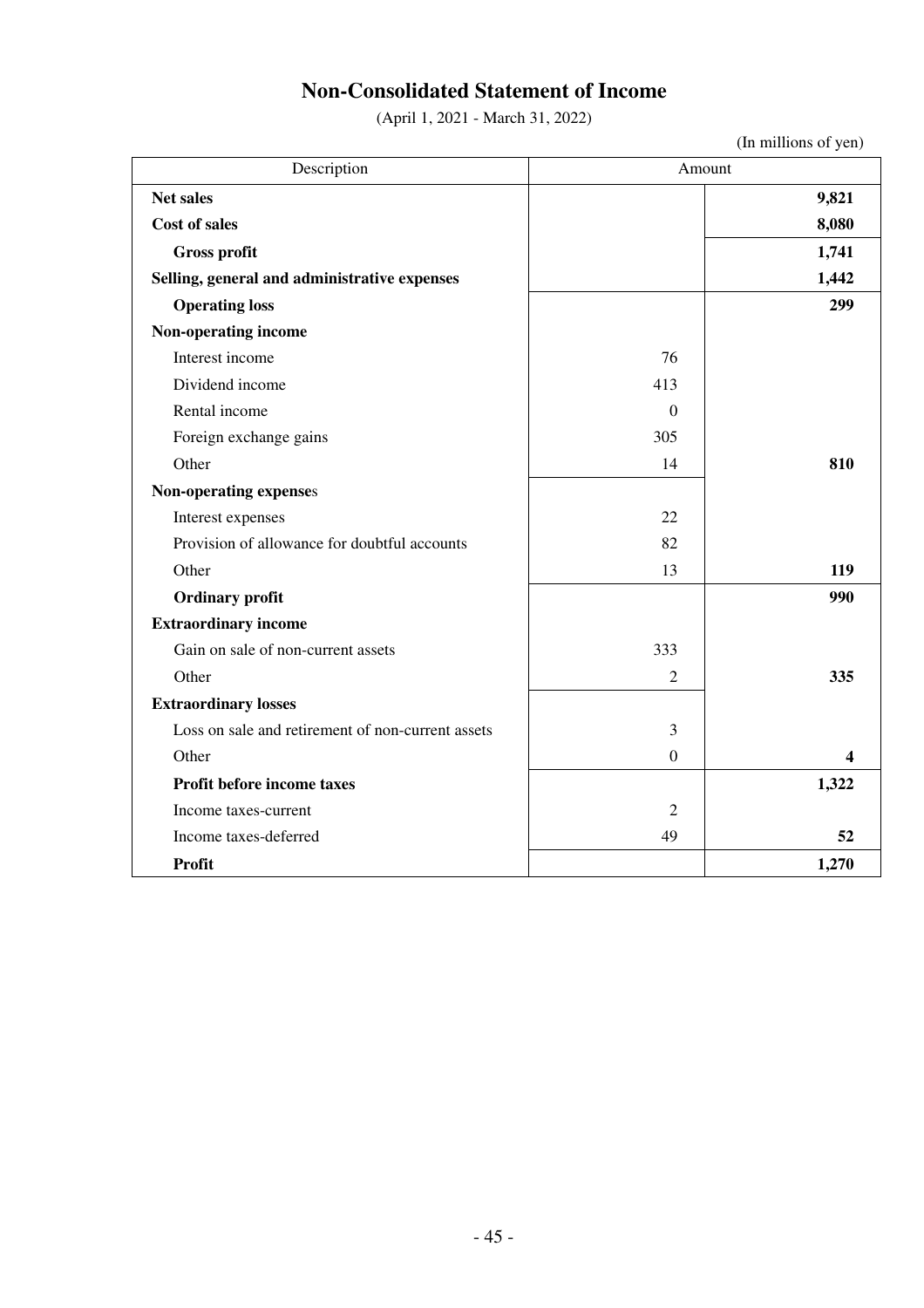# **Non-Consolidated Statement of Changes in Equity**

(April 1, 2021 - March 31, 2022)

(In millions of yen)

|                                    | Shareholders' equity |                             |                                                                                                               |         |                               |                                                                             |         |
|------------------------------------|----------------------|-----------------------------|---------------------------------------------------------------------------------------------------------------|---------|-------------------------------|-----------------------------------------------------------------------------|---------|
|                                    |                      | Capital surplus             |                                                                                                               |         | Retained earnings             |                                                                             |         |
|                                    | Share<br>capital     | Legal<br>capital<br>surplus | Other<br>capital<br>surplus<br>Gain on<br>reduction<br>of share<br>capital and<br>legal<br>capital<br>surplus | Total   | Legal<br>retained<br>earnings | Other<br>retained<br>earnings<br>Retained<br>earnings<br>brought<br>forward | Total   |
| Balance as of April 1, 2021        | 18,000               | 220                         | 27,804                                                                                                        | 28,025  | 29                            | (8,300)                                                                     | (8,271) |
| Changes during period              |                      |                             |                                                                                                               |         |                               |                                                                             |         |
| Profit                             |                      |                             |                                                                                                               |         |                               | 1,270                                                                       | 1,270   |
| Dividends of surplus               |                      | 123                         | (1,358)                                                                                                       | (1,234) |                               |                                                                             |         |
| Purchase of treasury<br>shares     |                      |                             |                                                                                                               |         |                               |                                                                             |         |
| Cancellation of treasury<br>shares |                      |                             | (7, 340)                                                                                                      | (7,340) |                               |                                                                             |         |
| Total changes during<br>period     |                      | 123                         | (8,698)                                                                                                       | (8,574) |                               | 1,270                                                                       | 1,270   |
| Balance as of March 31,<br>2022    | 18,000               | 344                         | 19,106                                                                                                        | 19,450  | 29                            | (7,030)                                                                     | (7,000) |

|                                    | Shareholders' equity | Total   |            |
|------------------------------------|----------------------|---------|------------|
|                                    | Treasury<br>shares   | Total   | net assets |
| Balance as of April 1, 2021        | (7, 339)             | 30,414  | 30,414     |
| Changes during period              |                      |         |            |
| Profit                             |                      | 1,270   | 1,270      |
| Dividends of surplus               |                      | (1,234) | (1,234)    |
| Purchase of treasury<br>shares     | (2)                  | (2)     | (2)        |
| Cancellation of treasury<br>shares | 7,340                |         |            |
| Total changes during<br>period     | 7,337                | 32      | 32         |
| Balance as of March 31,<br>2022    | (2)                  | 30,447  | 30,447     |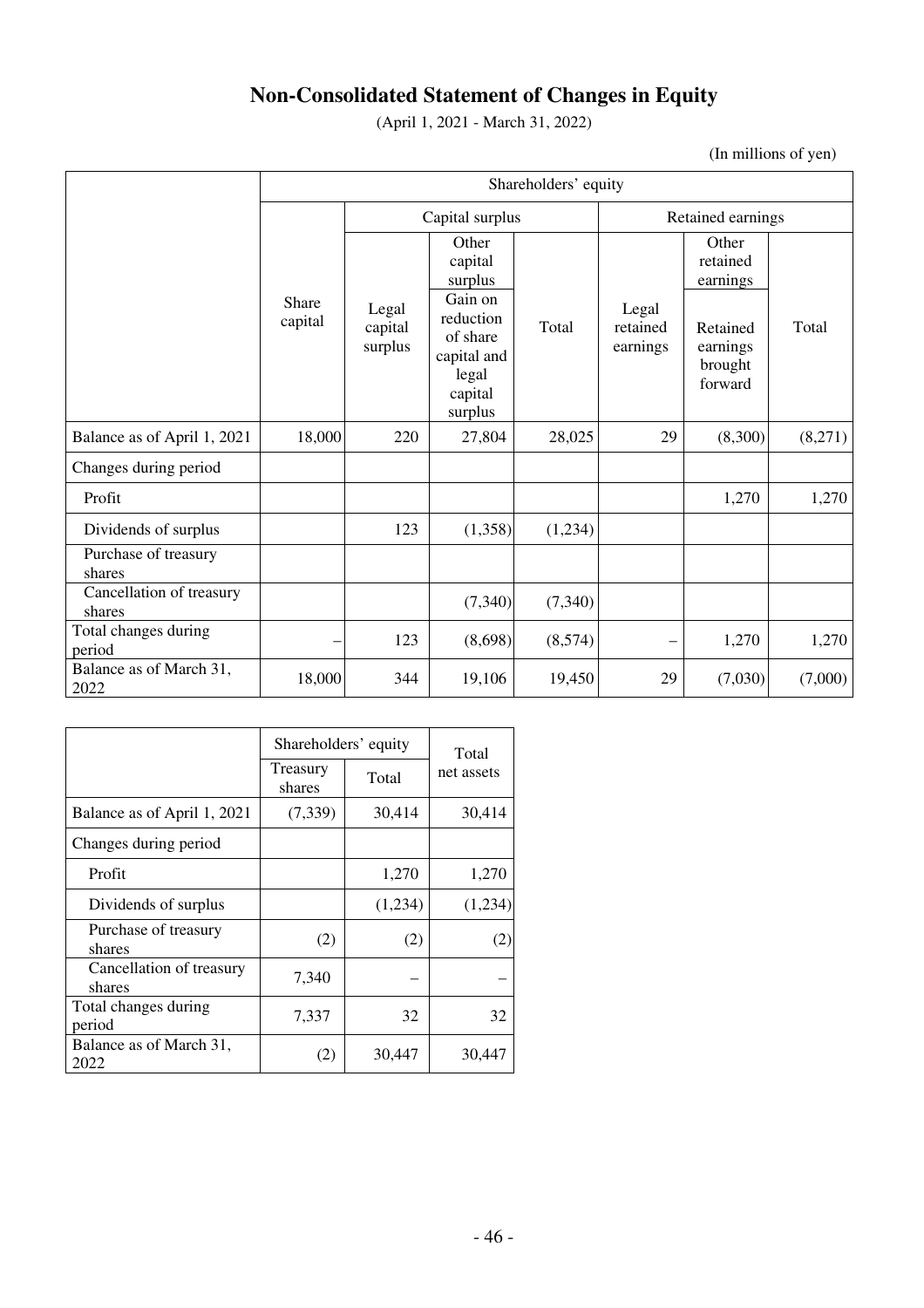# **Notes to the Non-Consolidated Financial Statements**

### **[Notes Regarding Significant Accounting Policies]**

- 1. Basis and method for valuation of assets
- (1) Securities

Shares of subsidiaries and associates: Stated at cost using the moving-average method

Available-for-sale securities

Shares, etc. that do not have a market price: Stated at cost using the moving-average method

- 2. Depreciation method for non-current assets
	- (1) Property, plant and equipment
		- Declining-balance method

However, the straight-line method is applied for buildings, except for facilities attached to buildings, acquired on or after April 1, 1998 and for facilities attached to buildings and structures acquired on or after April 1, 2016.

Main useful lives are as follows:

Buildings 5-50 years

Tools, furniture and fixtures 2-15 years

(2) Intangible assets

Straight-line method

Computer software for internal use is amortized using the straight-line method over the estimated internal useful life (5-10 years).

- 3. Recognition criteria for provisions
	- (1) Allowance for doubtful accounts

To provide for possible losses from the non-payment of receivables, for general receivables the historical default rate is used, and for receivables designated as potentially irrecoverable are determined using actual default rates on an individual claim basis, and an allowance is made for the amount considered irrecoverable.

(2) Provision for bonuses

To provide for the payment of bonuses to employees, an allowance is made for the amount

corresponding to the fiscal year under review based on the estimated amount of payment.

(3) Provision for loss on support of subsidiaries and associates

To provide for possible losses from supporting affiliated companies, an allowance is provided for the estimated amount of losses to be incurred, taking into consideration the financial position and operating results of the affiliated companies.

4. Recognition criteria for revenue and expenses

Same as Notes to the Consolidated Financial Statements.

- 5. Other significant accounting policies for preparation of non-consolidated financial statements Important hedge accounting
	- Not applicable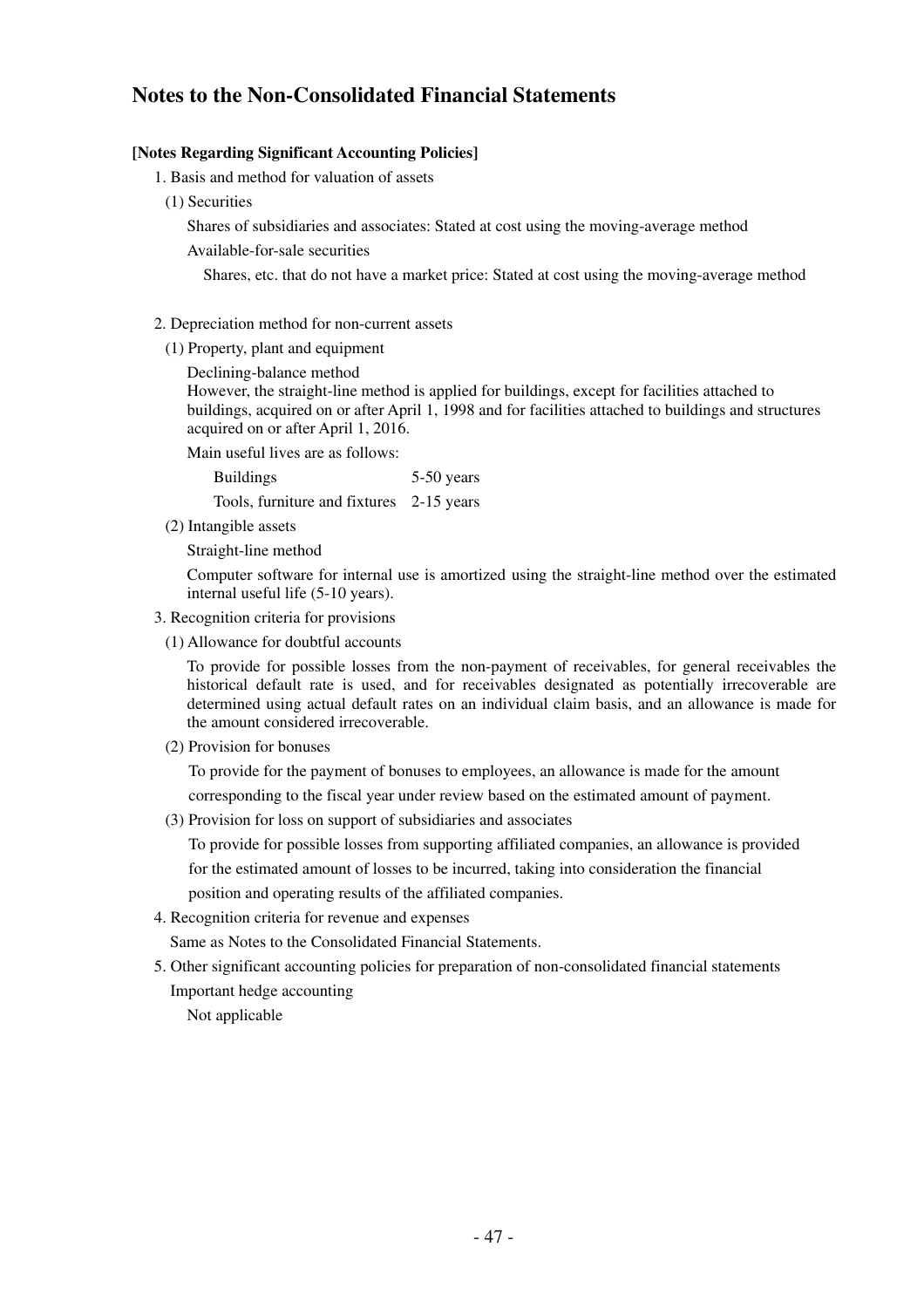6. Notes Regarding Changes in Accounting Policies

The Company has applied the "Accounting Standard for Revenue Recognition" (ASBJ Statement No. 29, March 31, 2020; hereinafter "Revenue Recognition Standard") and other standards from the beginning of the fiscal year under review. The Company recognizes revenue when control of a promised good or service is transferred to a customer in an amount that reflects the consideration to which the Company expects to be entitled in exchange for those goods and services.

The Company applies the Revenue Recognition Standard, etc. in accordance with the transitional treatment provided for in the proviso to Paragraph 84 of the Revenue Recognition Standard. However, there is no effect on the beginning balance of retained earnings since the Company had previously implemented accounting treatment in conformity with the said accounting standards.

There is also no impact on profit and loss for the fiscal year under review.

The Company has applied the "Accounting Standard for Fair Value Measurement" (ASBJ Statement No. 30, July 4, 2019; hereinafter "Fair Value Measurement Standard") and other standards from the beginning of the fiscal year under review, and will prospectively apply the new accounting policies stipulated by the Fair Value Measurement Standard, etc. in accordance with the transitional treatment provided in Paragraph 19 of the Fair Value Measurement Standard and Paragraph 44-2 of the "Accounting Standard for Financial Instruments" (ASBJ Statement No. 10, July 4, 2019). There is no impact on the non-consolidated financial statements for the fiscal year under review.

7. Notes Regarding Accounting Estimates

The following is a list of items for which the amounts recorded in the non-consolidated financial statements for the fiscal year under review are due to accounting estimates that are at risk of having a material effect on the non-consolidated financial statements for the next fiscal year.

### (1) Recoverability of deferred tax assets

1) Account item and amount recorded in the non-consolidated financial statements for the fiscal year under review

| Account item        | Amount         |
|---------------------|----------------|
| Deferred tax assets | 21 million yen |

2) Other information to aid in understanding the details of accounting estimates

Same as the item described in "5. Notes Regarding Accounting Estimates (1)" in the Notes to the Consolidated Financial Statements.

(2) Impairment of non-current assets

1) Account item and amount recorded in the non-consolidated financial statements for the fiscal year under review

| Account item               | Amount            |
|----------------------------|-------------------|
| Deferred tax assets        | 8,806 million yen |
| Intangible assets          | 61 million yen    |
| Long-term prepaid expenses | 0 million yen     |

2) Other information to aid in understanding the details of accounting estimates

Same as the item described in "5. Notes Regarding Accounting Estimates (3)" in the Notes to the Consolidated Financial Statements.

- (3) Valuation of loans receivable
	- 1) Account item and amount recorded in the non-consolidated financial statements for the fiscal year under review

| Account item                                                   | Amount             |
|----------------------------------------------------------------|--------------------|
| Long-term loans receivable from<br>subsidiaries and associates | 11,920 million yen |

### 2) Other information to aid in understanding the details of accounting estimates

For long-term loans receivable from subsidiaries and associates, the Company evaluates the need for allowance for doubtful accounts by assessing their repayment capacity based on their financial position and other factors. In the event of a significant discrepancy between the estimated amount of loan collections and the actual amount of collections, etc., this could have a material impact on the non-consolidated financial statements for the following fiscal year and beyond.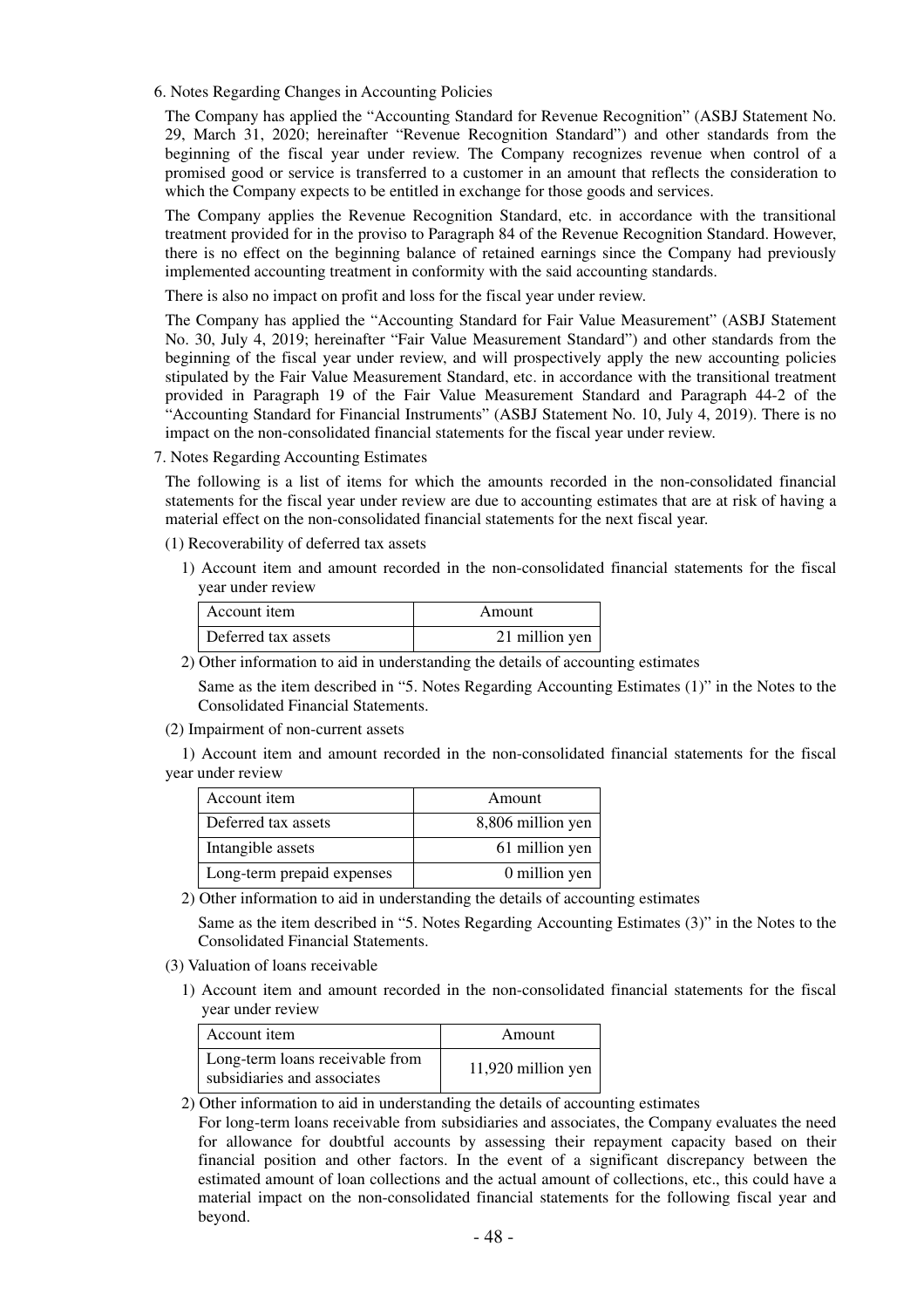# **[Notes Regarding Non-consolidated Balance Sheet]**

1. Pledged assets and collateral-related liabilities

| Pledged assets                                                                                           |                   |
|----------------------------------------------------------------------------------------------------------|-------------------|
| <b>Buildings</b>                                                                                         | 690 million yen   |
| <b>Structures</b>                                                                                        | 3 million yen     |
| Land                                                                                                     | 7,127 million yen |
| Total                                                                                                    | 7,820 million yen |
| Collateral-related liabilities                                                                           |                   |
| Short-term borrowings                                                                                    | 166 million yen   |
| Long-term borrowings                                                                                     | 4,500 million yen |
| Total                                                                                                    | 4,666 million yen |
| 2. Accumulated depreciation of property, plant and equipment                                             | 2,652 million yen |
| 3. Monetary claims and obligations to subsidiaries and associates (excluding items presented separately) |                   |
| Short-term monetary claims                                                                               | 1,874 million yen |
| Short-term monetary obligations                                                                          | 1,106 million yen |
| [Notes Regarding Non-Consolidated Statement of Income]                                                   |                   |
| Amount of transactions with subsidiaries and associates                                                  |                   |
| Amount of transactions from operating transactions                                                       |                   |
| Net sales                                                                                                | 9,641 million yen |
| Purchases                                                                                                | 5,755 million yen |
| Selling, general and administrative expenses                                                             | 87 million yen    |
| Amount of transactions from transactions other than operating transactions                               |                   |
| Non-operating income                                                                                     | 489 million yen   |
|                                                                                                          |                   |

## **[Notes Regarding Non-consolidated Statement of Changes in Equity]**

Class and number of treasury shares as of end of fiscal year under review

Ordinary shares 802 shares 802 shares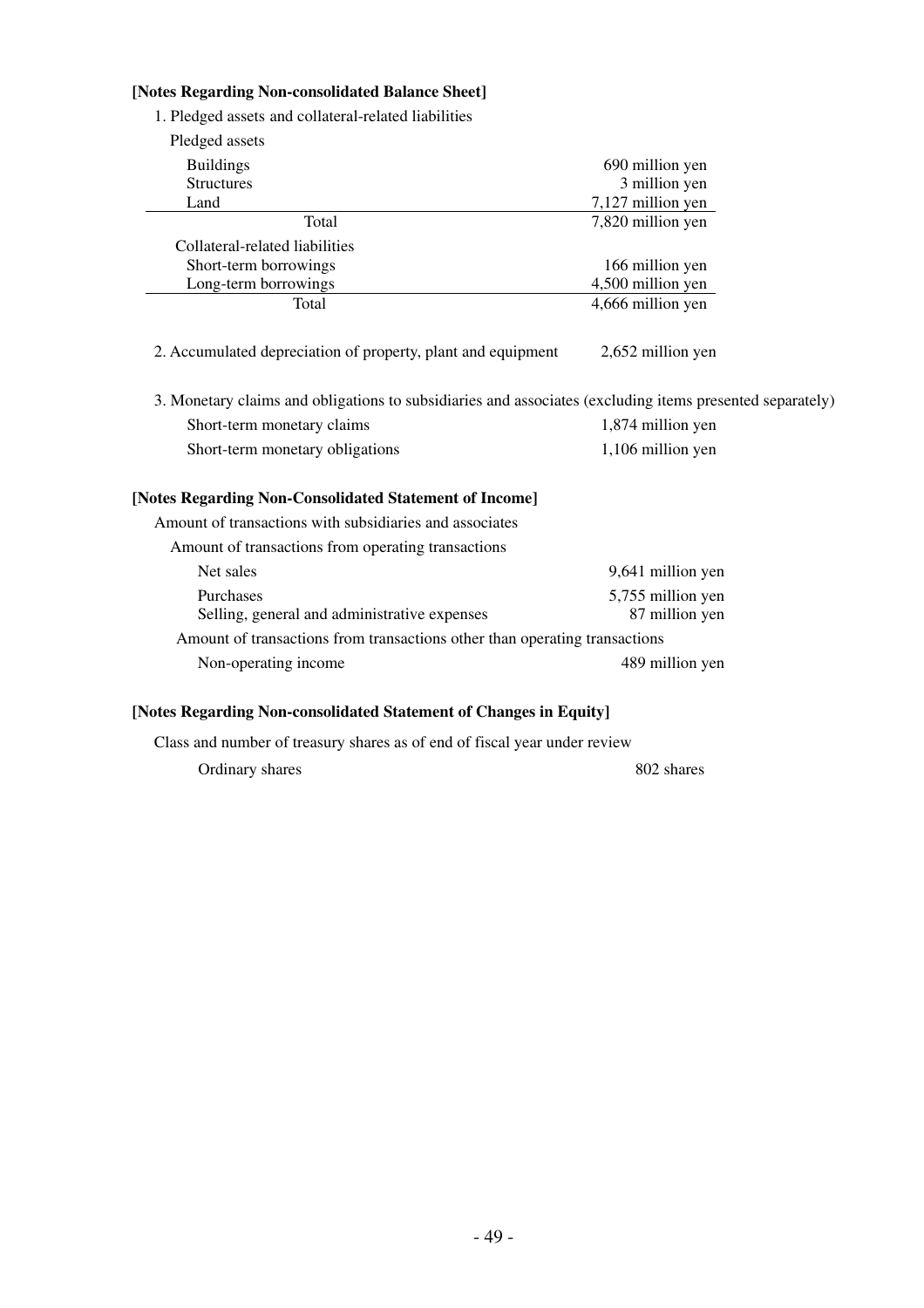# **[Notes Regarding Tax Effect Accounting]**

Significant components of deferred tax assets and deferred tax liabilities

|                                                   | (In millions of yen) |
|---------------------------------------------------|----------------------|
| Deferred tax assets                               |                      |
| Loss on valuation of shares of subsidiaries and   | 9,360                |
| associates                                        |                      |
| Tax loss carryforwards                            | 4,272                |
| Impairment loss                                   | 776                  |
| Allowance for doubtful accounts for loans         | 861                  |
| receivable from subsidiaries and associates       |                      |
| Provision for loss on support of subsidiaries and | 57                   |
| associates                                        |                      |
| Loss on valuation of investments in capital of    | 305                  |
| subsidiaries and associates                       |                      |
| Loss on valuation of investment securities        | 44                   |
| Accrued expenses                                  | 1                    |
| Depreciation and amortization in excess           | 37                   |
| Other                                             |                      |
| Subtotal                                          | 15,717               |
| Valuation allowance                               | (15,678)             |
| Total                                             | 39                   |
| Deferred tax liabilities                          |                      |
| Enterprise tax refund receivable                  | (17)                 |
| Net deferred tax assets                           | 21                   |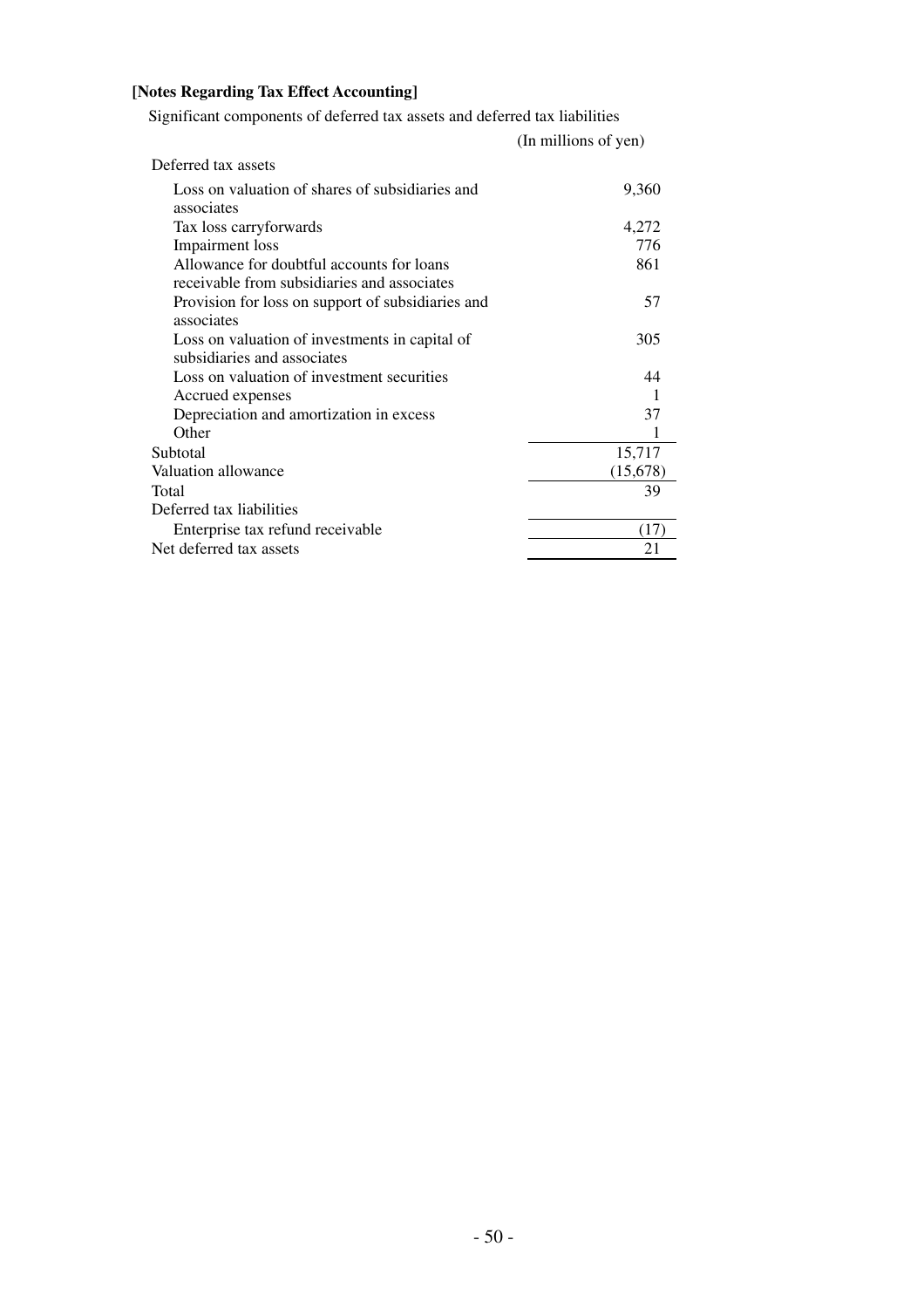# **[Notes Regarding Transactions with Related Parties]**

- 1. Parent company and major corporate shareholders Not applicable
- 2. Officers and major individual shareholders
	- Not applicable
- 3. Subsidiaries and associates

|            |                                                                                                                                                                        |                                                                                              | Voting<br>rights           | Relationship with related<br>party |                                                   |                                            | Transaction    |                                                                               | Ending |
|------------|------------------------------------------------------------------------------------------------------------------------------------------------------------------------|----------------------------------------------------------------------------------------------|----------------------------|------------------------------------|---------------------------------------------------|--------------------------------------------|----------------|-------------------------------------------------------------------------------|--------|
| Category   | Name of<br>Officer<br>Principal business<br>ownership<br>company<br>contents<br>with<br><b>Business</b><br>(owned)<br>relationship<br>concurrent<br>ratio<br>positions |                                                                                              | Transaction                | amount<br>(millions<br>of yen)     | Description                                       | balance<br>(millions<br>of yen)            |                |                                                                               |        |
| Subsidiary | <b>UNIDEN</b><br><b>JAPAN</b><br><b>CORPORATION</b>                                                                                                                    | Sales of<br>telecommunications,<br>wireless<br>communications and<br>applied equipment       | Owned<br>Direct<br>100%    | 1                                  | The<br>Company's<br>main<br>customer              | Sales of<br>merchandise*1                  | 1,183          | Advances<br>received<br>from<br>subsidiaries<br>and<br>associates             | 110    |
| Subsidiary | <b>UNIDEN</b><br><b>AMERICA</b>                                                                                                                                        | Sales of<br>telecommunications,<br>wireless                                                  | Owned<br>Indirect          | $\mathbf{1}$                       | The<br>Company's                                  | Sales of<br>merchandise*1                  | 5,220          | Accounts<br>receivable-<br>trade                                              | 1,427  |
|            | <b>CORPORATION</b>                                                                                                                                                     | communications and<br>applied equipment                                                      | 100%                       |                                    | main<br>customer                                  | Payment by<br>purchase of<br>receivables*5 | 1,377          |                                                                               |        |
| Subsidiary | <b>UNIDEN</b><br><b>AUSTRALIA</b>                                                                                                                                      | Sales of<br>telecommunications,<br>wireless                                                  | Owned<br>Direct            | $\mathbf{1}$                       | The<br>Company's                                  | Sales of<br>merchandise*1                  | 3,204          | Accounts<br>receivable-<br>trade                                              | 428    |
|            | PTY. LTD.                                                                                                                                                              | communications and<br>applied equipment                                                      | 100%                       |                                    | main<br>customer                                  | Receipt of<br>dividend                     | 364            |                                                                               |        |
| Subsidiary | Uniden Hong<br>Kong Ltd.                                                                                                                                               | Purchase of raw<br>materials                                                                 | Owned<br>Direct<br>100%    |                                    | Outsourced<br>raw material<br>purchasing          | Outsourced<br>operation                    | 87             | Long-term<br>loans<br>receivable<br>from<br>subsidiaries<br>and<br>associates | 531    |
|            |                                                                                                                                                                        |                                                                                              |                            |                                    |                                                   | Receipt of<br>interest*4                   | $\mathfrak{Z}$ |                                                                               |        |
| Subsidiary | <b>UNIDEN</b><br>VIETNAM LTD.                                                                                                                                          | Manufacture of<br>telecommunications,<br>wireless<br>communications and<br>applied equipment | Owned<br>Direct<br>$100\%$ |                                    | The<br>Company's<br>finished<br>goods<br>supplier | Purchase of<br>finished<br>goods*1         | 4,823          | Long-term<br>loans<br>receivable<br>from<br>subsidiaries<br>and<br>associates | 2,139  |
|            |                                                                                                                                                                        |                                                                                              |                            |                                    |                                                   | Acceptance of<br>receivable*5              | 1,377          | $\overline{a}$                                                                |        |
| Subsidiary | <b>ATTOWAVE</b><br>CO., LTD.                                                                                                                                           | Development and<br>manufacture of<br>electronic<br>communications<br>equipment               | Owned<br>Direct<br>$80\%$  |                                    | The<br>Company's<br>finished<br>goods<br>supplier | Purchase of<br>finished goods              | 932            | Accounts<br>payable-<br>trade                                                 | 276    |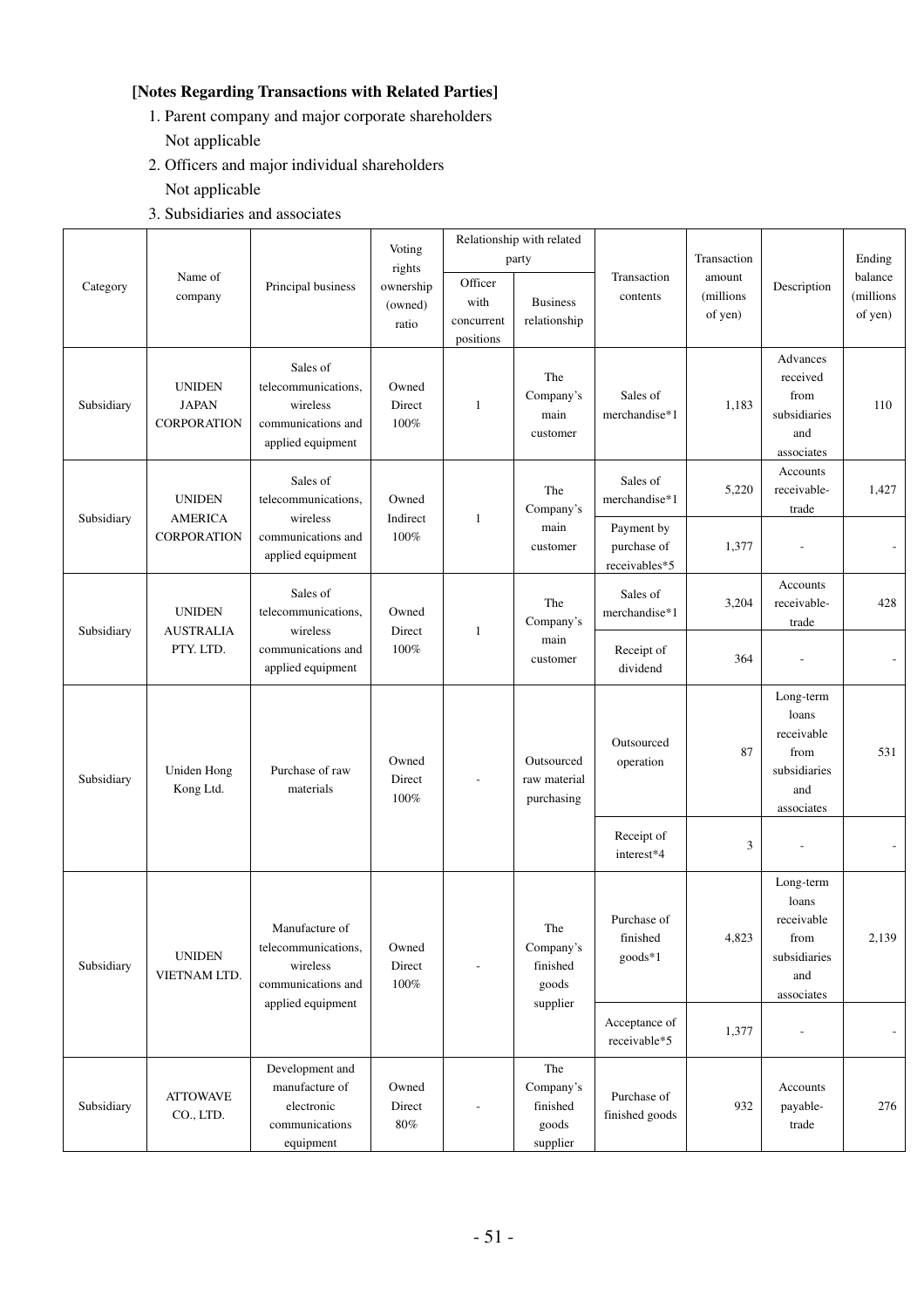| Subsidiary                             | Uniden Real<br>Estate Co., Ltd. | Real estate         | Owned<br>Direct<br>33.3% | ٠ | Real estate<br>leasing<br>Loan fund<br>Collection of<br>$loans*4$ |                          | 27                       | Short-term<br>loans<br>receivable<br>from<br>subsidiaries<br>and<br>associates | 166                      |
|----------------------------------------|---------------------------------|---------------------|--------------------------|---|-------------------------------------------------------------------|--------------------------|--------------------------|--------------------------------------------------------------------------------|--------------------------|
|                                        |                                 |                     |                          |   |                                                                   |                          | 166                      | Long-term<br>loans<br>receivable<br>from<br>subsidiaries<br>and<br>associates  | 9,250                    |
|                                        |                                 |                     |                          |   |                                                                   | Receipt of<br>interest*4 | 76                       | ٠                                                                              |                          |
|                                        |                                 |                     |                          |   |                                                                   | Receipt of<br>dividend   | 48                       | ٠                                                                              | $\overline{\phantom{a}}$ |
| Subsidiary<br>$(non-$<br>consolidated) | UJ Realty Inc.                  | Real estate leasing | Owned<br>Direct<br>99.4% |   | Borrowing<br>fund                                                 | ٠                        | $\overline{\phantom{a}}$ | Short-term<br>borrowings                                                       | 601                      |

Transaction terms and policies regarding determination of transaction terms

- (\*1) Sales and purchase prices with the said companies are determined in consideration of market prices and other factors.
- (\*2) The above transactions do not include consumption taxes.
- (\*3) Allowance for doubtful accounts totaling 2,139 million yen is provided for loans to the above affiliates.
- (\*4) Interest rates on loans and borrowings are determined reasonably, taking market interest rates into consideration. In addition, regarding the loan receivables from Uniden Real Estate Co. Ltd., a second ranking pledge has been established on the real estate for sale (trust beneficiary right) held by Uniden Real Estate Co. Ltd. after consultation with debtors, in order to protect the claims.
- (\*5) The Company purchased \$11,251 thousand (1,377 million yen) of claims held by UNIDEN AMERICA CORPORATION against UNIDEN VIETNAM LTD. during the fiscal year under review through an agreement among the three companies after the approval of the Board of Directors.

## **[Notes Regarding Revenue Recognition]**

Basic information for understanding revenue Same as Notes to the Consolidated Financial Statements.

### **[Notes Regarding Per Share Information]**

| 1. Net assets per share     | 5,179.26 yen |
|-----------------------------|--------------|
| 2. Basic earnings per share | $216.05$ yen |

### **[Notes Regarding Significant Subsequent Events]**

Not applicable

### **[Other Notes]**

Figures presented in the non-consolidated balance sheet, the non-consolidated statement of income, the non-consolidated statement of changes in equity and notes to non-consolidated financial statements are rounded down to the nearest million yen.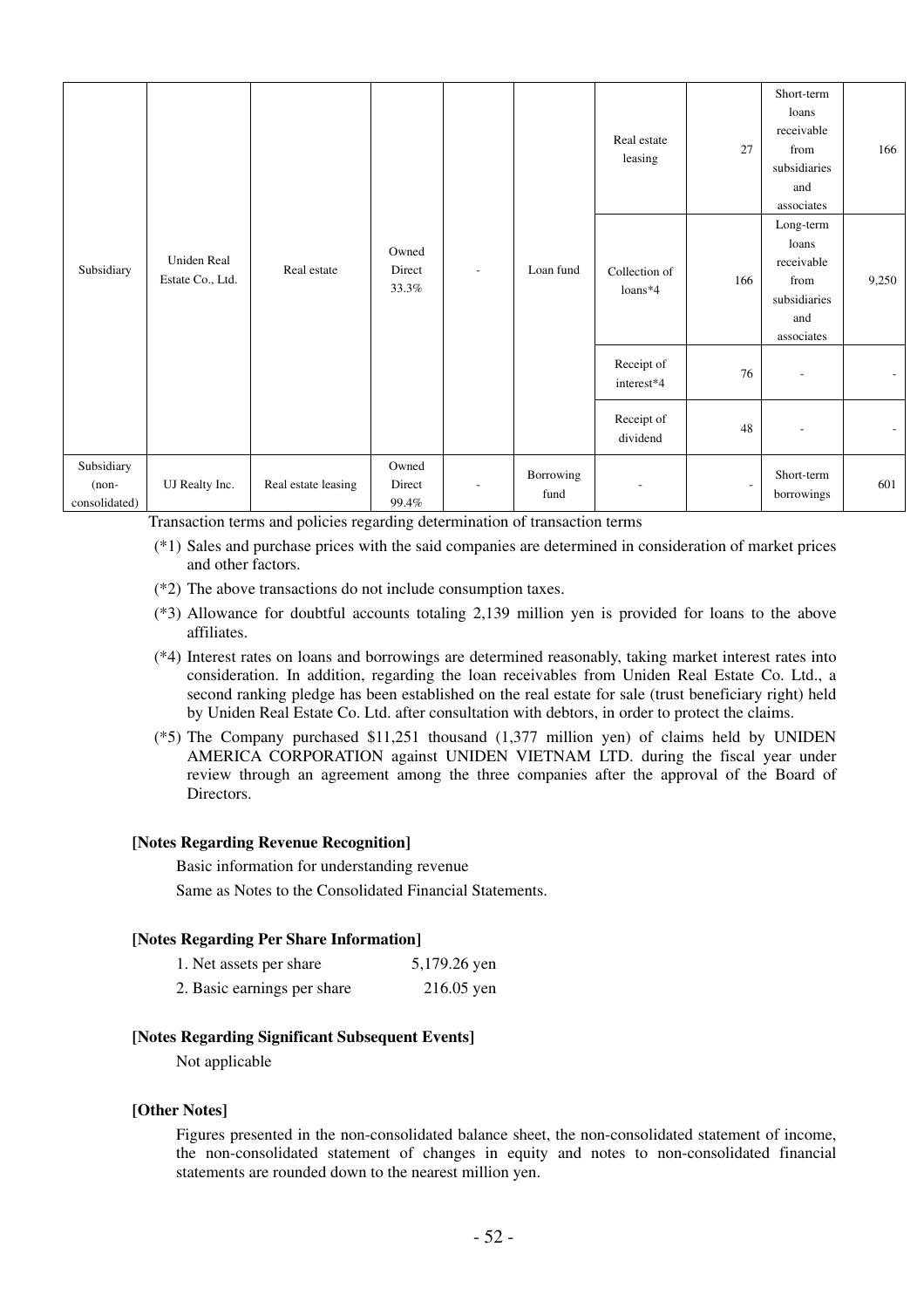# REPORT OF INDEPENDENT AUDITORS

To the Board of Directors of Uniden Holdings Corporation

May 19, 2022

ARIA Audit Corporation

Minato-ku, Tokyo

Designated and Engagement Partner Certified Public Accountant Hidetoshi Motegi Designated and Engagement Partner Certified Public Accountant Yasuyuki Yamanaka

#### Opinion

Pursuant to Article 444, Paragraph 4 of the Companies Act, we have audited the accompanying consolidated financial statements, which comprise the consolidated balance sheet, the consolidated statement of income, the consolidated statement of changes in net assets and the notes to the consolidated financial statements of Uniden Holdings Corporation (the "Company") for the fiscal year from April 1, 2021 through March 31, 2022.

In our opinion, the consolidated financial statements referred to above present fairly, in all material respects, the financial position and results of operations of Uniden Holdings Corporation, which consists of the Company and its consolidated subsidiaries, for the period covered by the consolidated financial statements in conformity with accounting principles generally accepted in Japan.

#### Basis for the Opinion

We conducted our audit in accordance with auditing standards generally accepted in Japan. Our responsibility under the auditing standards is stated in "Auditor's Responsibility for the Audit of the Consolidated Financial Statements." We are independent of the Company and its consolidated subsidiaries in accordance with the provisions related to professional ethics in Japan, and are fulfilling other ethical responsibilities as an auditor. We believe that we have obtained sufficient and appropriate audit evidence to provide a basis for our audit opinion.

#### Other Statements

Other statements comprise the business report and the supplementary schedules thereto. Management is responsible for the preparation and disclosure of other statements. In addition, the Audit and Supervisory Committee is responsible for monitoring the Directors' execution of duties in the development and operation of the reporting process for other statements.

Our audit opinion on the consolidated financial statements does not cover other statements and we express no opinion on them. Our responsibility in the audit of the consolidated financial statements is to read other statements carefully and, in the course of reading, to consider whether there are material differences between other statements and the consolidated financial statements or our knowledge obtained in the audit, and to pay attention to whether there is any indication of material errors in other

statements besides such material differences. We are required to report if, based on the work we have performed, we determine that there are material errors in other statements.

We have no matters to report with respect to other statements.

Responsibilities of Management and the Audit and Supervisory Committee for the Consolidated Financial Statements

Management is responsible for the preparation and fair presentation of the consolidated financial statements in accordance with accounting principles generally accepted in Japan, and for designing and operating such internal control as management determines is necessary to enable the preparation and fair presentation of the consolidated financial statements that are free from material misstatement, whether due to fraud or error.

In preparing the consolidated financial statements, management is responsible for assessing whether it is appropriate to prepare the consolidated financial statements in accordance with the premise of a going concern, and for disclosing matters relating to going concern when it is required to do so in accordance with accounting principles generally accepted in Japan.

The Audit and Supervisory Committee is responsible for monitoring the execution of Directors' duties in designing and operating the financial reporting process.

Auditor's Responsibility for the Audit of the Consolidated Financial Statements

Our responsibility is to obtain reasonable assurance about whether the consolidated financial statements as a whole are free from material misstatement, whether due to fraud or error, and to express an opinion on the consolidated financial statements from an independent standpoint in an audit report, based on our audit. Misstatements can occur as a result of fraud or error, and are deemed material if they can be reasonably expected to, either individually or collectively, influence the decisions of users taken on the basis of the consolidated financial statements.

We make professional judgment in the audit process in accordance with auditing standards generally accepted in Japan, and perform the following while maintaining professional skepticism.

・ Identify and assess the risks of material misstatement, whether due to fraud or error. Design and implement audit procedures to address the risks of material misstatement. The audit procedures shall be selected and applied as determined by the auditor. In addition, sufficient and appropriate audit evidence shall be obtained to provide a basis for the audit opinion.

・ In making those risk assessments, the auditor considers internal control relevant to the entity's audit in order to design audit procedures that are appropriate in the circumstances, although the purpose of the audit of the consolidated financial statements is not to express an opinion on the effectiveness of the entity's internal control.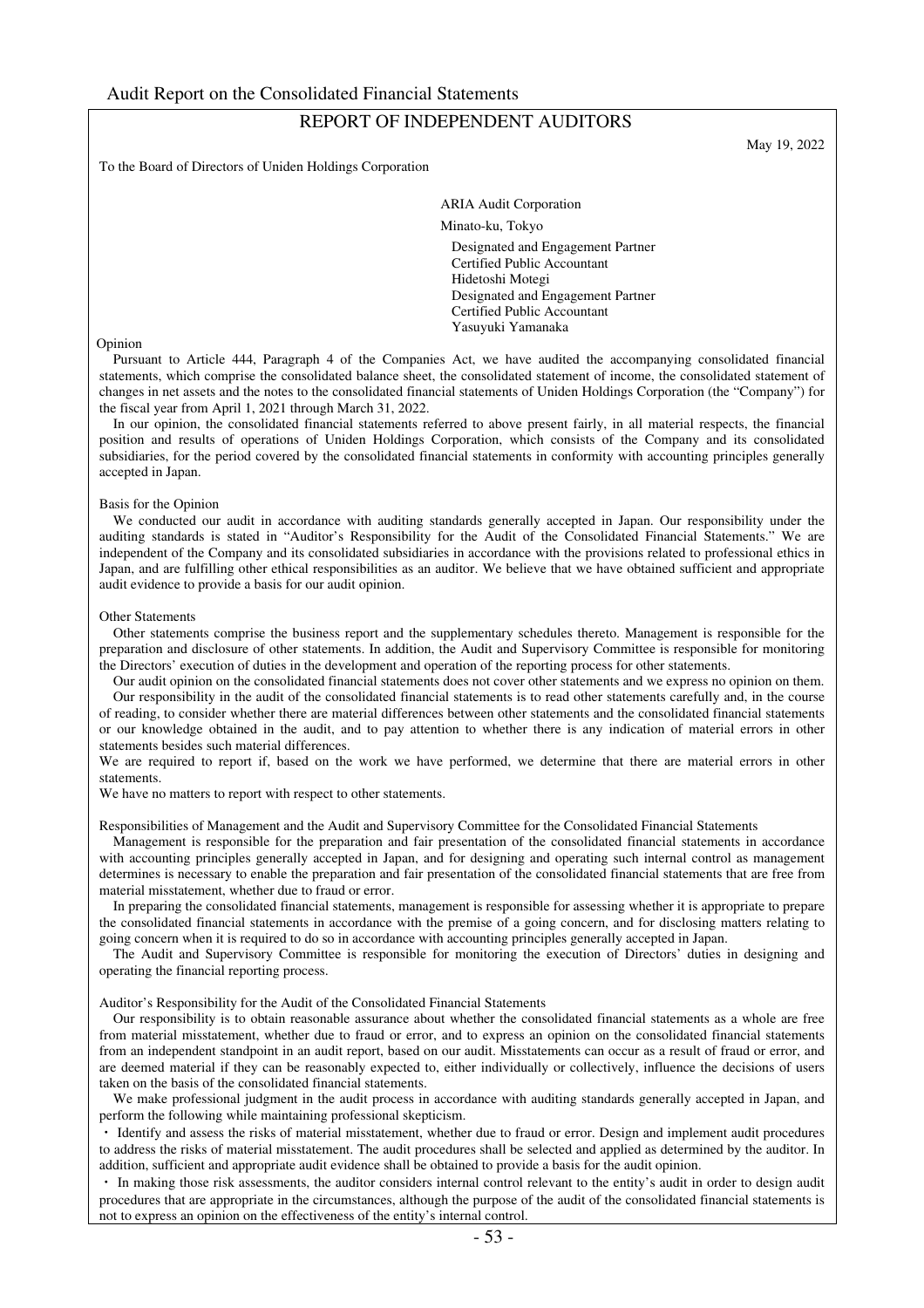・ Assess the appropriateness of accounting policies adopted by management and the method of their application, as well as the reasonableness of accounting estimates made by management and the adequacy of related notes.

・ Determine whether it is appropriate for management to prepare the consolidated financial statements on the premise of a going concern and, based on the audit evidence obtained, determine whether there is a significant uncertainty in regard to events or conditions that may cast significant doubt on the entity's ability to continue as a going concern. If there is a significant uncertainty concerning the premise of a going concern, the auditor is required to call attention to the notes to the consolidated financial statements in the audit report, or if the notes to the consolidated financial statements pertaining to the significant uncertainty are inappropriate, issue a modified opinion on the consolidated financial statements. While the conclusions of the auditor are based on the audit evidence obtained up to the date of the audit report, depending on future events or conditions, an entity may be unable to continue as a going concern.

・ Besides assessing whether the presentation of and notes to the consolidated financial statements are in accordance with accounting principles generally accepted in Japan, assess the presentation, structure, and content of the consolidated financial statements including related notes, and whether the consolidated financial statements fairly present the transactions and accounting events on which they are based.

・ Obtain sufficient and appropriate audit evidence regarding the financial information of the Company and its consolidated subsidiaries in order to express an opinion on the consolidated financial statements. The auditor is responsible for instructing, supervising, and implementing the audit of the consolidated financial statements, and is solely responsible for the audit opinion.

The auditor reports to the Audit and Supervisory Committee regarding the scope and timing of implementation of the planned audit, material audit findings including material weaknesses in internal control identified in the course of the audit, and other matters required under the auditing standards.

The auditor reports to the Audit and Supervisory Committee regarding the compliance with the provisions related to professional ethics in Japan regarding independence as well as matters that are reasonably considered to have an impact on the auditor's independence and the content of any safeguards that are in place to reduce or eliminate obstacles.

#### Interest

Our firm and engagement partners have no interests in the Company or its consolidated subsidiaries requiring disclosure under the provisions of the Certified Public Accountants Act of Japan.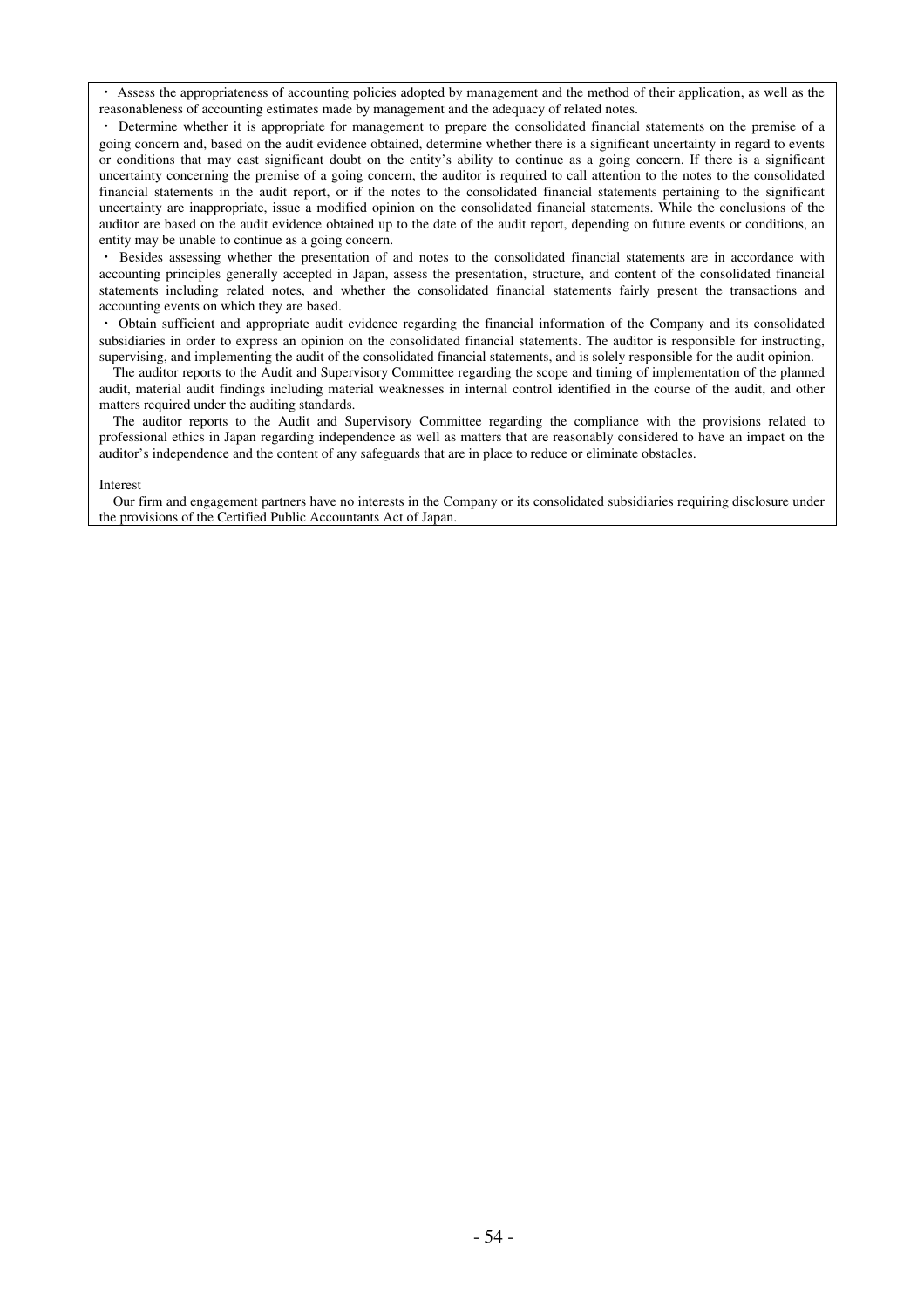# REPORT OF INDEPENDENT AUDITORS

To the Board of Directors of Uniden Holdings Corporation

May 19, 2022

ARIA Audit Corporation

Minato-ku, Tokyo

Designated and Engagement Partner Certified Public Accountant Hidetoshi Motegi Designated and Engagement Partner Certified Public Accountant Yasuyuki Yamanaka

#### Opinion

Pursuant to Article 436, Paragraph 2, Item 1 of the Companies Act, we have audited the accompanying financial statements, which comprise the balance sheet, the statement of income, the statement of changes in net assets and the related notes, and the accompanying supplementary schedules of Uniden Holdings Corporation (the "Company") for the 57th fiscal year from April 1, 2021 through March 31, 2022 (the "financial statements and the accompanying supplementary schedules").

In our opinion, the financial statements and the accompanying supplementary schedules referred to above present fairly, in all material respects, the financial position of the Company as of March 31, 2022, and the results of its operations for the year then ended in conformity with accounting principles generally accepted in Japan.

#### Basis for the Opinion

We conducted our audit in accordance with auditing standards generally accepted in Japan. Our responsibility under the auditing standards is stated in "Auditor's Responsibility for the Audit of the Financial Statements and the Accompanying Supplementary Schedules." We are independent of the Company in accordance with the provisions related to professional ethics in Japan, and are fulfilling other ethical responsibilities as an auditor. We believe that we have obtained sufficient and appropriate audit evidence to provide a basis for our audit opinion.

#### Other Statements

Other statements comprise the business report and the supplementary schedules thereto. Management is responsible for the preparation and disclosure of other statements. In addition, the Audit and Supervisory Committee is responsible for monitoring the Directors' execution of duties in the development and operation of the reporting process for other statements.

Our audit opinion on the financial statements and the accompanying supplementary schedules does not cover other statements and we express no opinion on them.

Our responsibility in the audit of the financial statements and the accompanying supplementary schedules is to read other statements carefully and, in the course of reading, to consider whether there are material differences between other statements and the financial statements and the accompanying supplementary schedules or our knowledge obtained in the audit, and to pay attention to whether there is any indication of material errors in other statements besides such material differences.

We are required to report if, based on the work we have performed, we determine that there are material errors in other statements.

We have no matters to report with respect to other statements.

Responsibilities of Management and the Audit and Supervisory Committee for the Financial Statements and the Accompanying Supplementary Schedules

Management is responsible for the preparation and fair presentation of the financial statements and the accompanying supplementary schedules in accordance with accounting principles generally accepted in Japan, and for designing and operating such internal control as management determines is necessary to enable the preparation and fair presentation of the financial statements and the accompanying supplementary schedules that are free from material misstatement, whether due to fraud or error.

In preparing the financial statements and the accompanying supplementary schedules, management is responsible for assessing whether it is appropriate to prepare the financial statements and the accompanying supplementary schedules in accordance with the premise of a going concern, and for disclosing matters relating to going concern when it is required to do so in accordance with accounting principles generally accepted in Japan.

The Audit and Supervisory Committee is responsible for monitoring the execution of Directors' duties in designing and operating the financial reporting process.

Auditor's Responsibility for the Audit of the Financial Statements and the Accompanying Supplementary Schedules

Our responsibility is to obtain reasonable assurance about whether the financial statements and the accompanying supplementary schedules as a whole are free from material misstatement, whether due to fraud or error, and to express an opinion on the financial statements and the accompanying supplementary schedules from an independent standpoint in an audit report, based on our audit. Misstatements can occur as a result of fraud or error, and are deemed material if they can be reasonably expected to, either individually or collectively, influence the decisions of users taken on the basis of the financial statements and the accompanying supplementary schedules.

We make professional judgment in the audit process in accordance with auditing standards generally accepted in Japan, and perform the following while maintaining professional skepticism.

・ Identify and assess the risks of material misstatement, whether due to fraud or error. Design and implement audit procedures to address the risks of material misstatement. The audit procedures shall be selected and applied as determined by the auditor. In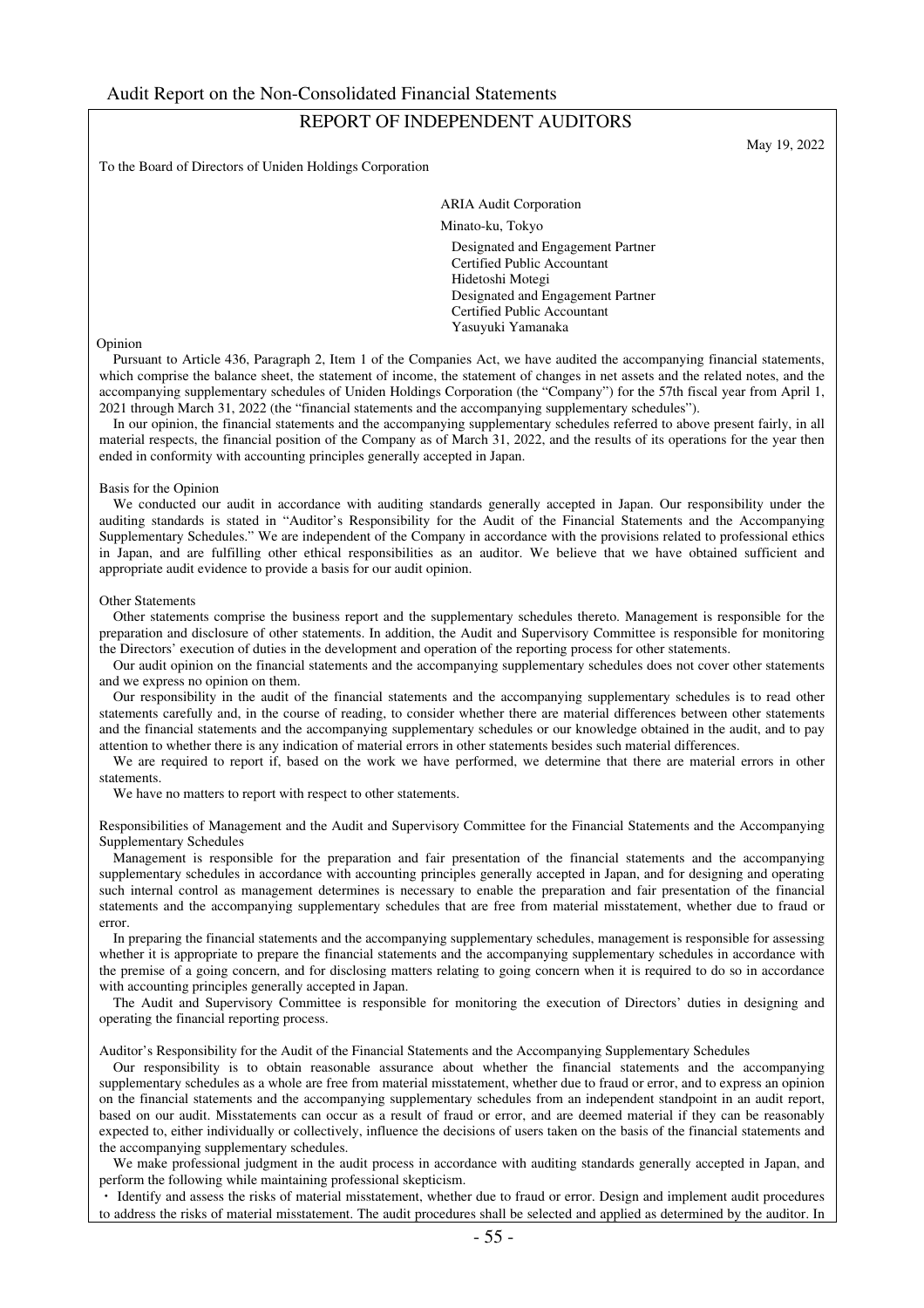addition, sufficient and appropriate audit evidence shall be obtained to provide a basis for the audit opinion.

・ In making those risk assessments, the auditor considers internal control relevant to the entity's audit in order to design audit procedures that are appropriate in the circumstances, although the purpose of the audit of the financial statements and the accompanying supplementary schedules is not to express an opinion on the effectiveness of the entity's internal control.

・ Assess the appropriateness of accounting policies adopted by management and the method of their application, as well as the reasonableness of accounting estimates made by management and the adequacy of related notes.

Determine whether it is appropriate for management to prepare the financial statements and the accompanying supplementary schedules on the premise of a going concern and, based on the audit evidence obtained, determine whether there is a significant uncertainty in regard to events or conditions that may cast significant doubt on the entity's ability to continue as a going concern. If there is a significant uncertainty concerning the premise of a going concern, the auditor is required to call attention to the notes to the financial statements and the accompanying supplementary schedules in the audit report, or if the notes to the financial statements and the accompanying supplementary schedules pertaining to the significant uncertainty are inappropriate, issue a modified opinion on the financial statements and the accompanying supplementary schedules. While the conclusions of the auditor are based on the audit evidence obtained up to the date of the audit report, depending on future events or conditions, an entity may be unable to continue as a going concern.

Besides assessing whether the presentation of and notes to the financial statements and the accompanying supplementary schedules are in accordance with accounting principles generally accepted in Japan, assess the presentation, structure, and content of the financial statements and the accompanying supplementary schedules including related notes, and whether the financial statements and the accompanying supplementary schedules fairly present the transactions and accounting events on which they are based.

The auditor reports to the Audit and Supervisory Committee regarding the scope and timing of implementation of the planned audit, material audit findings including material weaknesses in internal control identified in the course of the audit, and other matters required under the auditing standards.

The auditor reports to the Audit and Supervisory Committee regarding the compliance with the provisions related to professional ethics in Japan regarding independence as well as matters that are reasonably considered to have an impact on the auditor's independence and the content of any safeguards that are in place to reduce or eliminate obstacles.

#### Interest

Our firm and engagement partners have no interests in the Company requiring disclosure under the provisions of the Certified Public Accountants Act of Japan.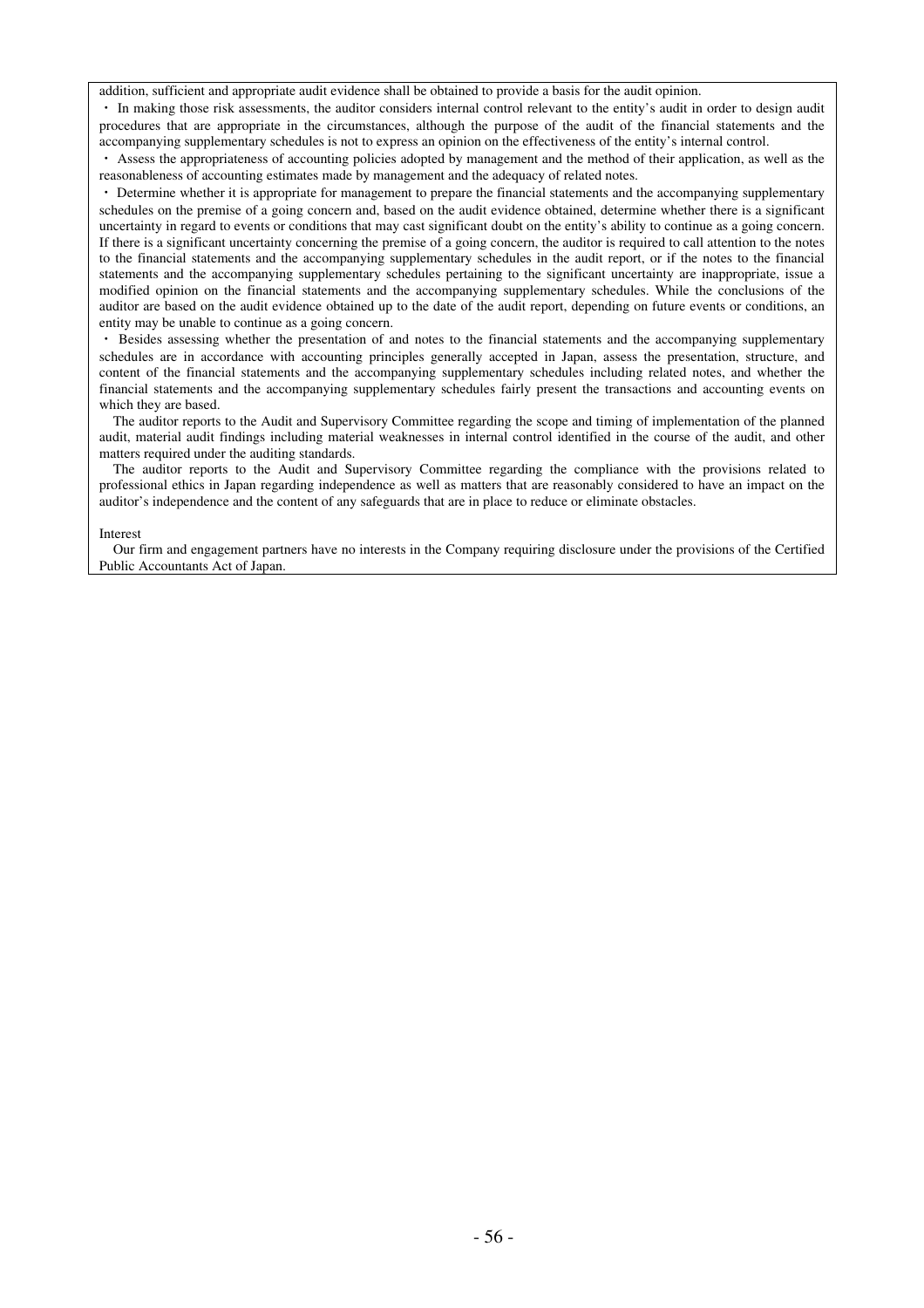### Audit Report

The Audit and Supervisory Committee has audited the Directors' execution of their duties for the 57th business year from April 1, 2021 to March 31, 2022 and reports as follows in regard to the method and results of those audits.

The Company transitioned from a Company with a Board of Auditors to a Company with an Audit and Supervisory Committee at the Extraordinary General Meeting of Shareholders held on November 19, 2021, but with regard to the audits from April 1, 2021 to November 19, 2021 (at the conclusion of the Extraordinary General Meeting of Shareholders), the content of the audits conducted by each auditor during the relevant period was taken over and the audit report for the current business year was prepared after confirming the content of those audits.

#### 1. Method and Details of Audits

In regard to the content of resolutions of the Board of Directors regarding the matters stated in Article 399-13, paragraph (1), items (i)(b) and (i)(c) of the Companies Act, as well as the systems developed pursuant to those resolutions (internal control systems), the Audit and Supervisory Committee periodically received reports from directors and employees, etc. regarding the status of the establishment and operation of those systems and as necessary requested explanations and expressed opinions in regard thereto, in addition to which the Audit and Supervisory Committee conducted audits using the following methods.

- (i) In accordance with the audit policies and division of duties, etc. determined by the Audit and Supervisory Committee, and in cooperation with the internal control department of the company, the Audit and Supervisory Committee attended important meetings, received reports from directors and employees, etc. regarding matters related to the execution of their duties, requested explanations as necessary, viewed important decision-making documents, etc., and inspected the status of operations and assets at the head office and main business locations. Additionally, in regard to subsidiaries, the Audit and Supervisory Committee communicated and exchanged information with the directors and auditors, etc. of subsidiaries and received reports on business from subsidiaries as necessary.
- (ii) The Audit and Supervisory Committee monitored and verified whether the accounting auditor maintained an independent position and conducted an appropriate audit, received reports from the accounting auditor on the status of the execution of its duties, and requested explanations as necessary. Additionally, the Audit and Supervisory Committee received notification from the accounting auditor that, in accordance with the "Quality Control Standards for Audits" (Business Accounting Council, October 28, 2005), etc., it had developed "Systems to Ensure Appropriate Performance of Accounting Auditor Duties" (the matters stated in the items of Article 131 of the Ordinance on Accounting of Companies) and requested explanations as necessary.

Using the methods above, the Audit and Supervisory Committee examined the business report, the supplementary schedules thereto, the financial statements (the balance sheet, statement of income, statement of changes in net assets, and notes to financial statements), the supplementary schedules to the financial statements, and the consolidated financial statements (the consolidated balance sheet, consolidated statement of income, consolidated statement of changes in net assets, and notes to consolidated financial statements) for the business year.

#### 2. Audit Results

- (1) Results of audit of business report, etc.
	- (i) We find that the business report and the supplementary schedules thereto accurately present the status of the company in accordance with laws, regulations, and the Articles of Incorporation.
	- (ii) We do not find any misconduct nor any material fact constituting a violation of any law, regulation, or the Articles of Incorporation in relation to the directors' execution of their duties.
	- (iii) We find the content of the resolutions of the Board of Directors regarding internal control systems to be reasonable. Additionally, we do not find any matters that should be commented upon in regard to the statements in the business report or the directors' execution of their duties relating to the internal control systems.
- (2) Results of audit of financial statements and supplementary schedules thereto
- We find the methods and results of the audit by the accounting auditor, ARIA Audit Corporation, to be reasonable. (3) Results of audit of consolidated financial statements
- We find the methods and results of the audit by the accounting auditor, ARIA Audit Corporation, to be reasonable.

#### May 27, 2022

The Audit and Supervisory Committee of Uniden Holdings Corporation

| Audit and Supervisory Committee member | Atsushi Shimizu  | (seal) |
|----------------------------------------|------------------|--------|
| Audit and Supervisory Committee member | Mariko Ohsato    | (seal) |
| Audit and Supervisory Committee member | Tomomi Nakano    | (seal) |
| Audit and Supervisory Committee member | Toshimi Mizokami | (seal) |

(Note) Audit and Supervisory Committee members, Mr. Atsushi Shimizu, Ms. Mariko Ohsato, Ms. Tomomi Nakano and Ms. Toshimi Mizokami are outside directors as stipulated in Article 2, Item 15 and Article 331, Paragraph 6 of the Companies Act.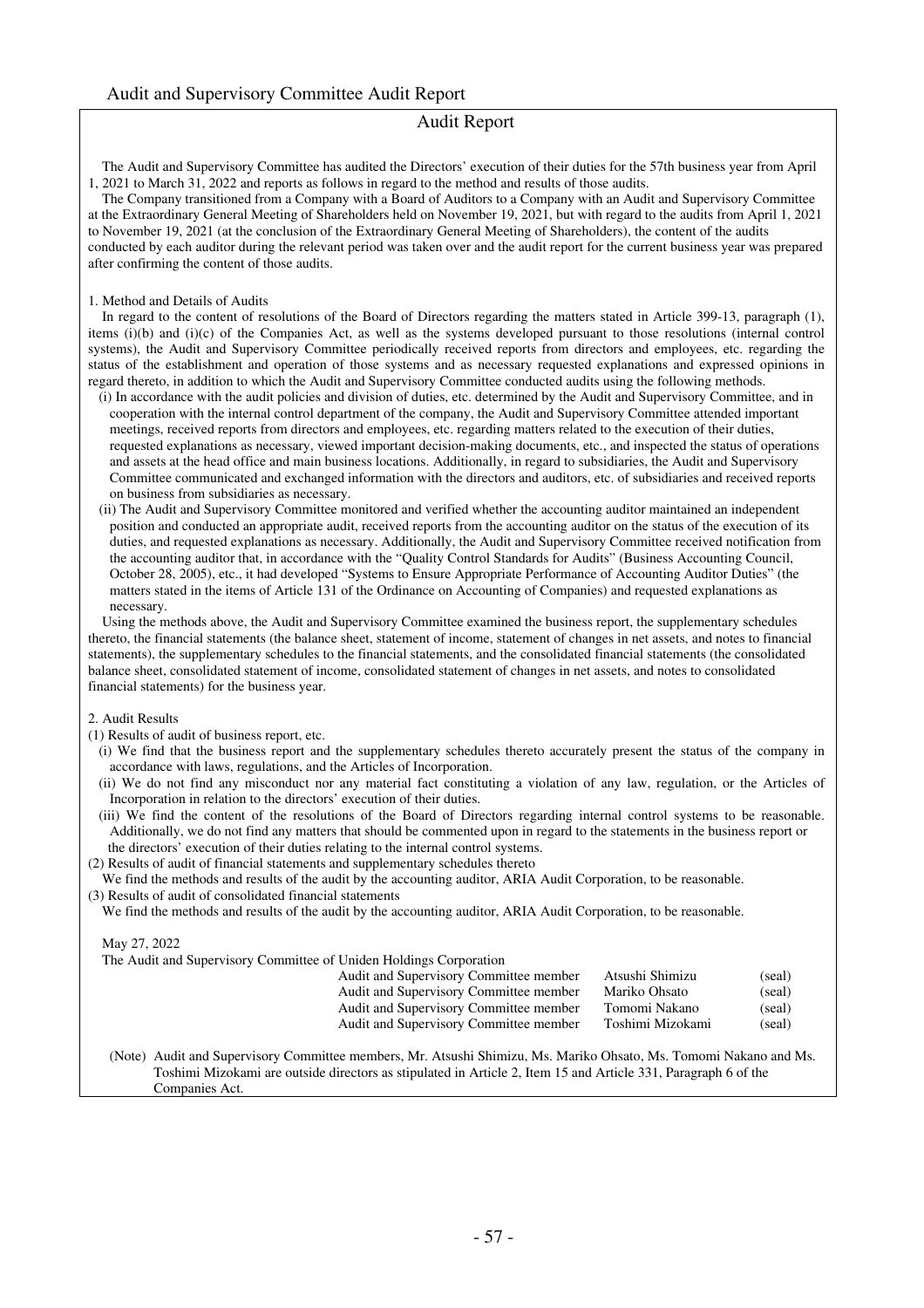# **Reference Material for the General Meeting of Shareholders**

# **Item 1: Appropriation of Surplus**

The Company regards the return of profits to shareholders as one of the top management priorities, and its basic policy is to implement stable dividend distribution according to business results, while maintaining internal reserves necessary to make investments for future growth.

Based on this policy, the Company proposes to appropriate surplus for the fiscal year under review using capital surplus as dividend resources as follows:

Year-end dividend

- (1) Type of dividend property Cash
- (2) Details of the allotment of the dividend property and the total amount thereof 210 yen per ordinary share of the Company The total amount of the dividends will be 1,234,526,790 yen.
- (3) Date on which the dividends of surplus become effective June 29, 2022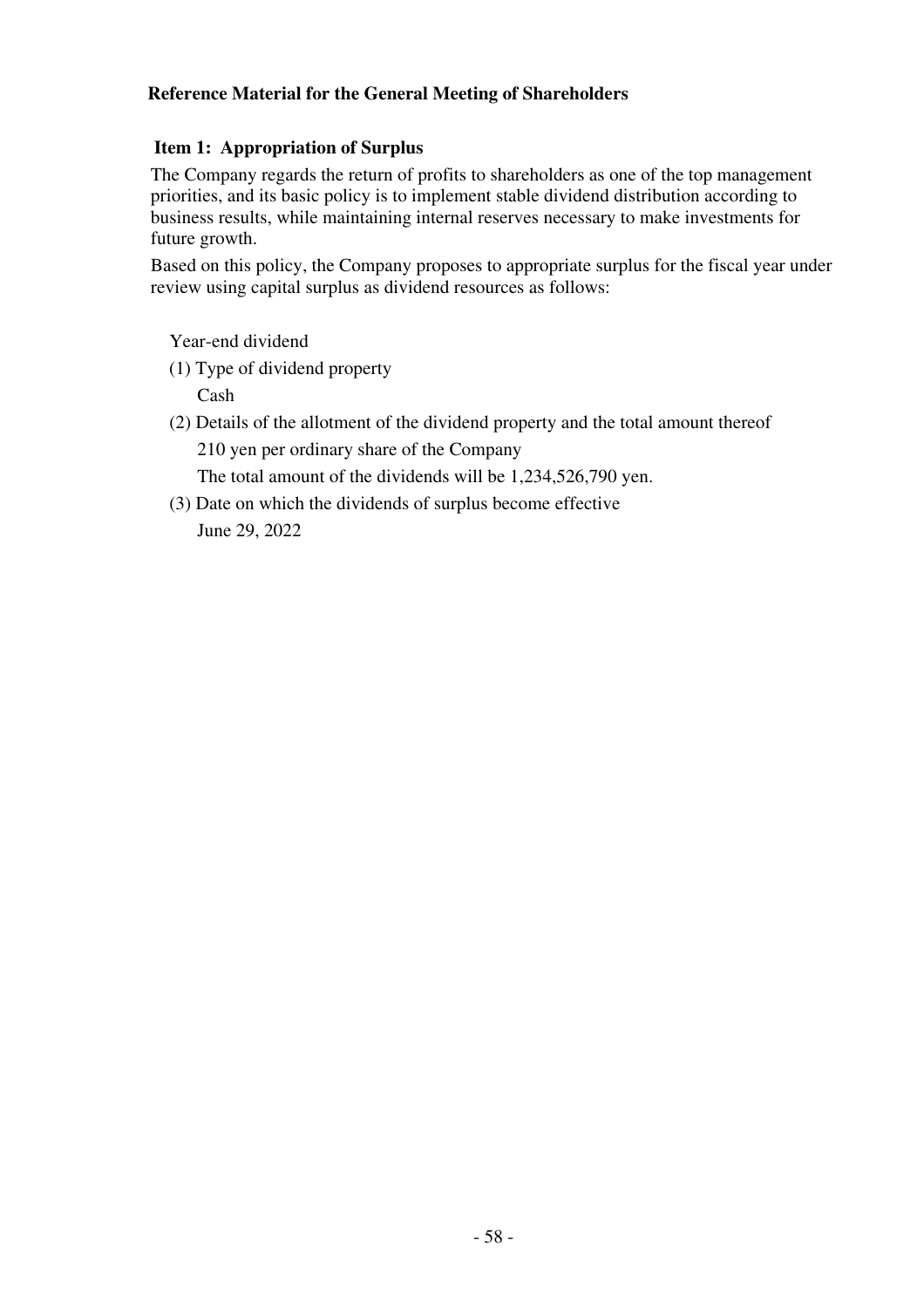# **Item 2: Partial Amendments to the Articles of Incorporation**

# **(Amendments to prepare for the implementation of the system for electronic provision of materials for general meetings of shareholders)**

1. Reasons for the amendments

The revised stipulations stipulated in the proviso of Article 1 of the supplementary provisions of the "Act Partially Amending the Companies Act" (Act No. 70 of 2019) will be enforced on September 1, 2022, and the Company proposes the following amendments to prepare for the implementation of the system for electronic provision of materials for general meetings of shareholders.

- (1) Article 15 (Measures for electronic provision, etc.), Paragraph 1 of the proposed amendments stipulates that information that is the content of reference documents for the general meeting of shareholders, etc., shall be provided electronically.
- (2) Article 15 (Measures for electronic provision, etc.), Paragraph 2 of the proposed amendments establishes stipulations to limit the scope of matters to be stated in physical documents that are provided to shareholders who have requested the provision of such physical documents to the scope stipulated in the Ordinance of the Ministry of Justice, among matters for which electronic provision measures are taken with respect to information that is the content of reference documents for the general meeting of shareholders, etc.
- (3) By introducing the system of electronic provision of shareholder meeting materials, Article 15 of the current Articles of Incorporation (Internet disclosure and deemed provision of reference documents for general meetings of shareholders) will no longer be necessary, and therefore, these shall be deleted.
- (4) Supplementary provisions shall be established regarding the effectiveness of the new establishment and deletion above.
- 2. Details of the amendments

The details of the amendments are as follows.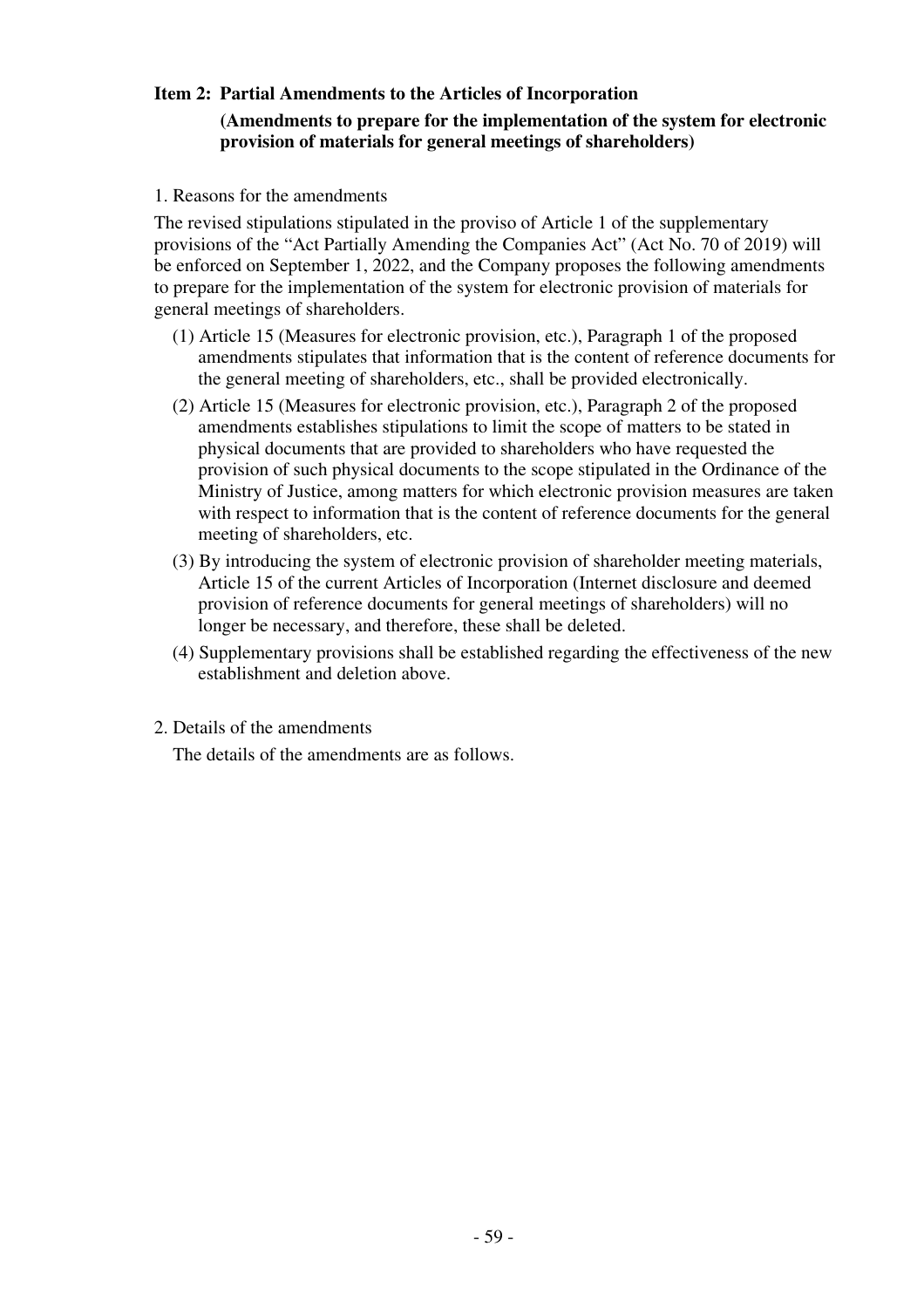| <b>Current Articles</b>                                                                                                                                                                                                                                                                                                                                                                                                                                                                                                                                                                                                                                                                           | Proposed amendments                                                                                                                                                                                                                                                                                                                                                                                                                                                                                                                                                                                                                                                       |
|---------------------------------------------------------------------------------------------------------------------------------------------------------------------------------------------------------------------------------------------------------------------------------------------------------------------------------------------------------------------------------------------------------------------------------------------------------------------------------------------------------------------------------------------------------------------------------------------------------------------------------------------------------------------------------------------------|---------------------------------------------------------------------------------------------------------------------------------------------------------------------------------------------------------------------------------------------------------------------------------------------------------------------------------------------------------------------------------------------------------------------------------------------------------------------------------------------------------------------------------------------------------------------------------------------------------------------------------------------------------------------------|
| of Incorporation                                                                                                                                                                                                                                                                                                                                                                                                                                                                                                                                                                                                                                                                                  |                                                                                                                                                                                                                                                                                                                                                                                                                                                                                                                                                                                                                                                                           |
| (Internet disclosure and deemed<br>provision of reference documents for<br>general meetings of shareholders)<br>Article 15 When convening a general<br>meeting of shareholders, the<br>Company may deem that it<br>has provided its shareholders<br>with information concerning<br>matters to be stated or<br>presented in the reference<br>documents for general<br>meetings of shareholders,<br>business report, non-<br>consolidated financial<br>statements, and consolidated<br>financial statements, by<br>disclosing such information<br>via the Internet in accordance<br>with provisions stipulated in<br>the Ordinance of the Ministry<br>of Justice.<br><newly established=""></newly> | <deleted><br/>(Measures for electronic provision, etc.)<br/>Article 15 When convening a general<br/>meeting of shareholders, the<br/>Company shall electronically<br/>provide information that is<br/>the content of reference<br/>documents for the general<br/>meeting of shareholders, etc.<br/>2. Of the matters to which<br/>electronic provision<br/>measures apply, the<br/>Company may choose not to<br/>include all or part of matters<br/>stipulated in the Ordinance<br/>of the Ministry of Justice in<br/>the physical documents<br/>provided to shareholders<br/>who have requested the<br/>provision of such physical<br/>documents by the record</deleted> |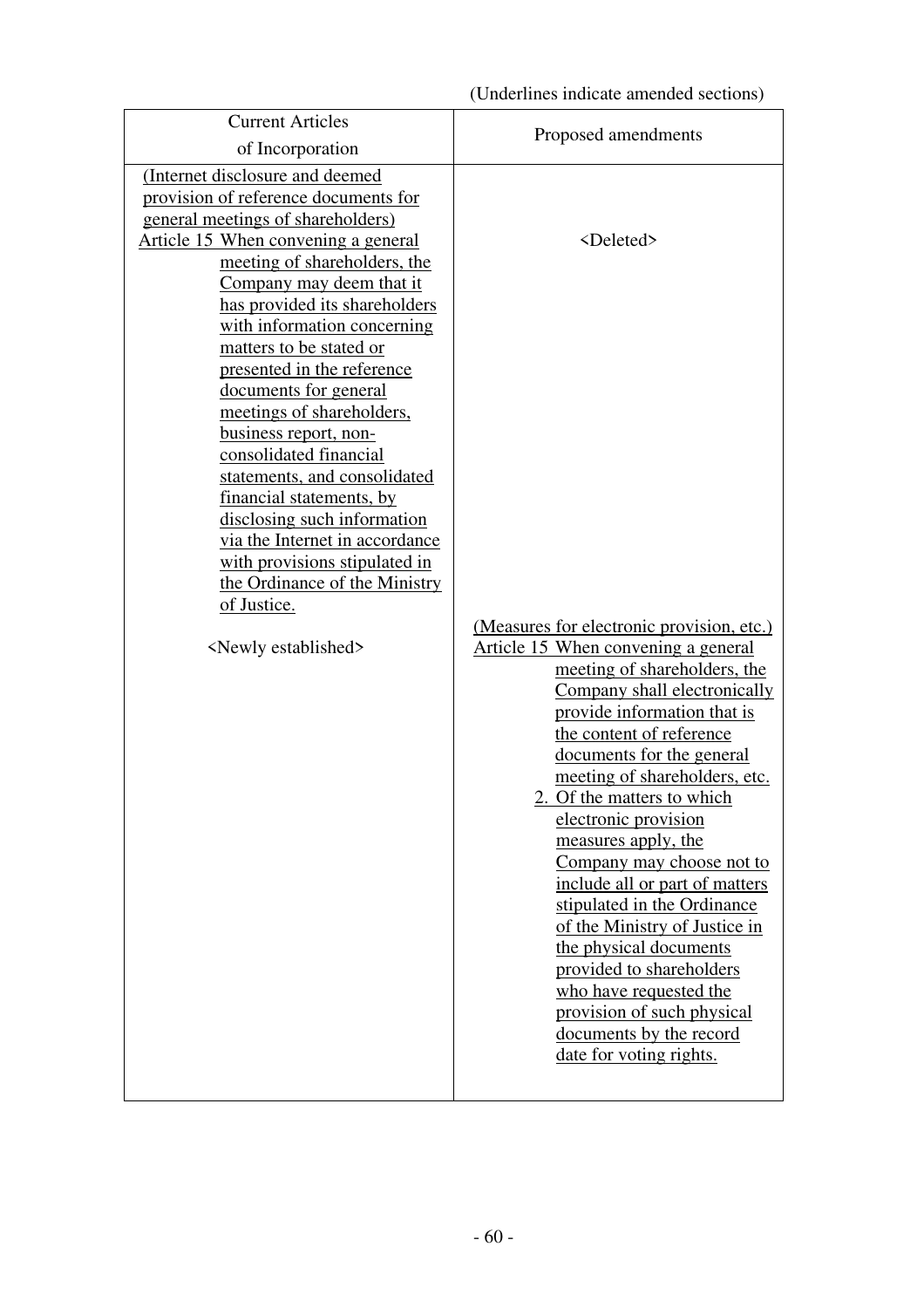|                                | (Supplementary provisions)               |
|--------------------------------|------------------------------------------|
|                                | (Transitional measures related to the    |
|                                | measures for electronic provision)       |
| <newly established=""></newly> | 1. The deletion of Article 15 (Internet) |
|                                | disclosure and deemed provision of       |
|                                | reference documents for general          |
|                                | meetings of shareholders) of the         |
|                                | current Articles of Incorporation and    |
|                                | the establishment of Article 15          |
|                                | (Measures for electronic provision,      |
|                                | etc.) of the proposed amendments         |
|                                | shall take effect from September 1,      |
|                                | 2022 (the "Enforcement Date").           |
|                                | 2. Notwithstanding the provision of the  |
|                                | previous paragraph, Article 15 of the    |
|                                | current Articles of Incorporation        |
|                                | shall remain in force for general        |
|                                | meetings of shareholders held on a       |
|                                | day that is within six months of the     |
|                                | Enforcement Date.                        |
|                                | 3. These supplementary provisions        |
|                                | shall be deleted after the lapse of six  |
|                                | months from the Enforcement Date         |
|                                | or the lapse of three months from the    |
|                                | day of the general meeting of            |
|                                | shareholders in the previous             |
|                                | paragraph, whichever is later.           |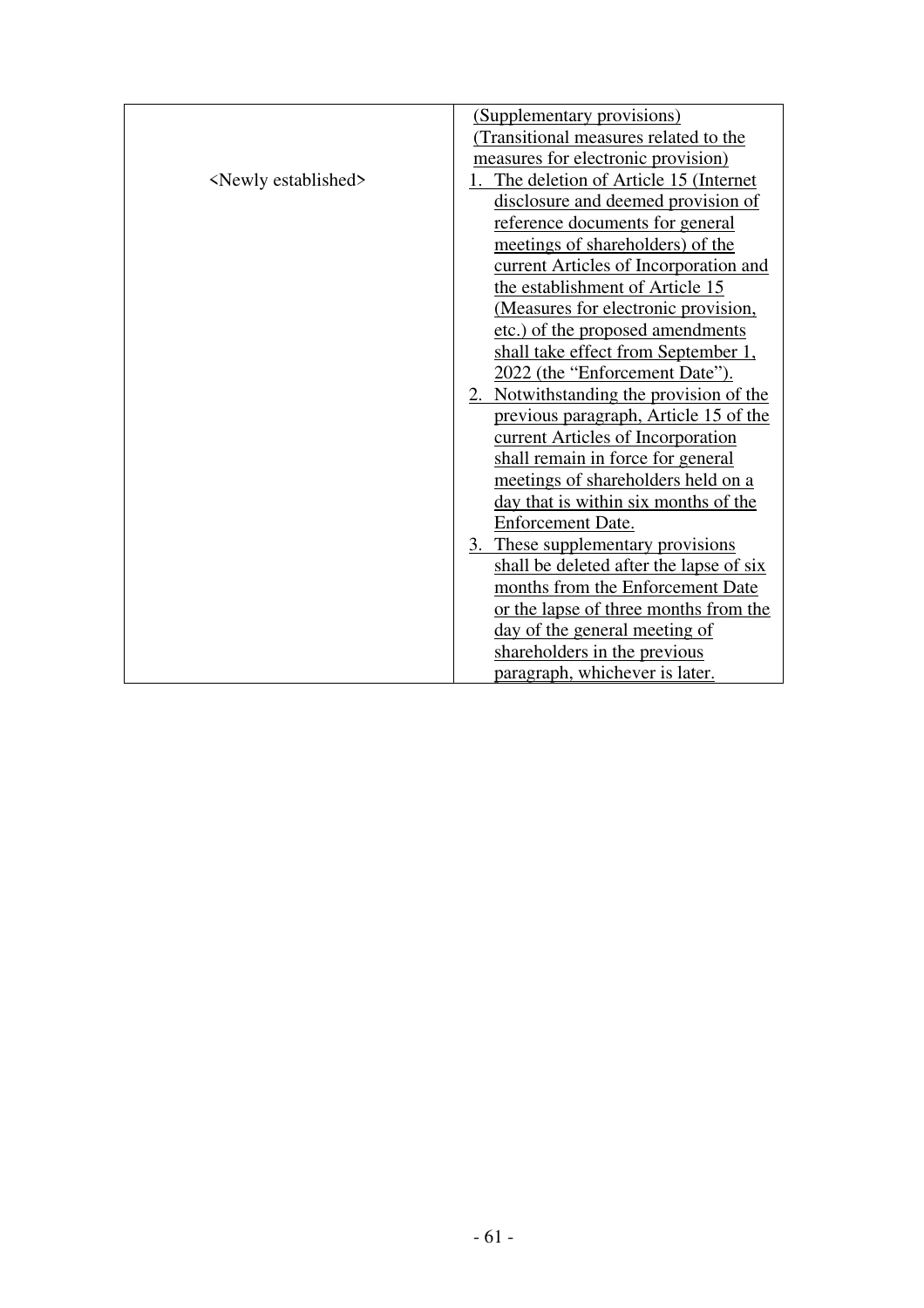# **Item 3: Partial Amendments to the Articles of Incorporation (Amendments to enter into the liability limitation agreement with the accounting auditor)**

1. Reasons for the amendments

The Company proposes to establish a provision (Article 32-5, Paragraph 1 of the proposed amendment) that allows the Company to partially exempt the liability of the accounting auditor to the extent permitted by laws and regulations by a resolution of the Board of Directors, so that the accounting auditor can fully play its expected role. In addition, in order to enable the accounting auditor to fully play its expected role, the Company proposes to establish a provision (Article 32-5, Paragraph 2 of the proposed amendment) that allows the Company to enter into a liability limitation agreement with the accounting auditor.

# 2. Details of the amendments

The details of the amendments are as follows. This amendment to the Articles of Incorporation will become effective at the conclusion of this Ordinary General Meeting of Shareholders.

| <b>Current Articles</b><br>of Incorporation | Proposed amendments                                                                                                                                                                                                                                                                                                                                                                                                                                                                                                                                         |  |  |
|---------------------------------------------|-------------------------------------------------------------------------------------------------------------------------------------------------------------------------------------------------------------------------------------------------------------------------------------------------------------------------------------------------------------------------------------------------------------------------------------------------------------------------------------------------------------------------------------------------------------|--|--|
| <newly established=""></newly>              | Chapter 5-2 Accounting Auditor                                                                                                                                                                                                                                                                                                                                                                                                                                                                                                                              |  |  |
| <newly established=""></newly>              | (Election procedures)<br>Article 32-2 The accounting auditor of the<br>Company shall be elected at a<br>general meeting of<br>shareholders.                                                                                                                                                                                                                                                                                                                                                                                                                 |  |  |
| <newly established=""></newly>              | (Term of office of accounting auditor)<br>Article 32-3 The term of office of the<br>accounting auditor shall expire<br>at the conclusion of the<br>ordinary general meeting of<br>shareholders relating to the last<br>fiscal year ending within one<br>year after its election.<br>2. If no separate resolution is<br>adopted at the ordinary general<br>meeting of shareholders set<br>forth in the preceding<br>paragraph, the accounting<br>auditor shall be deemed to have<br>been reappointed at such<br>ordinary general meeting of<br>shareholders. |  |  |
|                                             | (Remuneration, etc.)                                                                                                                                                                                                                                                                                                                                                                                                                                                                                                                                        |  |  |

(Underlines indicate amended sections)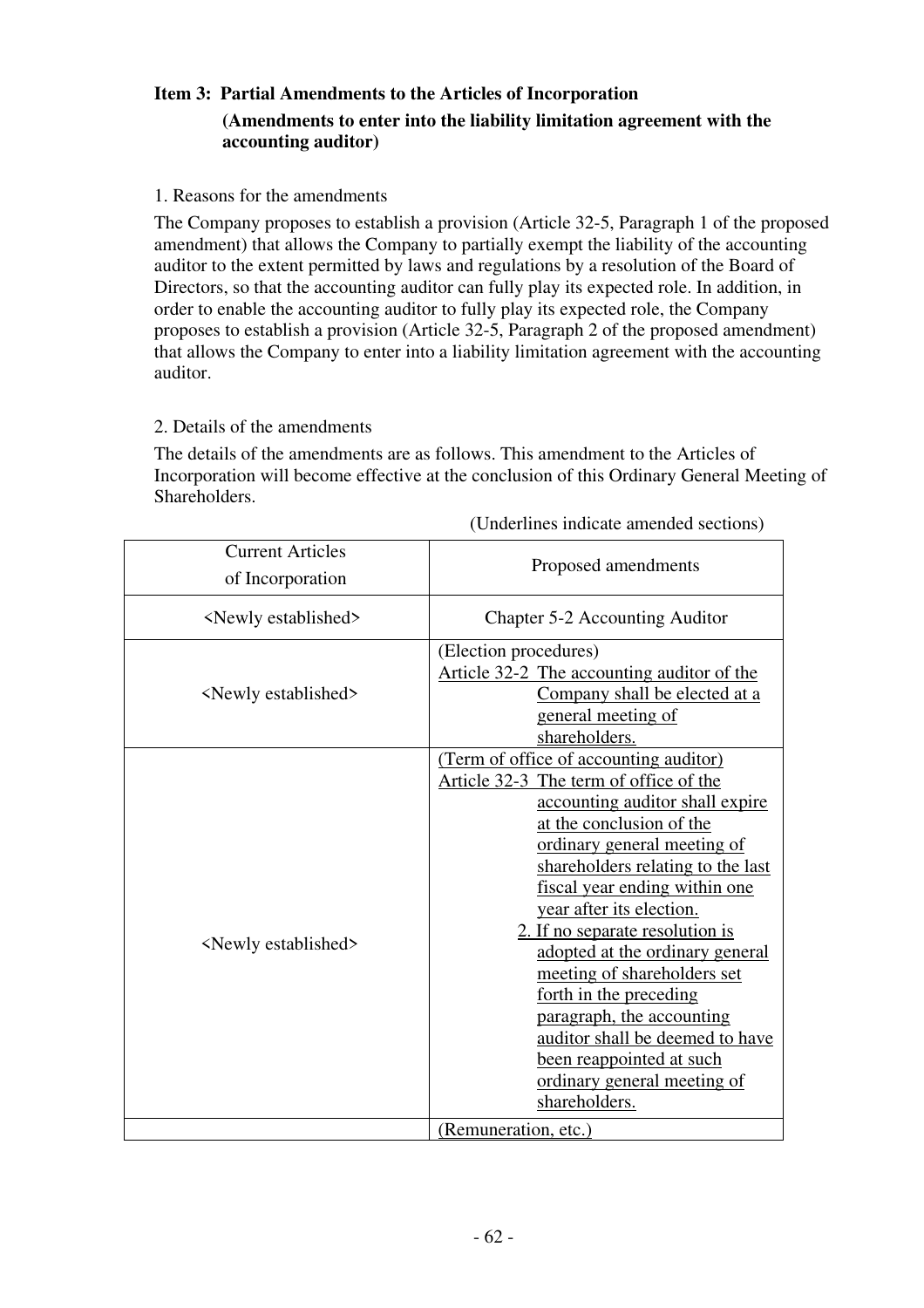| <b>Current Articles</b>        |                                                                                                                                                                                                                                                                                                                                                                                                                                                                                                                                                                                                                                                                                                                                                                                  |  |  |  |
|--------------------------------|----------------------------------------------------------------------------------------------------------------------------------------------------------------------------------------------------------------------------------------------------------------------------------------------------------------------------------------------------------------------------------------------------------------------------------------------------------------------------------------------------------------------------------------------------------------------------------------------------------------------------------------------------------------------------------------------------------------------------------------------------------------------------------|--|--|--|
| of Incorporation               | Proposed amendments                                                                                                                                                                                                                                                                                                                                                                                                                                                                                                                                                                                                                                                                                                                                                              |  |  |  |
| <newly established=""></newly> | Article 32-4 Remuneration, etc. of the<br>accounting auditor shall be<br>determined by the<br><b>Representative Director with</b><br>the consent of the Audit and<br>Supervisory Committee.                                                                                                                                                                                                                                                                                                                                                                                                                                                                                                                                                                                      |  |  |  |
| <newly established=""></newly> | (Exemption of accounting auditor's liability)<br>Article 32-5 Pursuant to Article 426,<br>Paragraph 1 of the Companies<br>Act, the Company may, by a<br>resolution of the Board of<br>Directors, exempt the<br>accounting auditor (including<br>former accounting auditor)<br>from liability for damages<br>under Article 423, Paragraph 1<br>of the same Act to the extent<br>permitted by laws and<br>regulations.<br>2. Pursuant to Article 427,<br>Paragraph 1 of the Companies<br>Act, the Company may enter<br>into an agreement with<br>accounting auditor to limit its<br>liability for damages due to<br>negligence of its duties.<br>However, the maximum<br>amount of liability under such<br>agreement shall be the amount<br>stipulated by laws and<br>regulations. |  |  |  |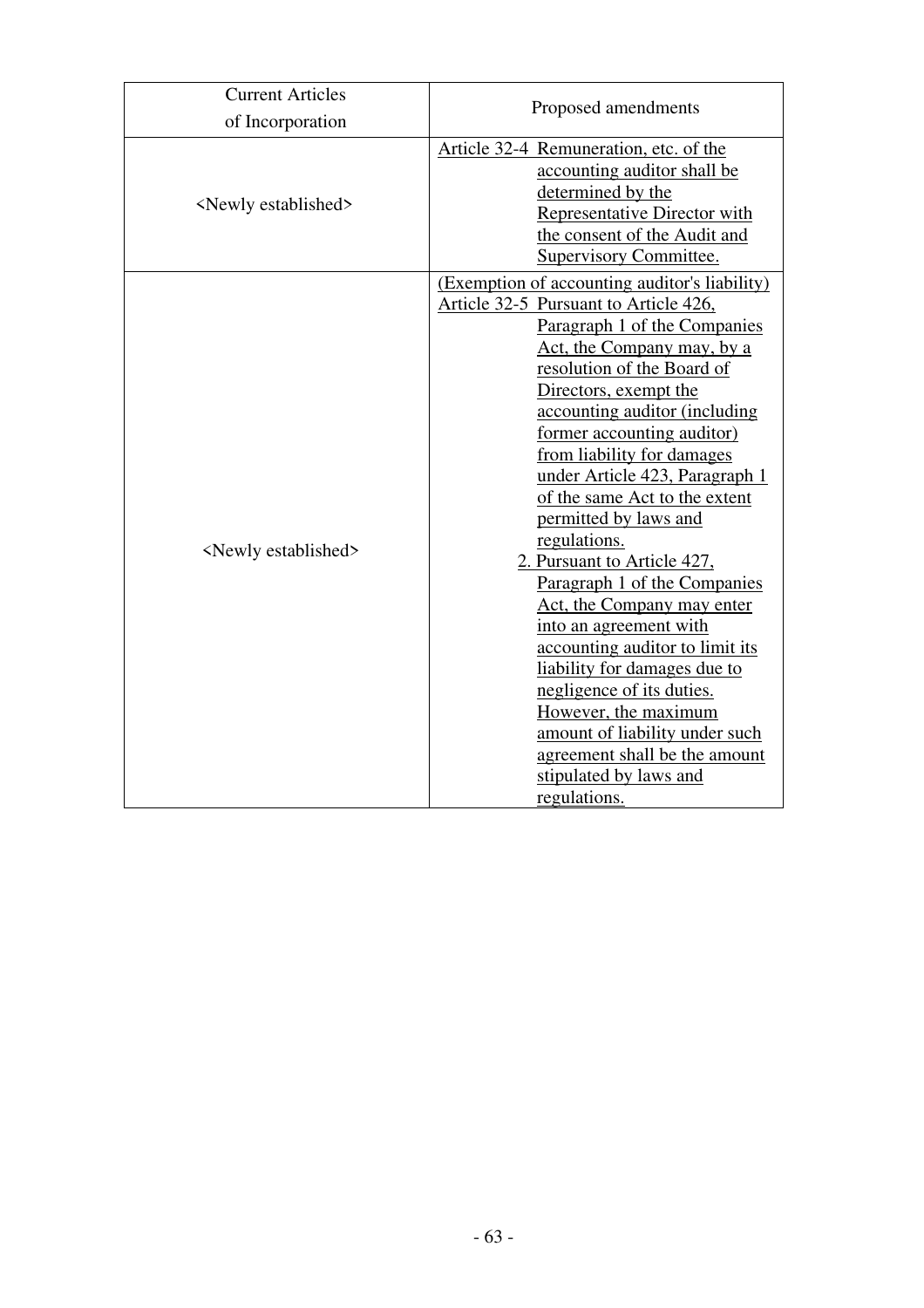# **Item 4: Election of One (1) Director (excluding Directors concurrently serving as Audit and Supervisory Committee members)**

The terms of office of one (1) Director (excluding Directors concurrently serving as Audit and Supervisory Committee members) will expire at the conclusion of this Ordinary General Meeting of Shareholders. Therefore, we propose to elect one (1) Director (excluding Directors concurrently serving as Audit and Supervisory Committee members).

The Audit and Supervisory Committee has determined that the candidate is qualified to serve as a Director of the Company based on its evaluation of the candidate's business execution and performance during the fiscal year under review.

The candidate for Director (excluding Directors concurrently serving as Audit and Supervisory Committee members) is as follows.

| Name<br>(Date of Birth)                    | Career Summary and Positions<br>and Responsibilities at the Company<br>[Significant Concurrent Positions]                                                                                                                                                                                                                                                                                                                                                                                                                                                                                                                                                                                                                                                                                                                                                                                                                                                                                                                                        | Number of<br><b>Company Shares</b><br>Owned                                                                                                                                                                                                                                                                                                                                                                                 |            |  |  |
|--------------------------------------------|--------------------------------------------------------------------------------------------------------------------------------------------------------------------------------------------------------------------------------------------------------------------------------------------------------------------------------------------------------------------------------------------------------------------------------------------------------------------------------------------------------------------------------------------------------------------------------------------------------------------------------------------------------------------------------------------------------------------------------------------------------------------------------------------------------------------------------------------------------------------------------------------------------------------------------------------------------------------------------------------------------------------------------------------------|-----------------------------------------------------------------------------------------------------------------------------------------------------------------------------------------------------------------------------------------------------------------------------------------------------------------------------------------------------------------------------------------------------------------------------|------------|--|--|
| <b>Tatsuhiro Muto</b><br>(January 1, 1976) | March 2003<br>November 2005<br><b>June 2008</b><br>June 2016<br><b>July 2020</b><br>September 2020<br>November 2020<br>June 2021<br>November 2021                                                                                                                                                                                                                                                                                                                                                                                                                                                                                                                                                                                                                                                                                                                                                                                                                                                                                                | Joined INOAC CORPORATION<br>Joined BearingPoint Co., Ltd.<br>Joined NGK INSULATORS, LTD.<br>Joined HOYA CORPORATION<br>Joined the Company, CFO (current)<br>Director of the Company<br>CEO & CFO of UNIDEN<br><b>AMERICA CORPORATION</b><br>(current)<br>Representative Director, President<br>and CFO of the Company (current)<br>Representative Director and<br>President of UNIDEN JAPAN<br><b>CORPORATION</b> (current) | 977 shares |  |  |
| Reappointment                              | Reasons for nomination as a candidate for Director<br>As Global CFO of companies in the manufacturing industry, Mr. Tatsuhiro<br>Muto has a proven track record of resolving issues faced by each company,<br>leveraging his experience as a business operation consultant for supply<br>chain management (SCM), in addition to the specialized areas of accounting<br>and finances. Since joining the Company, as CFO and a Certified Public<br>Accountant of the United States, he has contributed to enhancing internal<br>controls and corporate governance. He has also led the development of<br>overseas bases of the Group, especially in terms of strengthening the<br>management of UNIDEN AMERICA CORPORATION, as CEO and CFO<br>of the company, utilizing his experience of services in Bangkok and the<br>United States as well as in Japan. Recognizing these achievements, the<br>Company believes that he is qualified to continue demonstrating his<br>experience and track record. Therefore, the Company has nominated him as |                                                                                                                                                                                                                                                                                                                                                                                                                             |            |  |  |

(Notes) 1. There are no special interests between the candidate and the Company.

2. The Company has entered into a directors and officers liability insurance contract with an insurance company as stipulated in Article 430-3, Paragraph 1 of the Companies Act. The contract is designed to cover damage that may arise from the insured officers' assuming responsibility for the execution of their duties or receiving claims related to the pursuit of such responsibility. An outline of the details of the directors and officers liability insurance contract is as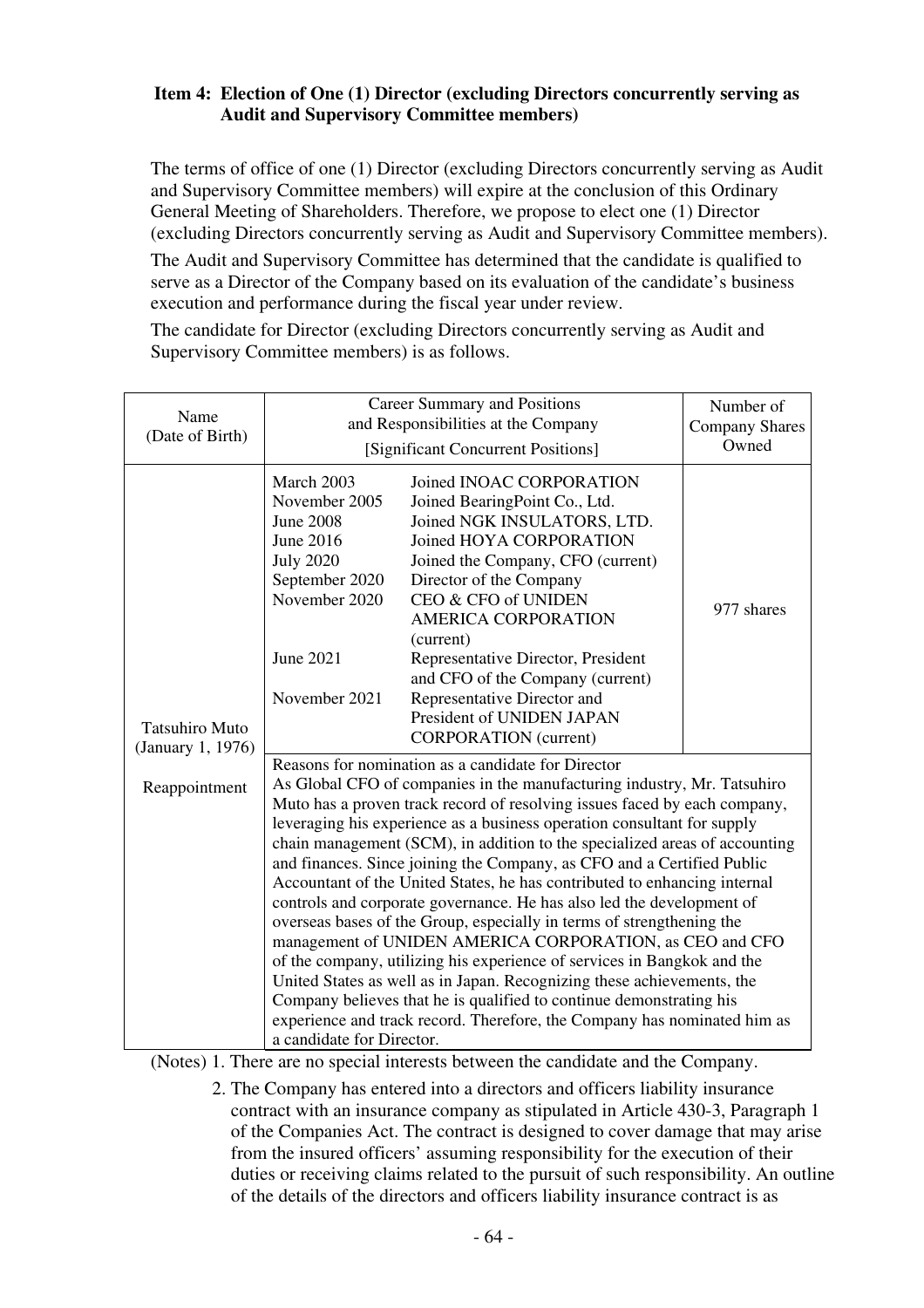described on page 17 of the Business Report. If the candidate for Director is elected as proposed, the candidate will be included as an insured person under the insurance contract and the contract will be renewed during the term of office with the same coverage. The Company pays all insurance premiums.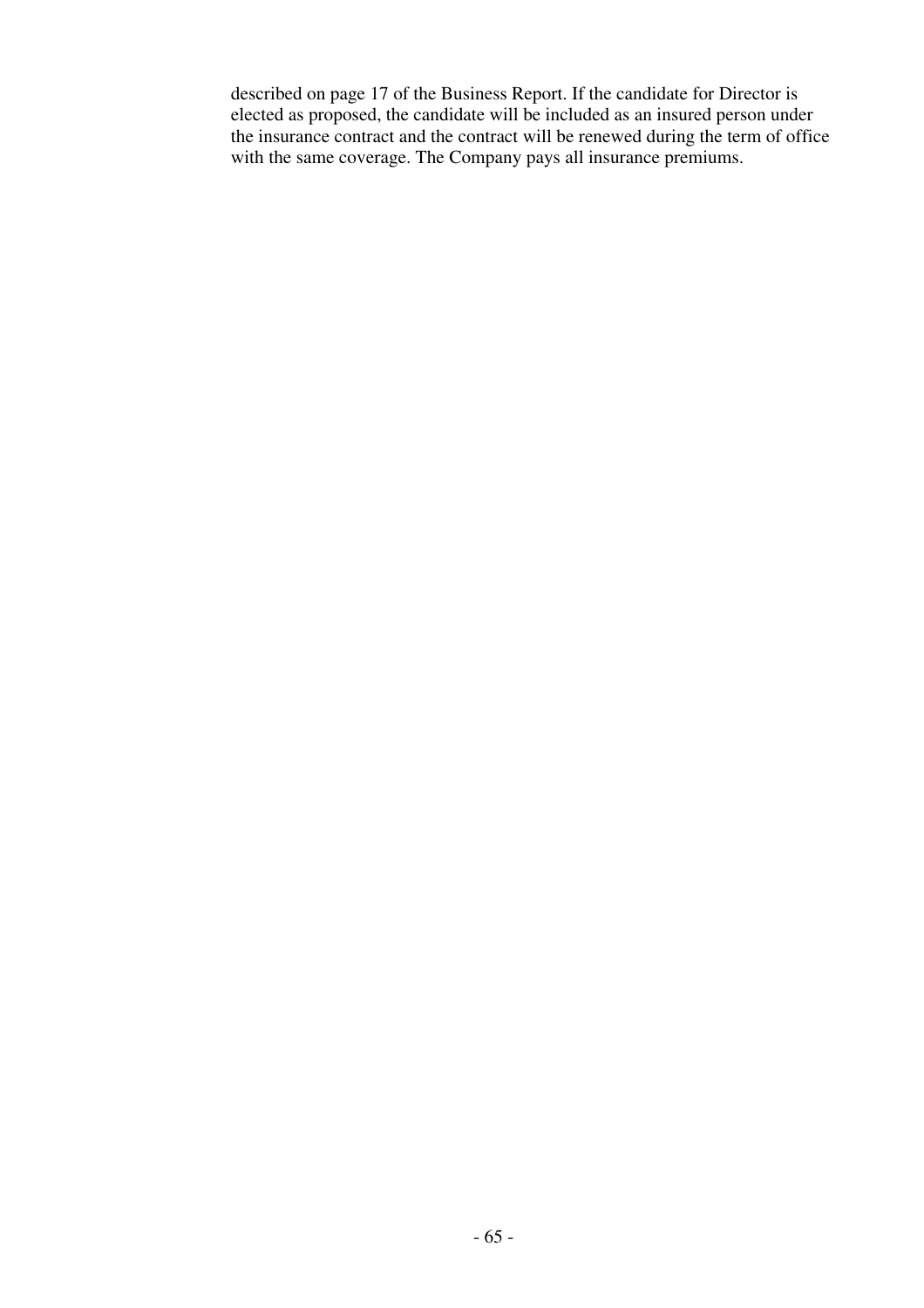# **Reference: Skills Matrix of the Board of Directors**

If Item 4 is approved as proposed, the members of the Board of Directors and the main skills, experience, and knowledge that are possessed by each member will be as follows:

| Name of candidate<br>for Director | Business /<br>Corporate<br>Planning | Sales /<br>Marketing | Manufacturing<br>/ SCM (Supply<br>Chain Management) | Finance /<br>Accounting Compliance | Legal<br>affairs/ | <b>HR</b> | International<br><b>Business</b> |
|-----------------------------------|-------------------------------------|----------------------|-----------------------------------------------------|------------------------------------|-------------------|-----------|----------------------------------|
| <b>Tatsuhiro Muto</b>             |                                     |                      |                                                     |                                    |                   |           |                                  |
| Mariko Ohsato                     |                                     |                      |                                                     |                                    |                   |           |                                  |
| Atsushi Shimizu                   |                                     |                      |                                                     |                                    |                   |           |                                  |
| Tomomi Nakano                     |                                     |                      |                                                     |                                    |                   |           |                                  |
| Toshimi Mizokami                  |                                     |                      |                                                     |                                    |                   |           |                                  |

Note: The above table shows skill sets expected of each candidate for Director and is not an exhaustive list of the knowledge and abilities possessed by each candidate.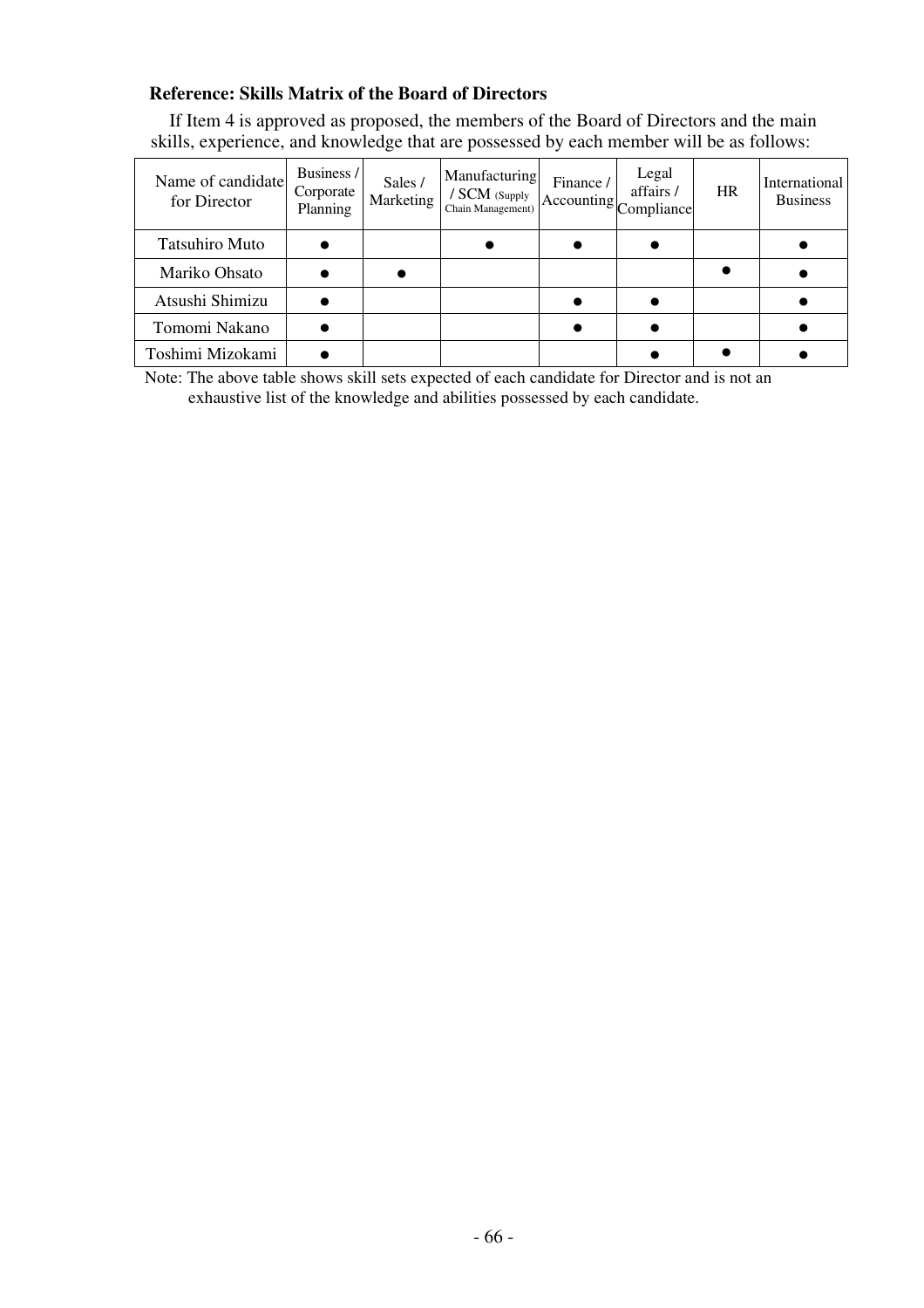Regarding the New Remuneration System for Directors

<Description of Item 5 "Determination of the Amount of Remuneration for Directors (excluding Directors concurrently serving as Audit and Supervisory Committee members)" and Item 6 "Introduction of Performance-Linked Remuneration for Directors (excluding Directors concurrently serving as Audit and Supervisory Committee members)" >



- (1) Reduction of the maximum amount of remuneration from 800 million yen to 400 million yen (Item 5)
- (2) Introduction of performance-linked compensation (Item 6)

The Company's remuneration system for Directors for the fiscal year under review is as described on pages 17 to 21 of the Business Report. However, in order to make the system more transparent, fair and equitable, and to acquire excellent human resources, the Company has decided, after deliberation and approval by the voluntary Nomination and Remuneration Committee, to fundamentally review the remuneration system for Directors (excluding Directors concurrently serving as Audit and Supervisory Committee members) as follows. The new remuneration system is outlined below.

# [Details of the system]

1. Policy for determining individual remuneration, etc. for Directors (excluding Directors concurrently serving as Audit and Supervisory Committee members)

The remuneration for the Company's Directors will be determined in accordance with the following approach.

- To establish a remuneration structure and remuneration levels that will enable the acquisition and retention of excellent human resources to support global management.
- To make the remuneration system achieve a balance between medium- and longterm improvement of corporate value and shareholder returns.
- To make the remuneration system fair, equitable, and transparent.
- 2. Remuneration structure

The remuneration structure for the Company's Directors consists of "base remuneration (fixed remuneration)" and "variable remuneration," with variable remuneration being a combination of two types: "performance-linked bonuses" and "share-based payments." The types of remuneration and purpose and outline of each type of remuneration is as described in Exhibit 1.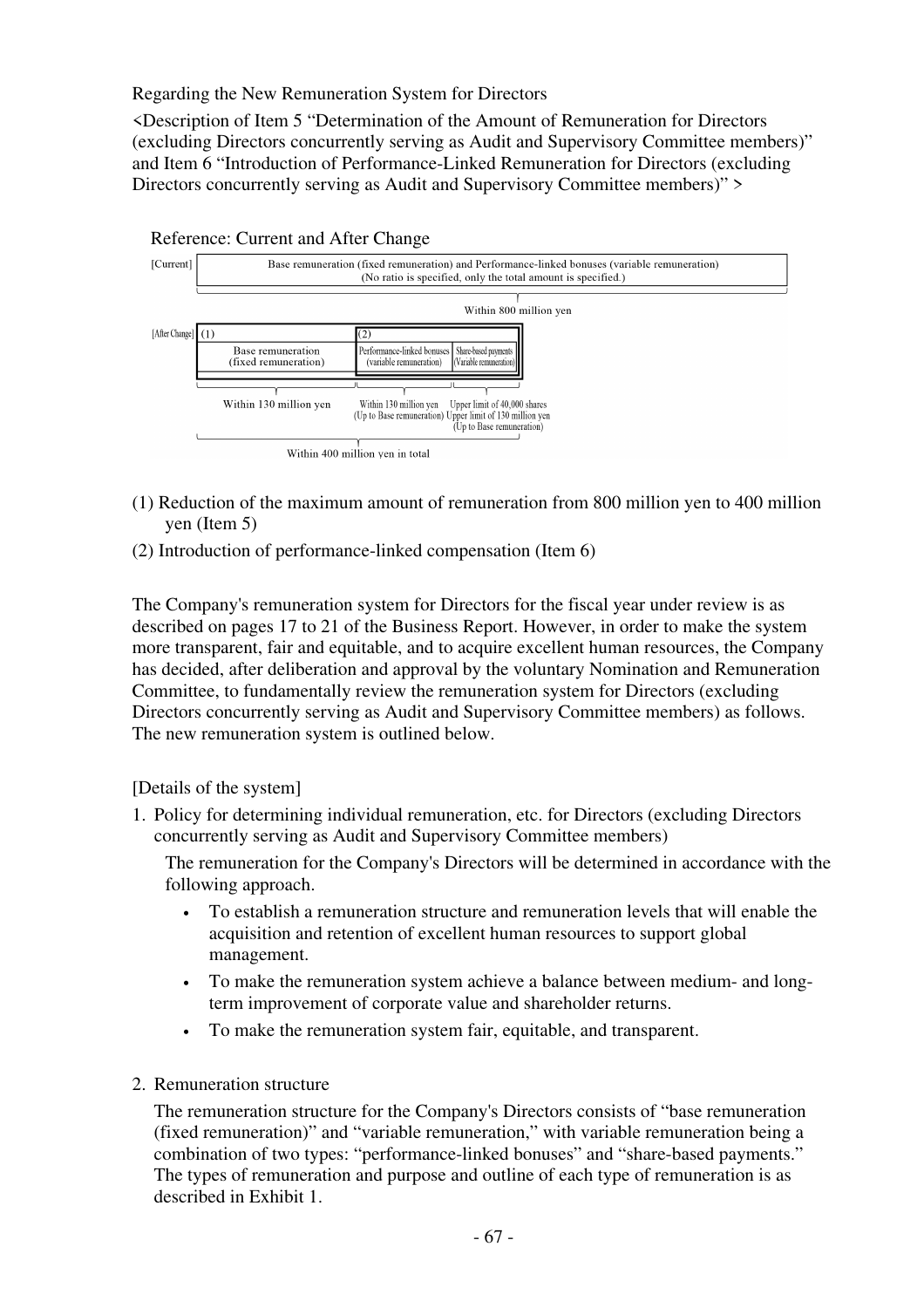|          | Types of remuneration          | Purpose and outline                                                                                                                                                                                                                                                                                                                                                                                                                                                                                                                                                                                                                                                                                                                                                                                                                                                                                                                                                                                                                                                                       |
|----------|--------------------------------|-------------------------------------------------------------------------------------------------------------------------------------------------------------------------------------------------------------------------------------------------------------------------------------------------------------------------------------------------------------------------------------------------------------------------------------------------------------------------------------------------------------------------------------------------------------------------------------------------------------------------------------------------------------------------------------------------------------------------------------------------------------------------------------------------------------------------------------------------------------------------------------------------------------------------------------------------------------------------------------------------------------------------------------------------------------------------------------------|
| Fixed    | <b>Base</b><br>remuneration    | Establish fixed remuneration to encourage solid job<br>performance in accordance with job responsibilities.<br>· Set by position with reference to the level of other<br>companies in the same industry and of the same size<br>· Paid monthly in cash                                                                                                                                                                                                                                                                                                                                                                                                                                                                                                                                                                                                                                                                                                                                                                                                                                    |
| Variable | Performance-<br>linked bonuses | Establish performance-linked remuneration with a relatively<br>short-term perspective to steadily generate results each fiscal<br>year toward achieving performance targets for each fiscal<br>year.<br>• Payment is determined in the range of $0\%$ to $100\%$ of the<br>base remuneration for each position, depending on the<br>percentage of target achievement for each fiscal year.<br>Target achievement rate is evaluated using three indicators:<br>net sales, operating cash flow, and ROE.<br>· In principle, a lump-sum payment in cash is made after the<br>performance for each fiscal year is determined.                                                                                                                                                                                                                                                                                                                                                                                                                                                                 |
|          | Share-based<br>payments        | Establish performance-linked remuneration for granting<br>restricted shares (monetary claims for granting restricted<br>shares) in order to further promote value sharing with<br>shareholders while aiming to increase corporate and<br>shareholder value over the medium to long term.<br>· Establish a standard number of shares to be delivered<br>calculated based on the base salary by position and the<br>Company's stock price at the time the evaluation begins.<br>· Evaluate the growth rate of the Company's stock price over<br>the same period by comparing it to the TOPIX growth rate<br>over the three-year period, and determine the actual number<br>of shares to be issued in the range of $0\%$ to $100\%$ of the<br>standard number of shares to be issued, depending on the<br>rate of achievement.<br>· Grant the number of restricted shares of ordinary shares<br>calculated in accordance with the evaluation coefficient out<br>of the standard number of shares to be delivered, and grant<br>monetary compensation claims in exchange for these<br>shares. |

Exhibit 1. Types of remuneration and purpose and outline of each type of remuneration

# 3. Remuneration composition

Aiming for a remuneration system and remuneration structure that is highly performancelinked and emphasizes the enhancement of corporate and shareholder value over the medium to long term, and as a result of a higher ratio of variable remuneration, the remuneration composition ratio for the Company's Directors will target "base remuneration: performance-linked bonus (maximum value): stock-based payments (maximum value)" = "1:1:1" as a guide.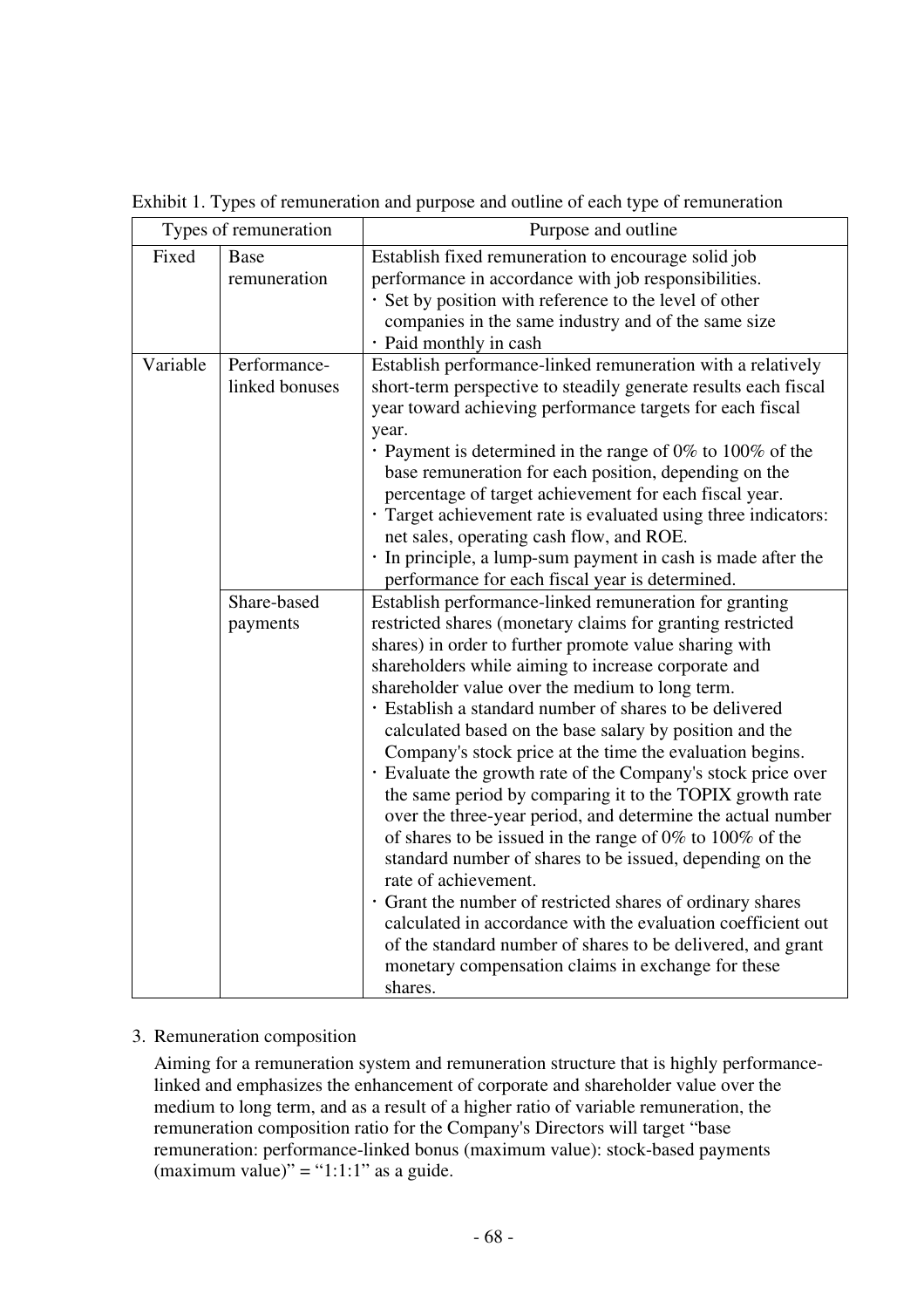# **Item 5: Determination of the Amount of Remuneration for Directors (excluding Directors concurrently serving as Audit and Supervisory Committee members)**

The maximum amount of remuneration for the Company's Directors has been 800 million yen per year since it was approved at the Extraordinary Meeting of Shareholders held on November 19, 2021. Considering the results of consultation with the voluntary Nomination and Compensation Committee, the Company proposes to set the maximum amount of remuneration for Directors (excluding Directors concurrently serving as Audit and Supervisory Committee members) once again at 400 million yen per year, based on their duties, our business performance and general situation including recent economic conditions.

Additionally, the remuneration of Directors (excluding Directors concurrently serving as Audit and Supervisory Committee members) shall not include the employee salary portion of Directors serving concurrently as employees.

The Company believes that the amount of remuneration under this Item is reasonable in light of various circumstances, including reduction by half compared with the previous proposal and the possibility of increasing the number of Directors (excluding Directors concurrently serving as Audit and Supervisory Committee members) in the Company to approximately four and their responsibilities after consultation with and deliberation and approval by the voluntary Nomination and Compensation Committee.

Furthermore, if Item 6 "Introduction of Performance-Linked Remuneration for Directors (excluding Directors concurrently serving as Audit and Supervisory Committee members)," is approved at this Ordinary General Meeting of Shareholders as proposed, the maximum amount of remuneration will be the limit of the total amount of base remuneration, performance-linked bonuses and performance-linked remuneration for granting restricted shares as described below.

Currently, the Company has one (1) Director (excluding Directors concurrently serving as Audit and Supervisory Committee members) (of which none are Outside Directors). The number of Directors (excluding Directors concurrently serving as Audit and Supervisory Committee members) in relation to this Item will be one (1) (of which none are Outside Directors) if Item 4 "Election of One (1) Director (excluding Directors concurrently serving as Audit and Supervisory Committee members)" is approved as proposed.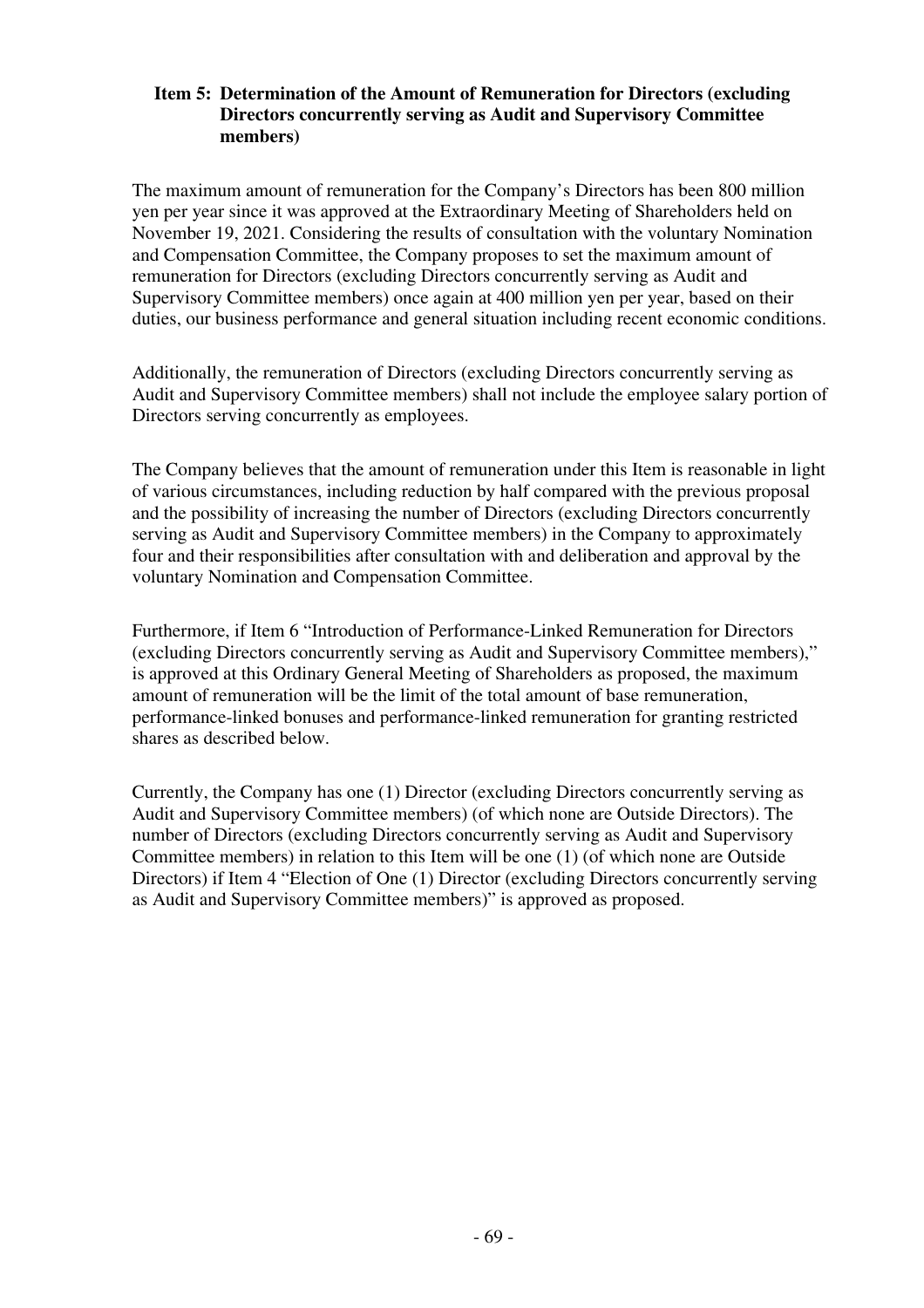[Details of performance-linked bonuses to directors]

Performance-linked bonuses will be highly linked to performance by setting appropriate performance indicators that contribute to the enhancement of corporate value in order to steadily generate results each fiscal year toward the achievement of targets in each fiscal year. The performance evaluation indexes and structure for performance-linked bonuses, and the calculation method for the amount to be paid are shown in Exhibits 2 and 3 below.

Performance-linked bonuses shall be paid to eligible directors each fiscal year based on the above calculation method in accordance with a resolution of the Board of Directors.

| Performance<br>evaluation indexes<br>(Evaluation ratio) | Upper and lower limits<br>for the percentage of<br>achievement of fiscal<br>year targets                                                                                       | Range of<br>coefficients<br>for base<br>remuneration | Purposes                                                                                            |
|---------------------------------------------------------|--------------------------------------------------------------------------------------------------------------------------------------------------------------------------------|------------------------------------------------------|-----------------------------------------------------------------------------------------------------|
| Net sales $(35%)$                                       |                                                                                                                                                                                |                                                      | Expansion of<br>business scale                                                                      |
| Operating cash<br>flow $(35%)$                          | Upper and lower limits<br>for the percentage of<br>achievement of targets in<br>each indicator for which<br>bonuses are to be paid<br>Upper (target): $100\%$<br>Lower: $90\%$ | 0 to 1.0                                             | Maintain<br>management<br>security with new<br>investments,<br>shareholder returns,<br>etc. in mind |
| ROE (30%)                                               |                                                                                                                                                                                |                                                      | Improvement of<br>efficiency                                                                        |

Exhibit 2. Performance evaluation indexes and structure for performance-linked bonuses

Exhibit 3. Calculation method for the amount to be paid

Bonus amount to be paid = Base remuneration for each position

x Coefficient of payment

\* Coefficient of payment

 $=$  Payment coefficient of net sales achievement rate x 35% + Payment coefficient of operating cash flow achievement rate x  $35\%$  + Payment coefficient of ROE achievement rate x 30%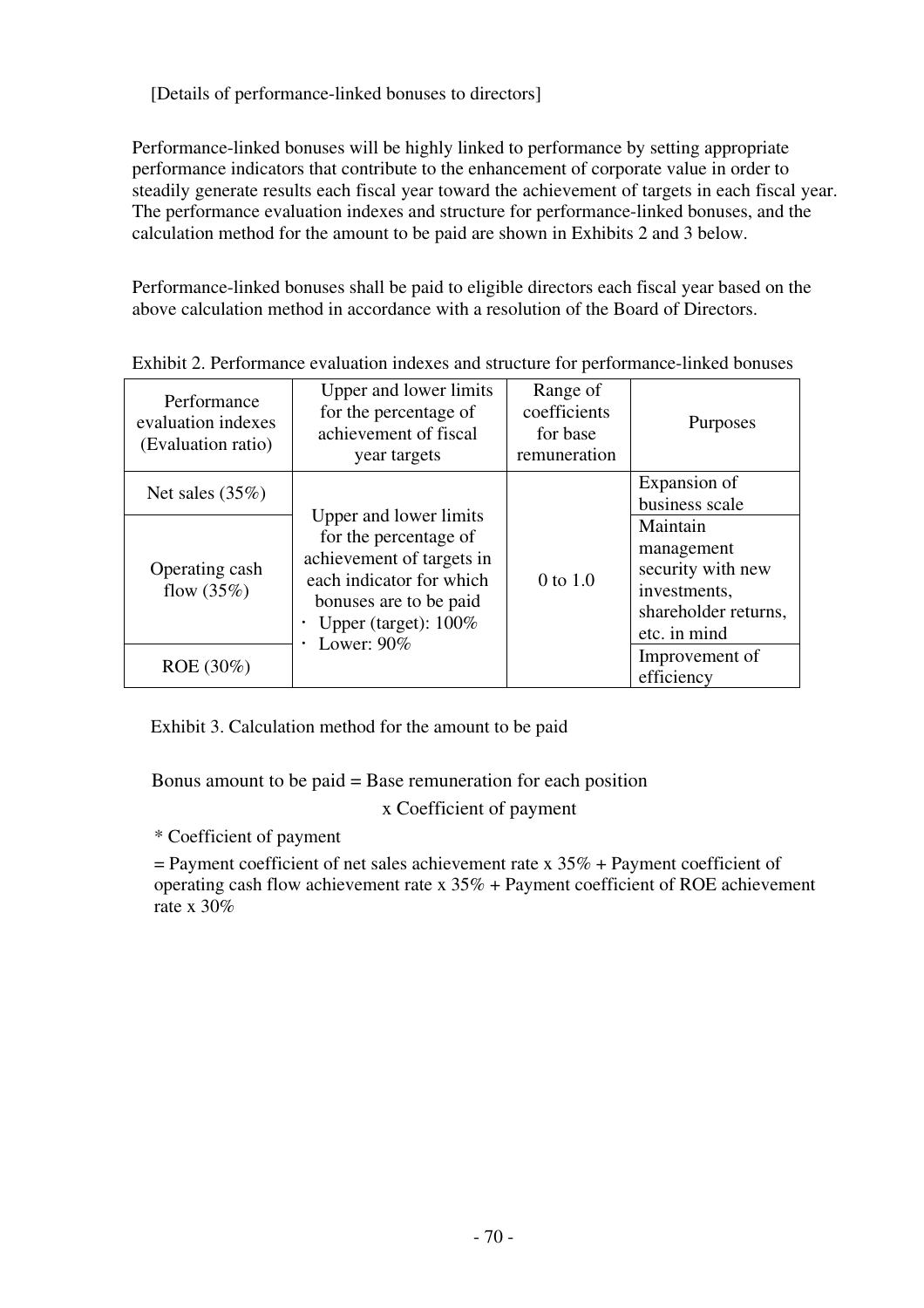# **Item 6: Introduction of Performance-Linked Remuneration for Directors (excluding Directors concurrently serving as Audit and Supervisory Committee members)**

The Company proposes to introduce a performance-linked remuneration for granting restricted share plan (the "Plan") for Directors (excluding Directors concurrently serving as Audit and Supervisory Committee members), in addition to fixed remuneration and performance-linked bonuses, for the purpose of further enhancing value sharing with shareholders and increasing the incentive effect on the sustainable enhancement of the Company's performance and corporate value over the medium to long term.

Under the Plan, each fiscal year, based on a resolution of the Board of Directors of the Company, monetary compensation claims for granting restricted shares will be paid to Directors in proportion to their achievement rate with respect to specific evaluation indicators during a certain evaluation period, and ordinary shares of the Company will be delivered by having the Directors pay in such monetary compensation claims as contribution in kind. The ordinary shares of the Company to be delivered shall be subject to transfer restrictions during the period from the date of delivery of shares to the date of retirement or resignation of the Director.

The total amount of monetary compensation claims to be delivered to the eligible Directors as stock-based payments shall be no more than 40,000 shares (equivalent to approximately 0.67% of the Company's current outstanding shares) per evaluation period multiplied by the stock price at the time of delivery (the closing price of the Company's ordinary shares on the Tokyo Stock Exchange on the business day immediately preceding the date of each Board of Directors resolution, or if no transaction is effected on that date, the closing price on the most recent trading day preceding that date). However, in the event of a stock split (including free share allotment) or reverse stock split of the Company's shares, or any other event in which corresponding adjustment is required occurring after the date of resolution of this Item, the amount shall be adjusted in accordance with such split ratio or reverse stock split ratio, etc., and the specific content of such adjustment shall be determined by the resolution of the Board of Directors.

The Company believes that the amount of remuneration for this Item is appropriate because it is within the 400 million yen limit proposed in Item 5 and is consistent with the purpose of further enhancing the sharing of value with shareholders and increasing the incentive effect for the sustainable enhancement of the Company's medium- to long-term performance and corporate value, and also in light of various factors such as the possibility of increasing the number of Directors (excluding Directors concurrently serving as Audit and Supervisory Committee members) to about four in the future, after consultation with and deliberation and approval by the Nomination and Compensation Committee, and their responsibilities.

The calculation method of the number of shares to be delivered as stock-based payments, as well as the evaluation index and structure, are shown in Exhibits 4 and 5 below.

Since the Plan is to grant monetary compensation claims to deliver the Company's shares in accordance with the evaluation method shown in Exhibit 5 below, at the time of introduction of the Plan, whether or not to grant such claims to the Directors, the number of the Company's shares, and the amount of monetary compensation claims to deliver the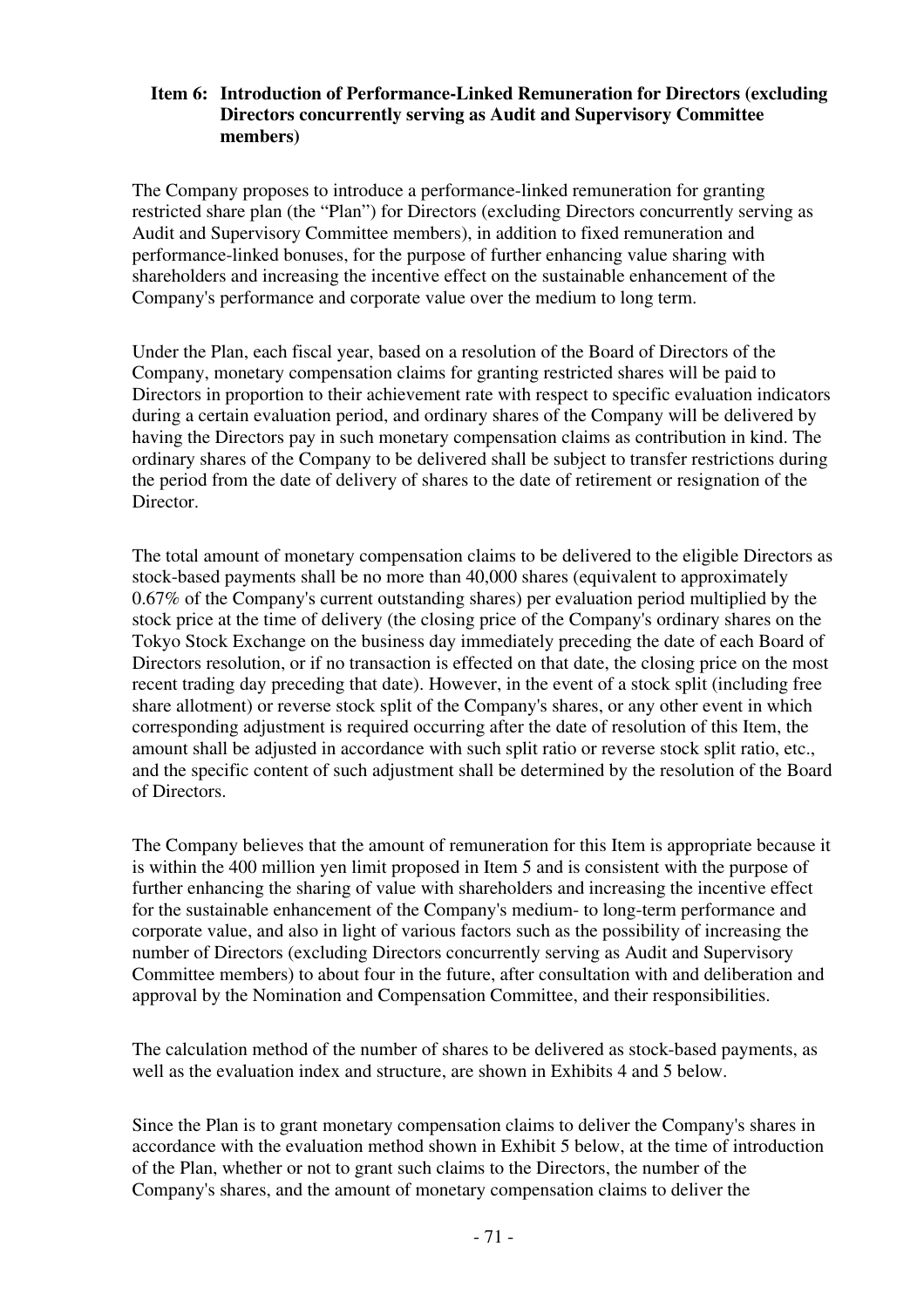Company's shares have not been determined. The performance evaluation period is as shown in Exhibit 5 below.

Exhibit 4. Calculation method of the number of shares to be delivered

Number of shares to be delivered = Standard number of shares to be delivered x Evaluation coefficient

# \*1. Concept of standard number of shares to be delivered

The standard number of shares to be delivered is the number of shares set in accordance with the base amount for each director at the beginning of the evaluation period. It is the number of shares obtained by dividing the base remuneration amount for each director by the simple average of the closing price of the Company's shares on the Tokyo Stock Exchange for the three months immediately preceding the month in which the evaluation period begins.

# \*2. Concept of evaluation coefficient

As shown in Exhibit 5 below, the evaluation coefficient is determined by comparing the Company's stock price growth rate during the evaluation period with the growth rate of the Tokyo Stock Exchange Stock Price Index during the same period (hereinafter referred to as the "Growth rate of the Company's stock price relative to TOPIX").

| Evaluation index                                                                           | · Company's stock price growth rate                                                                                                                                                                                                                                                                                                                                                                                                                                                                                                    |
|--------------------------------------------------------------------------------------------|----------------------------------------------------------------------------------------------------------------------------------------------------------------------------------------------------------------------------------------------------------------------------------------------------------------------------------------------------------------------------------------------------------------------------------------------------------------------------------------------------------------------------------------|
| Evaluation period                                                                          | • Three years from the month containing the<br>date of the ordinary general meeting of<br>shareholders to the month containing the<br>date of the ordinary general meeting of<br>shareholders held three years later                                                                                                                                                                                                                                                                                                                   |
| Calculation manner of the Growth<br>rate of the Company's stock price<br>relative to TOPIX | • The formula is as follows.<br>the Growth rate of the Company's stock price<br>relative to $TOPIX = (Company's stock price)$<br>growth rate (B/A)) / (TOPIX's growth rate<br>$(D/C))$ x 100                                                                                                                                                                                                                                                                                                                                           |
|                                                                                            | A: Simple average of the closing price of the<br>Company's shares on the Tokyo Stock<br>Exchange for the three months immediately<br>preceding the month in which the evaluation<br>period begins<br>B: Simple average of the closing price of the<br>Company's shares on the Tokyo Stock<br>Exchange for the three months immediately<br>preceding the month in which the evaluation<br>period ends<br>C: Simple average of TOPIX on the Tokyo<br>Stock Exchange for the three months<br>immediately preceding the month in which the |

# Exhibit 5. Evaluation index and structure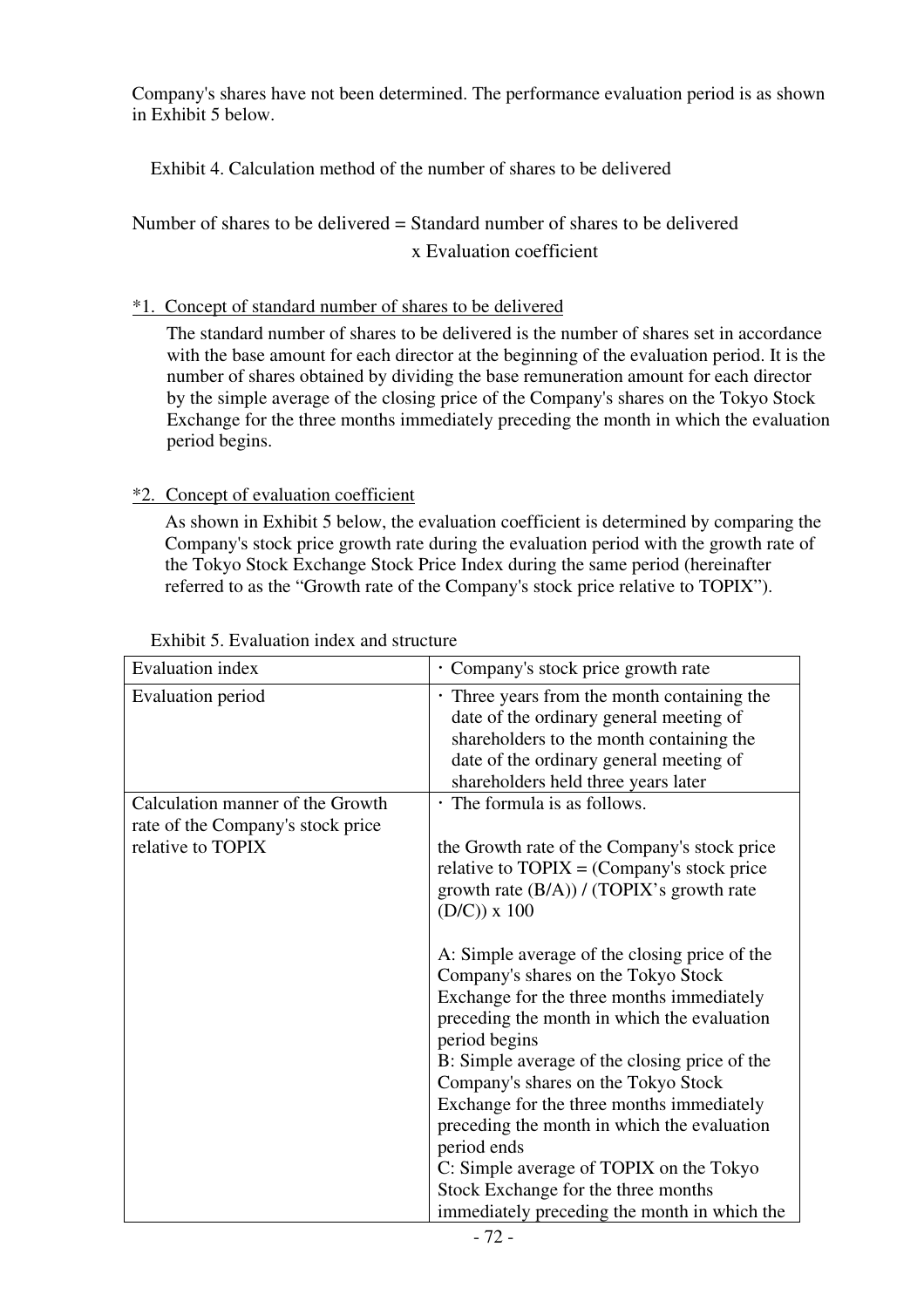|                                                | evaluation period begins<br>D: Simple average of TOPIX on the Tokyo<br>Stock Exchange for the three months<br>immediately preceding the month in which the<br>evaluation period ends                                                                                                                                                                                                                                                                                                                                                                           |
|------------------------------------------------|----------------------------------------------------------------------------------------------------------------------------------------------------------------------------------------------------------------------------------------------------------------------------------------------------------------------------------------------------------------------------------------------------------------------------------------------------------------------------------------------------------------------------------------------------------------|
| Determination of the evaluation<br>coefficient | . If the Growth rate of the Company's stock<br>price relative to TOPIX is 120% or more,<br>the evaluation coefficient shall be set at 1.0,<br>and such number shall be the upper limit of<br>the evaluation coefficient.<br>. If the Growth rate of the Company's stock<br>price relative to TOPIX is 80% or less, the<br>evaluation coefficient is set to 0.<br>. If the Growth rate of the Company's stock<br>price relative to TOPIX is greater than $80\%$<br>but less than 120%, the valuation coefficient<br>is determined according to the growth rate. |